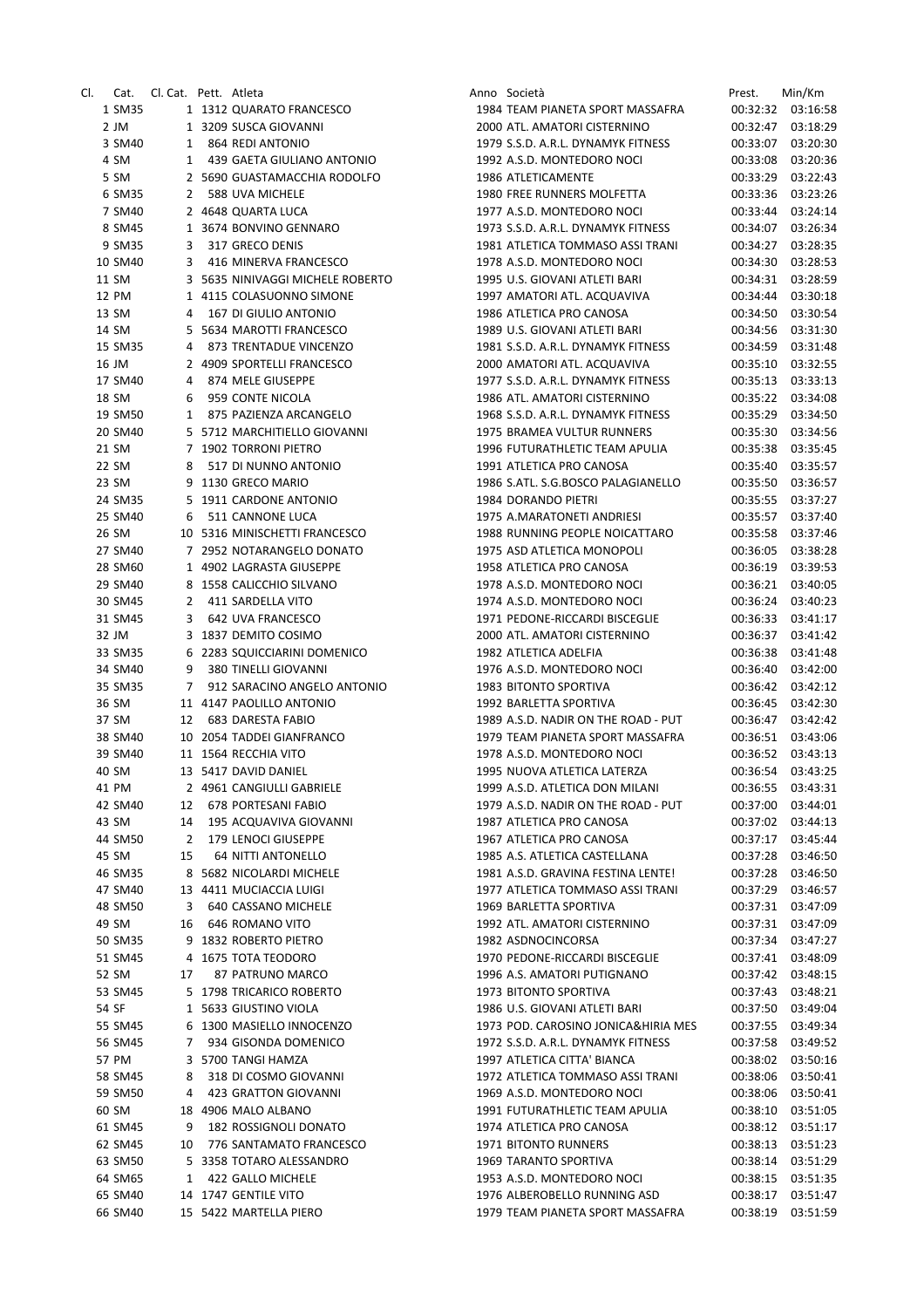|        | 67 SM50  |    | 6 1574 ZAGARIA NINO                 | 1967 A.MARATONETI ANDRIESI          | 00:38:19 | 03:51:59 |
|--------|----------|----|-------------------------------------|-------------------------------------|----------|----------|
|        | 68 SM40  | 16 | 357 DAMBROSIO GIUSEPPE              | 1975 ATLETIC CLUB ALTAMURA          | 00:38:26 | 03:52:42 |
|        | 69 SM35  |    | 10 4996 Milano Sebastiano           | 1982 RunCard                        | 00:38:29 | 03:53:00 |
|        | 70 SM50  | 7  | 263 GUGLIELMI NICOLO'               | 1967 ASD ATLETICA MONOPOLI          | 00:38:34 | 03:53:30 |
|        | 71 SM45  | 11 | 305 EVANGELISTA ENZO                | 1974 ATLETICA TOMMASO ASSI TRANI    | 00:38:39 | 03:54:00 |
|        | 72 SM45  |    | 12 4514 SEBAI MONCEF                | 1970 LA PIETRA                      | 00:38:52 | 03:55:19 |
| 73 SM  |          |    | 19 5615 BUZZACCHINO MASSIMO         | 1988 ATLETICA CRISPIANO             | 00:38:54 | 03:55:31 |
| 74 SM  |          |    | 20 5666 VOLPE LUIGI                 | 1987 FREE RUNNERS MOLFETTA          | 00:38:58 | 03:55:55 |
|        |          |    |                                     |                                     |          |          |
|        | 75 SM    |    | 21 1341 SEMERARO SANDRO             | 1986 ATLETICA CRISPIANO             | 00:38:59 | 03:56:01 |
|        | 76 SM45  |    | 13 1485 PARADISO MICHELE            | 1974 ATLETICA PRO CANOSA            | 00:39:00 | 03:56:08 |
|        | 77 SM35  |    | 11 1944 DE MARINIS MARCO            | 1983 CLUB RUNNER 87 CASTELLANETA    | 00:39:03 | 03:56:26 |
|        | 78 SM60  |    | 2 429 DIMASTROCHICCO RUGGERO        | 1956 A.S.D. MONTEDORO NOCI          | 00:39:05 | 03:56:38 |
|        | 79 SM50  |    | 8 2685 PIAZZOLLA SALVATORE          | 1967 MARGHERITA DI SAVOIA RUNNERS   | 00:39:05 | 03:56:38 |
|        | 80 SM45  | 14 | 845 MARRA ROCCO ANTONIO             | 1972 ALBEROBELLO RUNNING ASD        | 00:39:07 | 03:56:50 |
|        | 81 SM45  | 15 | 102 TRIA IVAN                       | 1972 A.S. AMATORI PUTIGNANO         | 00:39:07 | 03:56:50 |
| 82 SM  |          |    | 22 2647 LOFANO GIUSEPPE             | 1992 A.S.D. NADIR ON THE ROAD - PUT | 00:39:09 | 03:57:02 |
|        | 83 SM35  |    | 12 1646 RICUPERO DOMENICO           | 1981 FREE RUNNERS MOLFETTA          | 00:39:10 | 03:57:08 |
|        | 84 SM40  | 17 | 614 ANGELINI PASQUALE               | 1979 FREE RUNNERS MOLFETTA          | 00:39:11 | 03:57:14 |
|        | 85 SM45  |    | 16 3790 GRECO DOMENICO              | 1971 G.S.P. III REGIONE AEREA BARI  | 00:39:12 | 03:57:20 |
|        | 86 SM45  |    | 17 5328 SANSONETTI VINCENZO         | 1974 GIOIA RUNNING A.S.D.           | 00:39:13 | 03:57:26 |
|        | 87 SM35  |    | 13 4069 CASTELLANETA GIOVANNI       | 1981 ASD SPITS RUN W & T SAMMICHELE | 00:39:13 | 03:57:26 |
|        | 88 SM45  | 18 | 865 DE NICOLO' SEBASTIANO           | 1970 S.S.D. A.R.L. DYNAMYK FITNESS  | 00:39:15 | 03:57:38 |
|        | 89 SM45  |    | 19 5587 DI MAIO PIERANGELO          | 1973 S.ATL, S.G.BOSCO PALAGIANELLO  | 00:39:16 | 03:57:44 |
| 90 SM  |          | 23 | 731 GIORDANO GIUSEPPE               | 1988 HAPPY RUNNERS ALTAMURA         | 00:39:18 | 03:57:56 |
|        | 91 SM45  |    | 20 3365 DI CASTRI GERARDO           | 1970 TARANTO SPORTIVA               | 00:39:19 | 03:58:03 |
|        |          |    |                                     | 1974 A.S.D. MONTEDORO NOCI          |          |          |
|        | 92 SM45  |    | 21 3971 CARRIERI COSIMO             |                                     | 00:39:21 | 03:58:15 |
|        | 93 SM35  | 14 | 841 LAVARRA MAURIZIO                | 1982 GIOIA RUNNING A.S.D.           | 00:39:24 | 03:58:33 |
|        | 94 SM40  |    | 18 1296 PASSARELLI FELICE           | 1975 TOP RUNNERS LATERZA            | 00:39:27 | 03:58:51 |
|        | 95 SM50  | 9  | 412 FERRARA ANTONIO                 | 1966 A.S.D. MONTEDORO NOCI          | 00:39:28 | 03:58:57 |
|        | 96 SM50  |    | 10 1571 PARADISO LORENZO            | 1968 A.MARATONETI ANDRIESI          | 00:39:33 | 03:59:27 |
|        | 97 SM55  | 1  | 872 SERVIDIO FRANCESCO              | 1961 S.S.D. A.R.L. DYNAMYK FITNESS  | 00:39:34 | 03:59:33 |
|        | 98 SM45  | 22 | 443 MELE ANTONIO                    | 1974 A.S.D. MONTEDORO NOCI          | 00:39:35 | 03:59:39 |
|        | 99 SM35  |    | 15 3436 OCCHINEGRO MARIO            | 1980 S.ATL. S.G.BOSCO PALAGIANELLO  | 00:39:36 | 03:59:45 |
|        | 100 SM50 |    | 11 1229 MANIGRASSI COSIMO           | 1969 A.S.D. MARATHON MASSAFRA       | 00:39:42 | 04:00:22 |
|        | 101 SM45 |    | 23 2047 PEDACI GIOVANNI             | 1973 POD. CAROSINO JONICA&HIRIA MES | 00:39:42 | 04:00:22 |
| 102 SM |          | 24 | 960 SPINELLI NICOLAS                | 1995 ASD SPITS RUN W & T SAMMICHELE | 00:39:44 | 04:00:34 |
| 103 PF |          |    | 1 5238 PARISI MIRIANA               | 1998 AMATORI ATL. ACQUAVIVA         | 00:39:45 | 04:00:40 |
|        | 104 SM45 |    | 24 1593 ABBATEPAOLO VITO            | 1972 A.S.D. ATLETICA POLIGNANO      | 00:39:46 | 04:00:46 |
|        | 105 SM45 |    | 25 1834 VASCA GAETANO               | 1974 ASDNOCINCORSA                  | 00:39:47 | 04:00:52 |
|        | 106 SM40 | 19 | 88 ROMANAZZI LUCA                   | 1977 A.S. AMATORI PUTIGNANO         | 00:39:49 | 04:01:04 |
|        | 107 SM55 |    | 2 1073 LUDOVICO GIUSEPPE            | 1963 CLUB RUNNER 87 CASTELLANETA    | 00:39:53 | 04:01:28 |
|        | 108 SM35 |    | 16 5470 SELICATO MARCO              | 1984 A.S.D. MONTEDORO NOCI          | 00:39:54 | 04:01:34 |
|        | 109 SM35 |    | 17 5719 PINTO ANTONIO ROSARIO       | 1983 CORRERE E' SALUTE MOTTOLA      | 00:39:55 | 04:01:41 |
|        | 110 SM45 |    | 26 5529 IGNAZZI LUIGI               | 1970 ASDNOCINCORSA                  | 00:39:55 | 04:01:41 |
|        |          |    | 330 FERRANTE NICOLA                 |                                     | 00:39:57 | 04:01:53 |
|        | 111 SM50 | 12 |                                     | 1967 ATLETICA TOMMASO ASSI TRANI    |          |          |
|        | 112 SM40 |    | 20 4198 CAMPANELLI ANTONIO          | 1977 FRONTRUNNERS                   | 00:39:58 | 04:01:59 |
|        | 113 SM35 |    | 18 1950 BOVA FABIO                  | 1983 CORRERE E' SALUTE MOTTOLA      | 00:39:59 | 04:02:05 |
|        | 114 SM60 |    | 3 4761 GRANDE MAURO                 | 1957 PEDONE-RICCARDI BISCEGLIE      | 00:40:00 | 04:02:11 |
|        | 115 SF40 |    | 1 1523 TROPIANO DANIELA             | 1977 ASD ATLETICA MONOPOLI          | 00:40:00 | 04:02:11 |
|        | 116 SM55 | 3  | 244 IACOVAZZI FRANCESCO             | 1964 ASD ATLETICA MONOPOLI          | 00:40:00 | 04:02:11 |
|        | 117 SM50 | 13 | 93 LATERZA GIOVANNI                 | 1966 A.S. AMATORI PUTIGNANO         | 00:40:05 | 04:02:41 |
|        | 118 SM35 |    | 19 1694 TINELLI MARIANO             | 1984 A.S.D. NADIR ON THE ROAD - PUT | 00:40:06 | 04:02:47 |
| 119 SM |          |    | 25 1381 MANCINO ROSARIO             | 1992 A.S. CULTURALE POD. S. STEFANO | 00:40:07 | 04:02:53 |
|        | 120 SM40 |    | 21 3273 CHIANURA BARTOLOMEO         | 1977 A.S.D. PODISTICA GROTTAGLIE    | 00:40:07 | 04:02:53 |
|        | 121 SM50 |    | 14 5253 DI GIULIO FRANCESCO SAVERIO | 1967 ATLETICA PRO CANOSA            | 00:40:09 | 04:03:05 |
|        | 122 SM40 | 22 | 856 VACCA ANTONIO                   | 1977 S.S.D. A.R.L. DYNAMYK FITNESS  | 00:40:12 | 04:03:23 |
|        | 123 SM45 | 27 | 455 CENTRONE ANGELO                 | 1972 A.S.D. MONTEDORO NOCI          | 00:40:15 | 04:03:42 |
|        | 124 SF35 |    | 1 5632 DI GRAZIA LOREDANA           | 1984 U.S. GIOVANI ATLETI BARI       | 00:40:15 | 04:03:42 |
|        | 125 SM40 |    | 23 4282 MASI GIANMATTEO             | 1977 GIOIA RUNNING A.S.D.           | 00:40:21 | 04:04:18 |
|        | 126 SM55 |    | 4 1306 CAPUTO DAVIDE                | 1963 POD. CAROSINO JONICA&HIRIA MES | 00:40:21 | 04:04:18 |
|        | 127 SM50 | 15 | 621 POLIGNANO GIUSEPPE              | 1968 ASS. S. D. PINK PANTHER        | 00:40:22 | 04:04:24 |
|        | 128 SM45 | 28 | 806 SICILIANO MICHELE ALESSANDRO    | 1972 GIOIA RUNNING A.S.D.           | 00:40:23 | 04:04:30 |
|        | 129 SM35 |    | 20 2624 SICOLO FRANCESCO            | 1982 FREE RUNNERS MOLFETTA          | 00:40:25 | 04:04:42 |
|        | 130 SM45 | 29 | 824 PUGLIESE ALESSANDRO             | 1974 GIOIA RUNNING A.S.D.           | 00:40:26 | 04:04:48 |
|        |          |    |                                     |                                     |          |          |
|        | 131 SM50 |    | 16 1423 DE MICHELE PIETRO           | 1968 A.S. ATLETICA CASTELLANA       | 00:40:27 | 04:04:54 |
|        | 132 SM40 | 24 | 384 MASELLI GIULIO                  | 1977 A.S.D. MONTEDORO NOCI          | 00:40:30 | 04:05:12 |
|        | 133 SM45 | 30 | 488 NOTARNICOLA FRANCESCO           | 1972 A.S.D. MONTEDORO NOCI          | 00:40:32 | 04:05:25 |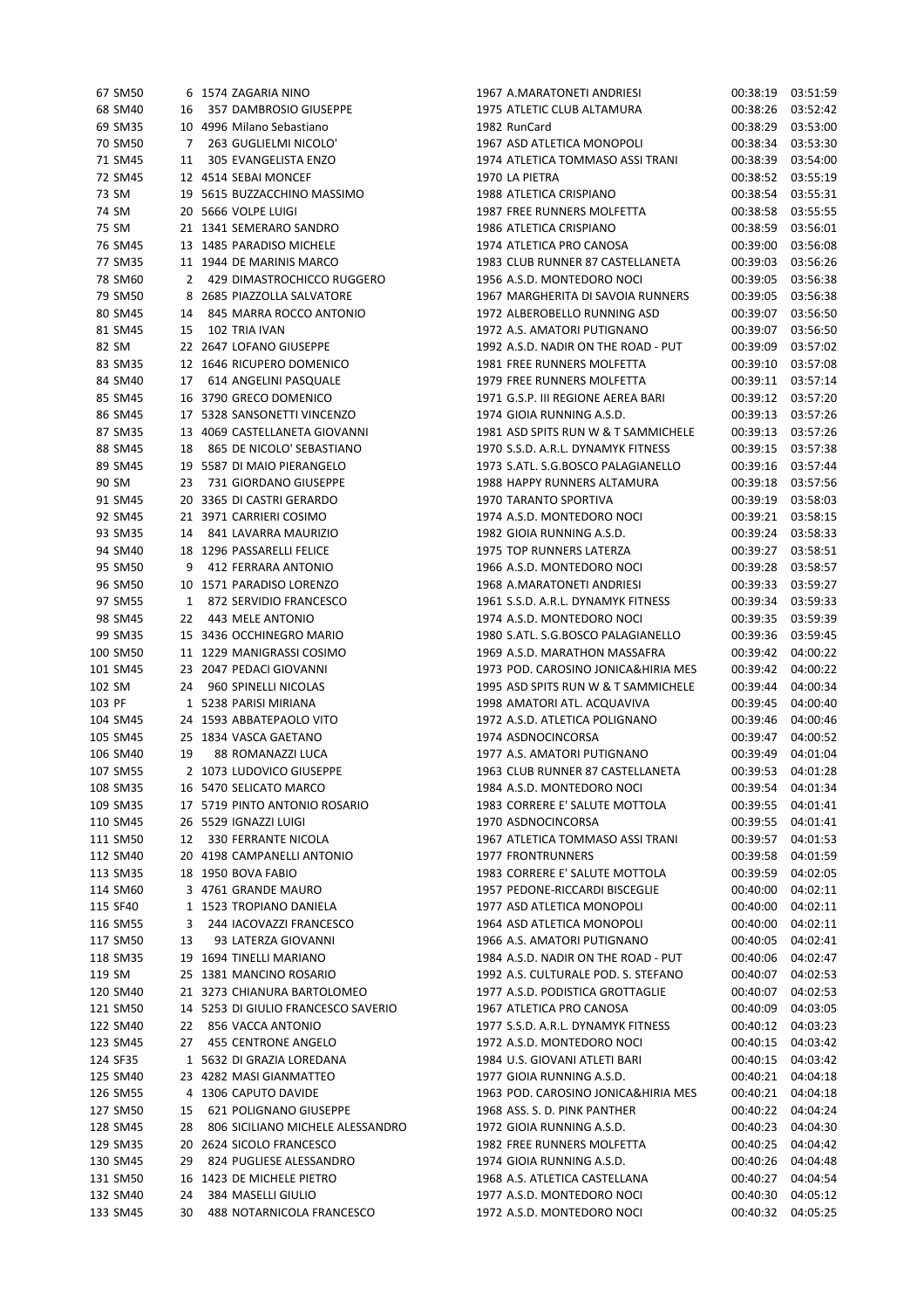| 134 SF40 | 2  | 10 MONFREDA DAMIANA               | 1978 AMATORI ATL. ACQUAVIVA         | 00:40:32 | 04:05:25          |
|----------|----|-----------------------------------|-------------------------------------|----------|-------------------|
| 135 SM40 |    | 25 2821 IACOBINO SALVATORE        | 1976 CLUB RUNNER 87 CASTELLANETA    | 00:40:36 | 04:05:49          |
| 136 SM45 |    | 31 4824 LIBERTI GIUSEPPE          | 1972 RUNNING PEOPLE NOICATTARO      | 00:40:37 | 04:05:55          |
| 137 SM45 | 32 | 350 LOSURDO GIUSEPPE              | 1974 ATLETIC CLUB ALTAMURA          | 00:40:40 | 04:06:13          |
| 138 SM35 | 21 | 204 DI NUNNO CELESTINO            | 1980 ATLETICA PRO CANOSA            | 00:40:41 | 04:06:19          |
| 139 SM50 | 17 | 888 MORETTI FILOMENO              | 1966 BITONTO SPORTIVA               | 00:40:43 | 04:06:31          |
| 140 SM55 | 5  | 261 ALTAMURA ANTONIO              | 1961 ASD ATLETICA MONOPOLI          | 00:40:43 | 04:06:31          |
| 141 SM55 |    | 6 2040 CAMPO ANGELO               | 1964 POD. CAROSINO JONICA&HIRIA MES | 00:40:44 | 04:06:37          |
|          |    |                                   |                                     |          |                   |
| 142 SM45 |    | 33 1337 SOLITO SILVESTRO          | 1973 MARTINA FRANCA RUNNING A.S.D.  | 00:40:45 | 04:06:43          |
| 143 SM40 |    | 26 1339 MORRICELLA VITO           | 1975 MARTINA FRANCA RUNNING A.S.D.  | 00:40:45 | 04:06:43          |
| 144 SM35 | 22 | 53 TAURO DOMENICO                 | 1984 A.S. ATLETICA CASTELLANA       | 00:40:45 | 04:06:43          |
| 145 SM45 |    | 34 1788 FALLACARA GIROLAMO        | 1972 BITONTO SPORTIVA               | 00:40:48 | 04:07:01          |
| 146 SM45 |    | 35 1795 MONTAGNA VINCENZO         | 1972 BITONTO SPORTIVA               | 00:40:49 | 04:07:07          |
| 147 SM60 |    | 4 5570 PEZZOLLA BENEDETTO         | 1959 A.S.D. PODISTICA GROTTAGLIE    | 00:40:50 | 04:07:14          |
| 148 SM55 | 7  | 379 DE LUCA VITO                  | 1963 A.S.D. MONTEDORO NOCI          | 00:40:50 | 04:07:14          |
| 149 SM40 |    | 27 1060 COLANGELO GIAMBATTISTA    | 1976 CLUB RUNNER 87 CASTELLANETA    | 00:40:52 | 04:07:26          |
| 150 SM   |    | 26 1971 CATINIELLO GIOVANNI       | 1994 NUOVA ATLETICA LATERZA         | 00:40:53 | 04:07:32          |
| 151 SM45 |    | 36 1297 BONGERMINO VITO           | 1974 TOP RUNNERS LATERZA            | 00:40:54 | 04:07:38          |
| 152 SM   |    | 27 5239 VITTORIONE FRANCESCO      | 1989 A.S. AMATORI PUTIGNANO         | 00:40:55 | 04:07:44          |
| 153 SM40 |    | 28 5455 IACOVIELLO ALFREDO        | 1979 A.S.D. AMICI STRADA DEL TESORO | 00:40:55 | 04:07:44          |
| 154 SM45 |    | 37 4962 BUCCI VINCENZO            | 1974 G.S.D. ATLETICA AMATORI CORATO | 00:40:58 | 04:08:02          |
| 155 SM35 |    | 23 3713 MANCINO GAETANO           | 1983 A.S. CULTURALE POD. S. STEFANO | 00:40:58 | 04:08:02          |
|          |    | 29 3171 AURICCHIO MICHELANGELO    | 1977 FREE RUNNERS MOLFETTA          |          |                   |
| 156 SM40 |    |                                   |                                     | 00:41:00 | 04:08:14          |
| 157 SM35 |    | 24 3363 CIACCIA ALESSANDRO        | 1982 TARANTO SPORTIVA               | 00:41:01 | 04:08:20          |
| 158 SM55 |    | 8 1203 TORTORELLA PIETRO          | 1962 RUNNERS GINOSA                 | 00:41:01 | 04:08:20          |
| 159 SM45 | 38 | 240 FILAZZOLA MARIO               | 1972 G.S.P. III REGIONE AEREA BARI  | 00:41:05 | 04:08:44          |
| 160 SM55 | 9  | 815 GAZZILLI CARLO                | 1964 GIOIA RUNNING A.S.D.           | 00:41:07 | 04:08:56          |
| 161 SM40 | 30 | 647 VAVALLE VITO                  | 1975 RUNNING PEOPLE NOICATTARO      | 00:41:07 | 04:08:56          |
| 162 SM45 | 39 | 623 INTRONA MICHELE               | 1971 ATLETICA ADELFIA               | 00:41:09 | 04:09:09          |
| 163 SM40 |    | 31 3417 CANTORO DOMENICO          | 1977 IKKOS ATLETI TARANTO A.S.D.    | 00:41:10 | 04:09:15          |
| 164 SM35 | 25 | 138 VALENZANO DOMENICO            | 1980 A.S. AMATORI PUTIGNANO         | 00:41:13 | 04:09:33          |
| 165 SM45 |    | 40 5448 COLETTA GIUSEPPE          | 1970 A.S. AMATORI PUTIGNANO         | 00:41:13 | 04:09:33          |
| 166 SM35 |    | 26 4473 GENCHI NICOLA             | 1982 ATLETICA ADELFIA               | 00:41:15 | 04:09:45          |
| 167 SM45 | 41 | 397 PUTRINO STEFANO               | 1972 A.S.D. MONTEDORO NOCI          | 00:41:16 | 04:09:51          |
| 168 SM45 | 42 | 679 DELFINE ROBERTO               | 1973 A.S.D. NADIR ON THE ROAD - PUT | 00:41:17 | 04:09:57          |
| 169 SM60 | 5  | 863 TRIGGIANI MATTEO              | 1956 S.S.D. A.R.L. DYNAMYK FITNESS  | 00:41:19 | 04:10:09          |
| 170 SM55 | 10 | 877 PETRELLI VINCENZO             | 1964 S.S.D. A.R.L. DYNAMYK FITNESS  | 00:41:20 | 04:10:15          |
| 171 SF   | 2  | 391 RITI FRANCESCA                | 1988 A.S.D. MONTEDORO NOCI          | 00:41:20 | 04:10:15          |
| 172 SM55 | 11 | 507 TORTORA FRANCESCO             | 1962 A.MARATONETI ANDRIESI          | 00:41:21 | 04:10:21          |
|          |    | 361 DAMBROSIO DONATO              |                                     |          |                   |
| 173 SM40 | 32 |                                   | 1978 ATLETIC CLUB ALTAMURA          | 00:41:21 | 04:10:21          |
| 174 SM50 |    | 18 5621 LEONE VINCENZO            | 1969 RUNNERS GINOSA                 | 00:41:22 | 04:10:27          |
| 175 SM   |    | 28 4777 CHIAROMONTE MICHELE       | <b>1992 BITONTO RUNNERS</b>         | 00:41:24 | 04:10:39          |
| 176 SM35 |    | 27 2038 PASSARELLI ANTONIO        | 1980 TOP RUNNERS LATERZA            | 00:41:25 | 04:10:45          |
| 177 SM   |    | 29 2620 PONTRELLI ANTONIO         | 1991 ATLETICA ADELFIA               | 00:41:26 | 04:10:51          |
| 178 SM45 | 43 | 334 RUFFO GIOVANNI                | 1970 ATLETICA TOMMASO ASSI TRANI    | 00:41:27 | 04:10:58          |
| 179 SM50 |    | 19 3122 Cofano Antonio            | 1966 RunCard                        | 00:41:27 | 04:10:58          |
| 180 SM50 |    | 20 3480 CASAFINA GENNARO          | 1969 A.MARATONETI ANDRIESI          | 00:41:27 | 04:10:58          |
| 181 SM60 | 6  | 337 PALUMBO VINCENZO              | 1959 ATLETICA TOMMASO ASSI TRANI    | 00:41:29 | 04:11:10          |
| 182 SM50 | 21 | 767 RIZZOTTI MICHELE              | 1968 HAPPY RUNNERS ALTAMURA         | 00:41:29 | 04:11:10          |
| 183 SM40 |    | 33 3050 BARLETTA SALVATORE        | 1976 ATLETICA CEGLIE MESSAPICA      | 00:41:31 | 04:11:22          |
| 184 SM65 |    | 2 5687 MARZOCCHI FULVIO           | 1954 ASD LA FABRICA DI CORSA        | 00:41:32 | 04:11:28          |
| 185 SM35 |    | 28 1744 CARRIERA LEONARDO         | 1984 ALBEROBELLO RUNNING ASD        | 00:41:33 | 04:11:34          |
| 186 SM40 | 34 | 90 MIRIZZI VINCENZO               | 1979 A.S. AMATORI PUTIGNANO         | 00:41:40 | 04:12:16          |
| 187 SM45 | 44 | 362 COLONNA DONATO                | 1971 ATLETIC CLUB ALTAMURA          | 00:41:41 | 04:12:22          |
| 188 SM50 | 22 | 352 LOGRANO GIUSEPPE MARIA ANTON  | 1966 ATLETIC CLUB ALTAMURA          | 00:41:46 | 04:12:53          |
|          |    |                                   |                                     |          |                   |
| 189 SM50 |    | 23 3151 MARASCO SALVATORE         | 1965 G.S.P. III REGIONE AEREA BARI  | 00:41:48 | 04:13:05          |
| 190 SM35 | 29 | 583 LIPPOLIS MAURIZIO             | 1980 A.S. AMATORI PUTIGNANO         | 00:41:49 | 04:13:11          |
| 191 SM50 | 24 | 500 MIRACAPILLO SALVATORE ANTONIO | 1967 A.MARATONETI ANDRIESI          | 00:41:50 | 04:13:17          |
| 192 SM55 | 12 | 181 GROSSI NICOLA                 | 1964 ATLETICA PRO CANOSA            | 00:41:50 | 04:13:17          |
| 193 SM45 | 45 | 110 SPORTELLI ANGELO              | 1971 A.S. AMATORI PUTIGNANO         | 00:41:51 | 04:13:23          |
| 194 SM35 |    | 30 5650 PALASCIANO LUCA           | 1981 ATLETIC CLUB ALTAMURA          | 00:41:51 | 04:13:23          |
| 195 SF40 | 3  | 667 DONGHIA ORNELLA               | 1976 A.S.D. NADIR ON THE ROAD - PUT | 00:41:52 | 04:13:29          |
| 196 SM45 | 46 | 3882 QUATTROMINI CARLO            | 1970 HAPPY RUNNERS ALTAMURA         | 00:41:52 | 04:13:29          |
| 197 SM   | 30 | 606 DE ROBERTIS DANILO            | 1995 FREE RUNNERS MOLFETTA          | 00:41:53 | 04:13:35          |
| 198 SM40 | 35 | 170 SANTANGELO GIANCARLO          | 1977 ATLETICA PRO CANOSA            | 00:41:53 | 04:13:35          |
| 199 SF35 | 2  | 339 COLUCCI ILENIA MARIA          | 1983 ALTERATLETICA LOCOROTONDO      | 00:41:54 | 04:13:41          |
| 200 SM45 |    | 47 5616 ORLANNDO FRANCESCO        | 1973 IKKOS ATLETI TARANTO A.S.D.    |          | 00:41:56 04:13:53 |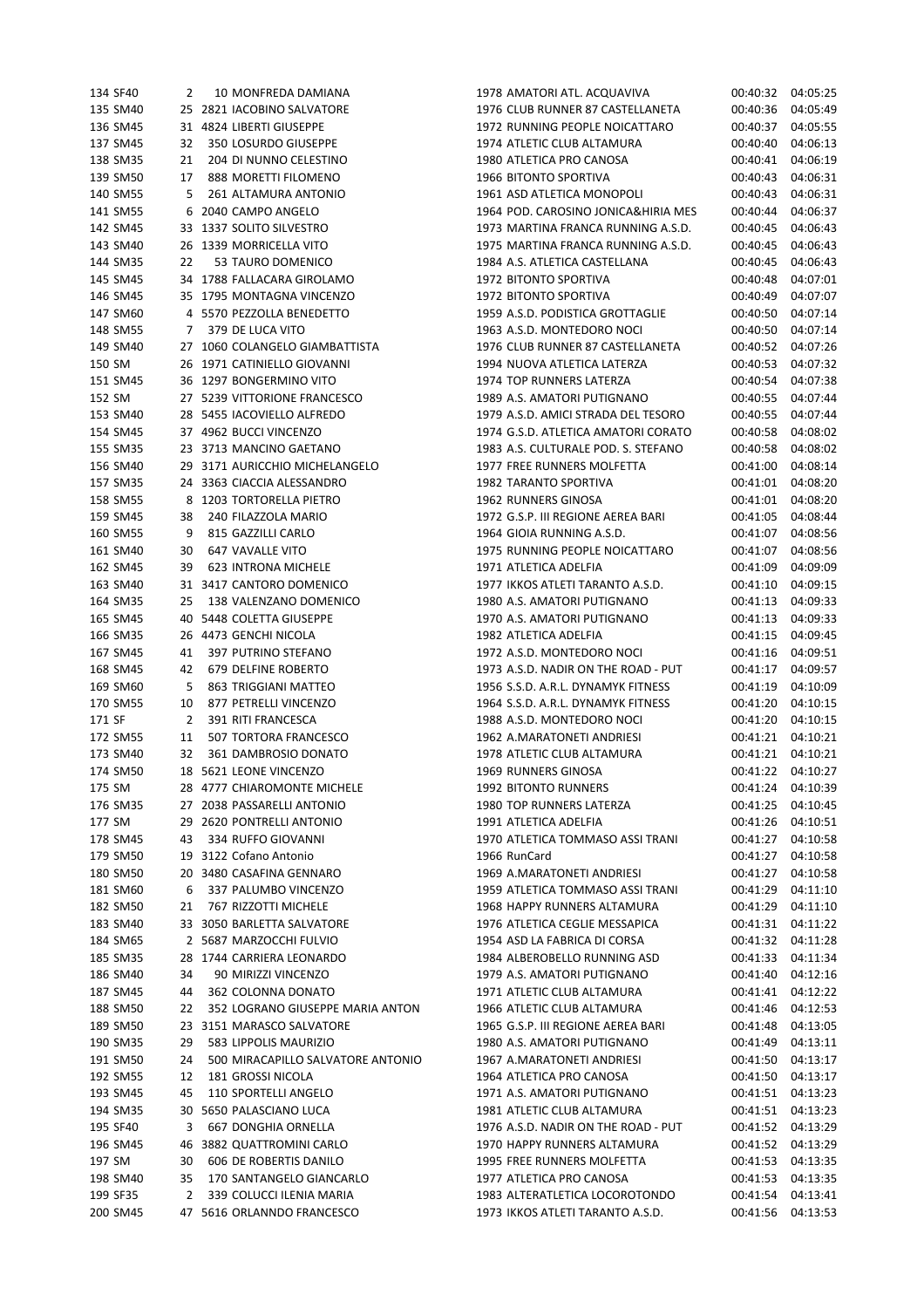| 201 SM55 | 13             | 1058 COLELLA GIUSEPPE          |
|----------|----------------|--------------------------------|
| 202 SM40 | 36             | <b>659 RONCONI UMBERTO</b>     |
| 203 SM   |                | 31 4074 CAMPANELLA PASQUALE    |
| 204 SM55 |                | 14 186 MAROCCIA LUIGI          |
| 205 SM50 |                | 25 327 VENTURA PASQUALE        |
| 206 SM45 |                | 48 4723 PIEPOLI DANIELE        |
| 207 SM   |                | 32 1311 PORTARARO ANTONIO      |
| 208 SM40 |                | 37 2582 LOSITO PAOLO           |
| 209 SM45 |                | 49 5072 BARNABA FRANCESCO      |
| 210 SM40 |                | 38 5241 CASSANO GIANLUCA       |
| 211 SM45 | 50             | 2745 TRAGNI MARIO              |
| 212 SF40 | 4              | 950 CASALUCE FILOMENA          |
| 213 SM40 |                | 39 5424 PEPE DONATO            |
|          |                |                                |
| 214 SM60 |                | 7 4741 D'APRILE GIOVANNI       |
| 215 SM40 |                | 40 4101 NICOLAU NICOLA         |
| 216 SF45 |                | 1 108 LAVARRA MARA             |
| 217 SM45 | 51             | 3060 SAPONARO AGOSTINO         |
| 218 SM45 |                | 52 1359 DAMBRUOSO GIACOMO      |
| 219 SM50 | - 26           | 1660 CASCELLA VINCENZO         |
| 220 SM50 |                | 27 457 DE FLORIO FRANCESCO     |
| 221 SM   |                | 33 5698 VENEZIA ALESSANDRO     |
| 222 SM   | 34             | 2042 CASTELLI MARCO            |
| 223 SM40 | 41             | 672 PUGLIESE ANGELO            |
| 224 SM45 | - 53           | 3539 SCHINO LUIGI              |
| 225 SM45 |                | 54 1907 MENGA MARIO            |
| 226 SM40 |                | 42 5721 BIANCO VITTORIANO      |
| 227 SM40 |                | 43 4122 CHIDICHIMO ANTONIO     |
| 228 SM35 |                | 31 1121 DI STEFANO MARCO       |
| 229 SM35 |                | 32 378 NOTARNICOLA GIUSEPPE    |
| 230 SM40 |                | 44 4166 DE SALVIA ALESSANDRO   |
| 231 SM50 | 28             | 509 D'AMBROSIO ANTONIO         |
| 232 SM45 |                | 55 1997 DE MATTEIS GIANNI      |
| 233 PF   | $\overline{2}$ | 768 CAZZOLLA ANNARITA          |
| 234 SM35 | 33             | 336 MANNATRIZIO CLAUDIO        |
| 235 SM50 | 29             | 109 DALENA DOMENICO            |
|          |                | 3 4418 MAGARELLI ANNAMARIA     |
| 236 SF35 |                | 30 1281 CANCELLIERI ANTONINO   |
| 237 SM50 |                |                                |
| 238 SM55 |                | 15 1801 RICCO NICOLO           |
| 239 SM   |                | 35 5294 LAMPARELLI LUCA        |
| 240 AF   |                | 1 5636 VOLPE REBECCA           |
| 241 SM60 |                | 8 419 SCIACOVELLI BENEDETTO    |
| 242 SM45 | 56             | 520 LONGO ANGELO               |
| 243 SM35 | 34             | 4361 MERENDA GIOVANNI          |
| 244 SM45 | 57             | 4410 LORIZZO ONOFRIO           |
| 245 SM55 | 16             | 504 QUACQUARELLI VINCENZO      |
| 246 SM45 | 58             | 274 CISTULLI GIACOMO           |
| 247 SM50 |                | 31 3204 CORALLO LORENZO        |
| 248 SM50 | 32             | 355 FIORE DOMENICO             |
| 249 SM55 | 17             | 1886 VALENTE FRANCESCO         |
| 250 SM   | 36             | 484 MAGGIPINTO DONATO          |
| 251 SM60 | 9              | 2549 BALDASSARRE FRANCESCO     |
| 252 SM40 | 45             | 135 DAPRILE VITO SILVANO       |
| 253 SM50 | 33             | 289 DE GREGORIO LUIGI          |
| 254 SF40 | 5              | 862 BRUDAGLIO MARILENA         |
| 255 SM35 | 35             | 5714 SANTORO GIOVANNI CIRO     |
| 256 SM50 | 34             | <b>86 LIPPOLIS GIAMMICHELE</b> |
| 257 SM55 | 18             | 1026 MANCANO CESARE            |
| 258 SM35 | 36             | 393 D'ANDRIA FRANCESCO         |
|          |                | 1535 APRILE FRANCESCO          |
| 259 SM65 | 3              |                                |
| 260 SF45 | $\mathbf{2}$   | 4075 CARELLA MADDALENA         |
| 261 SM45 | 59             | 668 LOSAVIO NICOLA             |
| 262 SM50 | 35             | 5588 SCORPATI REMO             |
| 263 SM45 | 60             | <b>648 LIPPOLIS VINCENZO</b>   |
| 264 SM45 | 61             | 1526 CORRIERI MAURIZIO         |
| 265 SM50 |                | 36 322 PELLEGRINO PIETRO       |
| 266 SM45 |                | 62 5317 CHIRONNA GIUSEPPE      |
| 267 SM35 | 37             | 1982 ROSATI COSIMO             |

| 201 SM55 |    | 13 1058 COLELLA GIUSEPPE      | 1962 CLUB RUNNER 87 CASTELLANETA    | 00:41:57 | 04:13:59 |
|----------|----|-------------------------------|-------------------------------------|----------|----------|
| 202 SM40 |    | 36 659 RONCONI UMBERTO        | 1975 A.S.D. NADIR ON THE ROAD - PUT | 00:41:57 | 04:13:59 |
| 203 SM   |    | 31 4074 CAMPANELLA PASQUALE   | 1989 A.S.D. ATLETICA BITRITTO       | 00:41:58 | 04:14:05 |
| 204 SM55 | 14 | 186 MAROCCIA LUIGI            | 1963 ATLETICA PRO CANOSA            | 00:41:58 | 04:14:05 |
| 205 SM50 | 25 | 327 VENTURA PASQUALE          | 1968 ATLETICA TOMMASO ASSI TRANI    | 00:41:59 | 04:14:11 |
| 206 SM45 |    | 48 4723 PIEPOLI DANIELE       | 1974 BARI ROAD RUNNERS CLUB         | 00:42:00 | 04:14:17 |
| 207 SM   |    | 32 1311 PORTARARO ANTONIO     | 1985 TEAM PIANETA SPORT MASSAFRA    | 00:42:02 | 04:14:29 |
| 208 SM40 |    | 37 2582 LOSITO PAOLO          | 1976 A.MARATONETI ANDRIESI          | 00:42:02 | 04:14:29 |
| 209 SM45 |    | 49 5072 BARNABA FRANCESCO     | 1971 ATLETICA CITTA' BIANCA         | 00:42:03 | 04:14:35 |
| 210 SM40 |    | 38 5241 CASSANO GIANLUCA      | 1977 A.S.D. AMICI STRADA DEL TESORO | 00:42:05 | 04:14:48 |
| 211 SM45 |    | 50 2745 TRAGNI MARIO          | 1970 HAPPY RUNNERS ALTAMURA         | 00:42:06 | 04:14:54 |
| 212 SF40 | 4  | 950 CASALUCE FILOMENA         | 1975 NUOVA ATLETICA BITONTO         | 00:42:07 | 04:15:00 |
| 213 SM40 |    | 39 5424 PEPE DONATO           | 1977 IKKOS ATLETI TARANTO A.S.D.    | 00:42:07 | 04:15:00 |
| 214 SM60 |    | 7 4741 D'APRILE GIOVANNI      | 1959 ATLETIC CLUB ALTAMURA          | 00:42:07 | 04:15:00 |
| 215 SM40 |    | 40 4101 NICOLAU NICOLA        | 1975 TARANTO SPORTIVA               | 00:42:07 | 04:15:00 |
| 216 SF45 | 1  | 108 LAVARRA MARA              | 1972 A.S. AMATORI PUTIGNANO         | 00:42:08 | 04:15:06 |
| 217 SM45 |    | 51 3060 SAPONARO AGOSTINO     | 1973 OSTUNI RUNNER'S                | 00:42:08 | 04:15:06 |
| 218 SM45 |    | 52 1359 DAMBRUOSO GIACOMO     | 1970 A.S.D. MONTEDORO NOCI          | 00:42:09 | 04:15:12 |
| 219 SM50 |    | 26 1660 CASCELLA VINCENZO     | 1969 BARLETTA SPORTIVA              | 00:42:10 | 04:15:18 |
| 220 SM50 |    |                               |                                     |          |          |
|          |    | 27 457 DE FLORIO FRANCESCO    | 1968 A.S.D. MONTEDORO NOCI          | 00:42:13 | 04:15:36 |
| 221 SM   |    | 33 5698 VENEZIA ALESSANDRO    | 1992 ASD SPITS RUN W & T SAMMICHELE | 00:42:14 | 04:15:42 |
| 222 SM   |    | 34 2042 CASTELLI MARCO        | 1988 POD. CAROSINO JONICA&HIRIA MES | 00:42:16 | 04:15:54 |
| 223 SM40 |    | 41 672 PUGLIESE ANGELO        | 1979 A.S.D. NADIR ON THE ROAD - PUT | 00:42:16 | 04:15:54 |
| 224 SM45 |    | 53 3539 SCHINO LUIGI          | 1974 FREE RUNNERS MOLFETTA          | 00:42:17 | 04:16:00 |
| 225 SM45 |    | 54 1907 MENGA MARIO           | 1972 OSTUNI RUNNER'S                | 00:42:19 | 04:16:12 |
| 226 SM40 |    | 42 5721 BIANCO VITTORIANO     | 1976 S.ATL. S.G.BOSCO PALAGIANELLO  | 00:42:20 | 04:16:18 |
| 227 SM40 |    | 43 4122 CHIDICHIMO ANTONIO    | 1979 A.S.D. AMICI STRADA DEL TESORO | 00:42:22 | 04:16:31 |
| 228 SM35 |    | 31 1121 DI STEFANO MARCO      | 1980 NUOVA ATLETICA LATERZA         | 00:42:23 | 04:16:37 |
| 229 SM35 |    | 32 378 NOTARNICOLA GIUSEPPE   | 1980 A.S.D. MONTEDORO NOCI          | 00:42:23 | 04:16:37 |
| 230 SM40 |    | 44 4166 DE SALVIA ALESSANDRO  | 1976 BITONTO SPORTIVA               | 00:42:24 | 04:16:43 |
| 231 SM50 | 28 | 509 D'AMBROSIO ANTONIO        | 1968 A.MARATONETI ANDRIESI          | 00:42:24 | 04:16:43 |
| 232 SM45 |    | 55 1997 DE MATTEIS GIANNI     | 1974 G.S. PAOLOTTI - ATL MARTINA    | 00:42:24 | 04:16:43 |
| 233 PF   | 2  | 768 CAZZOLLA ANNARITA         | <b>1998 BITONTO RUNNERS</b>         | 00:42:25 | 04:16:49 |
| 234 SM35 | 33 | 336 MANNATRIZIO CLAUDIO       | 1982 ATLETICA TOMMASO ASSI TRANI    | 00:42:27 | 04:17:01 |
| 235 SM50 | 29 | 109 DALENA DOMENICO           | 1967 A.S. AMATORI PUTIGNANO         | 00:42:27 | 04:17:01 |
| 236 SF35 |    | 3 4418 MAGARELLI ANNAMARIA    | 1984 A.S. QUELLI DELLA PINETA       | 00:42:28 | 04:17:07 |
| 237 SM50 |    | 30 1281 CANCELLIERI ANTONINO  | 1969 TARANTO SPORTIVA               | 00:42:29 | 04:17:13 |
| 238 SM55 |    | 15 1801 RICCO NICOLO          | 1961 ASD ATLETICA MONOPOLI          | 00:42:29 | 04:17:13 |
| 239 SM   |    | 35 5294 LAMPARELLI LUCA       | 1986 FREE RUNNERS MOLFETTA          | 00:42:30 | 04:17:19 |
| 240 AF   |    | 1 5636 VOLPE REBECCA          | 2003 U.S. GIOVANI ATLETI BARI       | 00:42:32 | 04:17:31 |
| 241 SM60 | 8  | 419 SCIACOVELLI BENEDETTO     | 1957 A.S.D. MONTEDORO NOCI          | 00:42:32 | 04:17:31 |
| 242 SM45 | 56 | 520 LONGO ANGELO              | 1974 A.S. DOF AMATORI TURI          | 00:42:32 | 04:17:31 |
| 243 SM35 |    | 34 4361 MERENDA GIOVANNI      | 1981 STRARUNNERS BARI               | 00:42:33 | 04:17:37 |
|          |    | 57 4410 LORIZZO ONOFRIO       | 1973 ATLETICA TOMMASO ASSI TRANI    |          |          |
| 244 SM45 |    |                               |                                     | 00:42:34 | 04:17:43 |
| 245 SM55 | 16 | 504 QUACQUARELLI VINCENZO     | 1963 A.MARATONETI ANDRIESI          | 00:42:36 | 04:17:55 |
| 246 SM45 | 58 | 274 CISTULLI GIACOMO          | 1974 ASD ATLETICA MONOPOLI          | 00:42:36 | 04:17:55 |
| 247 SM50 |    | 31 3204 CORALLO LORENZO       | 1965 STRARUNNERS BARI               | 00:42:36 | 04:17:55 |
| 248 SM50 | 32 | 355 FIORE DOMENICO            | 1967 ATLETIC CLUB ALTAMURA          | 00:42:37 | 04:18:01 |
| 249 SM55 |    | 17 1886 VALENTE FRANCESCO     | 1963 A.S.D. ATLETICA CAROVIGNO      | 00:42:37 | 04:18:01 |
| 250 SM   | 36 | <b>484 MAGGIPINTO DONATO</b>  | 1986 A.S.D. MONTEDORO NOCI          | 00:42:38 | 04:18:07 |
| 251 SM60 |    | 9 2549 BALDASSARRE FRANCESCO  | 1957 ATLETICA PRO CANOSA            | 00:42:40 | 04:18:19 |
| 252 SM40 | 45 | 135 DAPRILE VITO SILVANO      | 1979 A.S. AMATORI PUTIGNANO         | 00:42:40 | 04:18:19 |
| 253 SM50 | 33 | 289 DE GREGORIO LUIGI         | 1965 ATLETICA TOMMASO ASSI TRANI    | 00:42:41 | 04:18:26 |
| 254 SF40 | 5  | 862 BRUDAGLIO MARILENA        | 1976 ATLETICA TOMMASO ASSI TRANI    | 00:42:43 | 04:18:38 |
| 255 SM35 |    | 35 5714 SANTORO GIOVANNI CIRO | 1981 A.S.D. PODISTICA GROTTAGLIE    | 00:42:43 | 04:18:38 |
| 256 SM50 | 34 | 86 LIPPOLIS GIAMMICHELE       | 1966 A.S. AMATORI PUTIGNANO         | 00:42:45 | 04:18:50 |
| 257 SM55 |    | 18 1026 MANCANO CESARE        | 1962 ATLETICA TRINITAPOLI           | 00:42:47 | 04:19:02 |
| 258 SM35 | 36 | 393 D'ANDRIA FRANCESCO        | 1981 A.S.D. MONTEDORO NOCI          | 00:42:47 | 04:19:02 |
| 259 SM65 |    | 3 1535 APRILE FRANCESCO       | 1954 ALTERATLETICA LOCOROTONDO      | 00:42:48 | 04:19:08 |
| 260 SF45 |    | 2 4075 CARELLA MADDALENA      | 1970 A.S.D. LA FENICE               | 00:42:49 | 04:19:14 |
| 261 SM45 | 59 | 668 LOSAVIO NICOLA            | 1972 A.S.D. NADIR ON THE ROAD - PUT | 00:42:50 | 04:19:20 |
| 262 SM50 |    | 35 5588 SCORPATI REMO         | 1965 S.ATL. S.G.BOSCO PALAGIANELLO  | 00:42:53 | 04:19:38 |
| 263 SM45 | 60 | <b>648 LIPPOLIS VINCENZO</b>  | 1974 A.S.D. NADIR ON THE ROAD - PUT | 00:42:55 | 04:19:50 |
| 264 SM45 |    | 61 1526 CORRIERI MAURIZIO     | 1972 ATLETICA TOMMASO ASSI TRANI    | 00:42:56 | 04:19:56 |
| 265 SM50 | 36 | 322 PELLEGRINO PIETRO         | 1967 ATLETICA TOMMASO ASSI TRANI    | 00:42:57 | 04:20:02 |
| 266 SM45 |    | 62 5317 CHIRONNA GIUSEPPE     | 1974 A.S.D. NADIR ON THE ROAD - PUT | 00:42:58 | 04:20:08 |
| 267 SM35 |    | 37 1982 ROSATI COSIMO         | 1984 S.ATL. S.G.BOSCO PALAGIANELLO  | 00:43:01 | 04:20:27 |
|          |    |                               |                                     |          |          |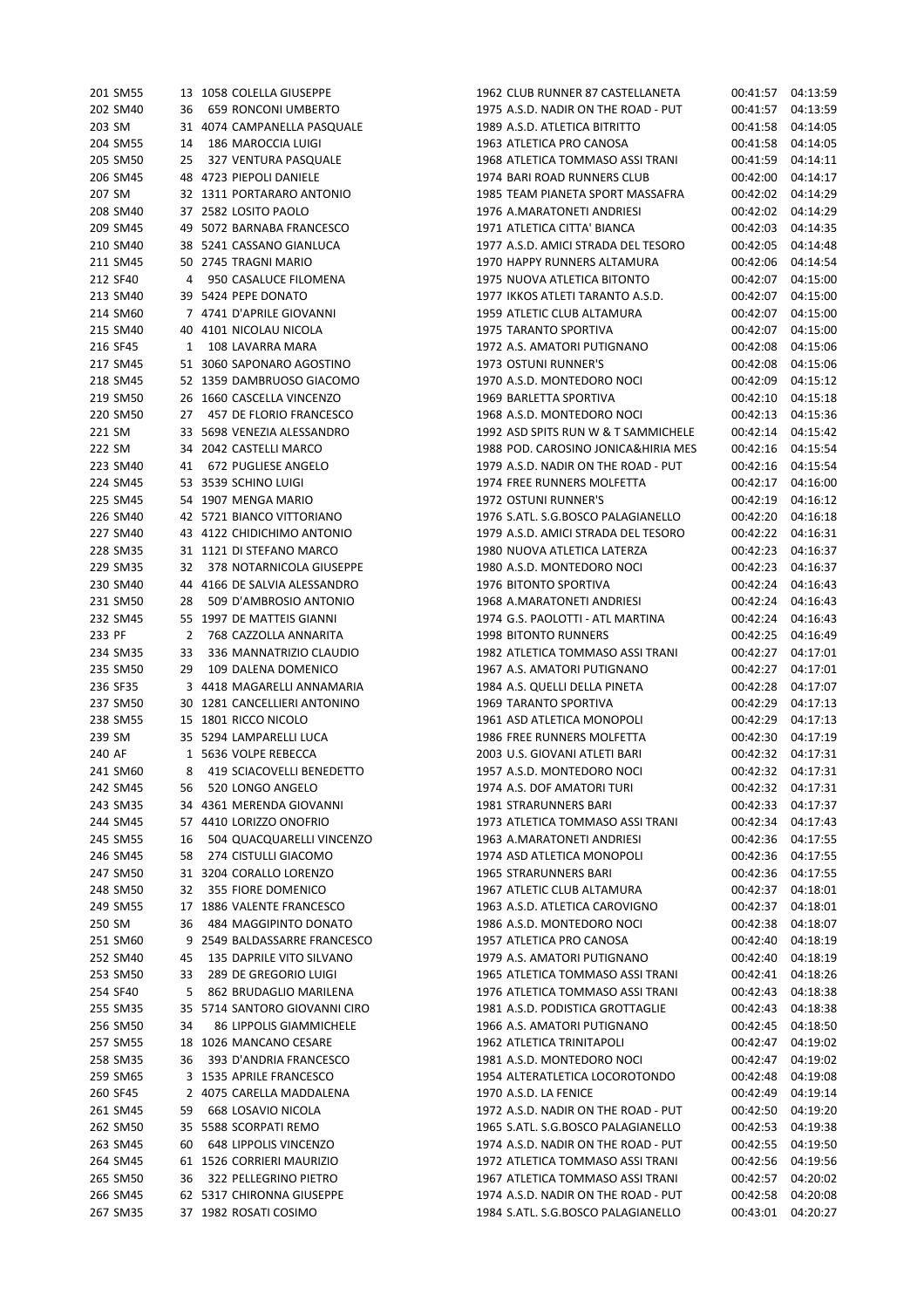| 268 SM40 | 46 | 771 GRANIERI MICHELE            | <b>1979 BITONTO RUNNERS</b>         | 00:43:02 | 04:20:33 |
|----------|----|---------------------------------|-------------------------------------|----------|----------|
| 269 SM45 | 63 | <b>680 VINELLA PIETRO</b>       | 1970 A.S.D. NADIR ON THE ROAD - PUT | 00:43:04 | 04:20:45 |
| 270 SM50 |    | 37 5447 FRANCHINI DOMENICO      | 1969 A.S. AMATORI PUTIGNANO         | 00:43:05 | 04:20:51 |
| 271 SM   |    | 37 5664 RUGGIERO FABRIZIO       | 1993 ATLETICA ADELFIA               | 00:43:05 | 04:20:51 |
| 272 SM50 | 38 | 489 GENTILE VITO                | 1966 A.S.D. MONTEDORO NOCI          | 00:43:06 | 04:20:57 |
| 273 SM45 | 64 | 290 BOTTA DOMENICO              | 1971 ATLETICA TOMMASO ASSI TRANI    | 00:43:07 | 04:21:03 |
| 274 SM50 |    | 39 5240 AMORUSO NICOLA          | 1965 A.S.D. AMICI STRADA DEL TESORO | 00:43:08 | 04:21:09 |
| 275 AM   |    | 1 5653 DELL'OLIO NICOLAS        | 2003 A.MARATONETI ANDRIESI          | 00:43:09 | 04:21:15 |
| 276 SM40 |    | 47 1604 PEDOTE GIACOMO          | 1979 A.S.D. ATLETICA POLIGNANO      | 00:43:11 | 04:21:27 |
| 277 SM35 | 38 | 700 ELBA FILIPPO                | 1980 A.S.D. NADIR ON THE ROAD - PUT | 00:43:12 | 04:21:33 |
| 278 SM40 | 48 | 622 DE SCISCIOLO GIUSEPPE       | 1979 A.S.D. ATLETICA BITRITTO       | 00:43:12 | 04:21:33 |
| 279 AM   |    | 2 5704 SICCARDI GIUSEPPE        | 2003 A.S.D. ATLETICA CAROVIGNO      | 00:43:14 | 04:21:45 |
| 280 SM40 |    | 49 5419 CORATELLA MARCO         | 1978 A.S.D. MARATHON MASSAFRA       | 00:43:14 | 04:21:45 |
| 281 SM40 |    | 50 955 NOTARNICOLA VINCENZO     | 1978 ASDNOCINCORSA                  | 00:43:15 | 04:21:51 |
| 282 SM50 |    | 40 1453 ELEFANTE PASQUALE       | 1968 A.S. AMATORI PUTIGNANO         | 00:43:15 | 04:21:51 |
| 283 SM45 |    | 65 2298 TRIARICO ANGELO         | 1970 ATLETICA CITTA' BIANCA         |          | 04:22:04 |
|          |    |                                 |                                     | 00:43:17 |          |
| 284 SM   |    | 38 4032 MARINELLI GIANVITO      | 1989 ASD SPITS RUN W & T SAMMICHELE | 00:43:19 | 04:22:16 |
| 285 SM55 |    | 19 1370 Lorusso Antonio         | 1963 RunCard                        | 00:43:19 | 04:22:16 |
| 286 SM45 |    | 66 4596 GALLO LUIGI             | 1970 STRARUNNERS BARI               | 00:43:20 | 04:22:22 |
| 287 SM55 |    | 20 4385 GRIECO GIUSEPPE         | 1962 A.S.D. AMICI STRADA DEL TESORO | 00:43:20 | 04:22:22 |
| 288 SM55 |    | 21 1057 CARRIERO CARMELO        | 1962 CLUB RUNNER 87 CASTELLANETA    | 00:43:23 | 04:22:40 |
| 289 SM45 |    | 67 5320 LARUCCIA MICHELE        | 1972 A.S.D. NADIR ON THE ROAD - PUT | 00:43:24 | 04:22:46 |
| 290 SM45 |    | 68 3267 ASSAINATO ACHILLE       | 1973 A.S.D. PODISTICA GROTTAGLIE    | 00:43:26 | 04:22:58 |
| 291 SM50 |    | 41 1575 ZAGARIA GREGORIO        | 1968 A.MARATONETI ANDRIESI          | 00:43:29 | 04:23:16 |
| 292 SM45 |    | 69 3477 CIOCE FRANCESCO         | 1974 A.S. QUELLI DELLA PINETA       | 00:43:32 | 04:23:34 |
| 293 SM50 |    | 42 4063 SAVINO VITANTONIO       | 1968 AVIS IN CORSA CONVERSANO       | 00:43:34 | 04:23:46 |
| 294 SM50 |    | 43 1800 VALENTINO VINCENZO      | 1969 BITONTO SPORTIVA               | 00:43:34 | 04:23:46 |
| 295 SM45 |    | 70 3462 VINO GIANCARLO          | 1973 ATLETICA TOMMASO ASSI TRANI    | 00:43:35 | 04:23:52 |
| 296 SM40 |    | 51 5049 PALLOTTA GIANFRANCO     | 1975 MURGIA MARATHON SANTERAMO      | 00:43:37 | 04:24:05 |
| 297 SM35 |    | 39 1948 MARFEO GIOVANNI         | 1982 CLUB RUNNER 87 CASTELLANETA    | 00:43:38 | 04:24:11 |
| 298 SF40 |    | 6 2262 ACQUAVIVA SILVIA         | 1975 MARTINA FRANCA RUNNING A.S.D.  | 00:43:38 | 04:24:11 |
| 299 SM40 |    | 52 1166 SILVESTRI MARIO         | 1976 ATHLETIC TEAM PALAGIANO        | 00:43:39 | 04:24:17 |
| 300 SM65 |    | 4 418 ATTOLICO GIUSEPPE         | 1951 A.S.D. MONTEDORO NOCI          | 00:43:40 | 04:24:23 |
| 301 SM60 | 10 | 235 CONVERTINI PIETRO           | 1956 G.S.P. III REGIONE AEREA BARI  | 00:43:41 | 04:24:29 |
| 302 SM45 |    | 71 2562 CORALLO ANTONIO         | 1972 ATLETICA TOMMASO ASSI TRANI    | 00:43:43 | 04:24:41 |
| 303 SM55 |    | 22 5680 VISCANTI ONOFRIO        | 1960 HAPPY RUNNERS ALTAMURA         | 00:43:43 | 04:24:41 |
| 304 SM45 | 72 | 883 CARELLA GIUSEPPE            | 1971 BITONTO SPORTIVA               | 00:43:46 | 04:24:59 |
|          |    |                                 |                                     |          |          |
| 305 SM40 | 53 | 198 PACIOLLA MARIO              | 1978 ATLETICA PRO CANOSA            | 00:43:48 | 04:25:11 |
| 306 SM45 | 73 | 513 LEONE FRANCESCO             | 1974 A.MARATONETI ANDRIESI          | 00:43:48 | 04:25:11 |
| 307 SM45 |    | 74 1270 NAPOLI UMBERTO          | 1970 TARANTO SPORTIVA               | 00:43:50 | 04:25:23 |
| 308 SM40 | 54 | 881 BRUNO GIUSEPPE              | 1975 BITONTO SPORTIVA               | 00:43:51 | 04:25:29 |
| 309 SM50 |    | 44 5500 MASTRANGELO MASSIMO     | 1969 A.S.D. NADIR ON THE ROAD - PUT | 00:43:52 | 04:25:35 |
| 310 PM   |    | 4 5432 Curri Gennaro            | 1997 RunCard                        | 00:43:53 | 04:25:41 |
| 311 SM   |    | 39 4377 DE GIOSA ALESSANDRO     | 1990 A.S.D. AMICI STRADA DEL TESORO | 00:43:53 | 04:25:41 |
| 312 SM35 |    | 40 1940 Manghisi Nicola         | 1983 RunCard                        | 00:43:54 | 04:25:48 |
| 313 SM45 |    | 75 1119 ROSANO GIOVANNI         | 1971 NUOVA ATLETICA LATERZA         | 00:43:55 | 04:25:54 |
| 314 SF   |    | 3 4055 ORLANDO LAVINIA          | 1985 A.S. DOF AMATORI TURI          | 00:43:56 | 04:26:00 |
| 315 SM35 | 41 | 404 IGNAZZI GIANLUCA            | 1983 A.S.D. MONTEDORO NOCI          | 00:43:56 | 04:26:00 |
| 316 SM35 |    | 42 4123 ILLUZZI MARCELLO        | 1980 BITONTO SPORTIVA               | 00:43:56 | 04:26:00 |
| 317 SM40 | 55 | 649 CACCIAPAGLIA ANGELO         | 1979 A.S.D. NADIR ON THE ROAD - PUT | 00:43:58 | 04:26:12 |
| 318 SM45 |    | 76 1989 NARDELLI VITO           | 1974 ATHLETIC TEAM PALAGIANO        | 00:43:58 | 04:26:12 |
| 319 SM45 |    | 77 2680 RUBINI ROBERTO RUGGIERO | 1971 MARGHERITA DI SAVOIA RUNNERS   | 00:43:58 | 04:26:12 |
| 320 SM45 |    | 78 5427 FERRARA VINCENZO        | 1972 ATLETICA TOMMASO ASSI TRANI    | 00:43:59 | 04:26:18 |
| 321 SM55 |    | 23 1197 PACENTE FRANCESCO       | 1961 RUNNERS GINOSA                 | 00:43:59 | 04:26:18 |
| 322 SM40 |    | 56 408 NOTARNICOLA GIUSEPPE     | 1976 A.S.D. MONTEDORO NOCI          | 00:44:00 | 04:26:24 |
| 323 SM35 |    | 43 2754 PARCHITELLI CLAUDIO     | 1980 A.S. AMATORI PUTIGNANO         | 00:44:01 | 04:26:30 |
| 324 SM35 |    | 44 1162 D'AURIA DOMENICO        | 1980 ATHLETIC TEAM PALAGIANO        | 00:44:01 | 04:26:30 |
| 325 SM55 |    | 24 2652 ROMANO GIAMPIERO        | 1964 BITONTO SPORTIVA               | 00:44:02 | 04:26:36 |
| 326 SM50 |    | 45 5496 ANDREASSI MARIO         | 1969 A.S.D. AGORA'                  | 00:44:02 | 04:26:36 |
| 327 SM50 |    | 46 1332 LAFORNARA MICHELE       | 1966 MARTINA FRANCA RUNNING A.S.D.  | 00:44:03 | 04:26:42 |
| 328 SM55 |    | 25 3871 PAGLIARULO ANDREA       | 1962 ASS. S. D. PINK PANTHER        | 00:44:04 | 04:26:48 |
| 329 SM70 | 1  | 643 PERAGINE ANTONIO            | 1947 PEDONE-RICCARDI BISCEGLIE      | 00:44:04 | 04:26:48 |
| 330 SM   |    | 40 1689 LAERA FRANCESCO         | 1986 A.S.D. NADIR ON THE ROAD - PUT | 00:44:04 | 04:26:48 |
|          |    |                                 |                                     |          |          |
| 331 SM50 |    | 47 5512 ANGELILLO DONATO        | 1965 GIOIA RUNNING A.S.D.           | 00:44:05 | 04:26:54 |
| 332 SM45 |    | 79 1131 LIUZZI DONATO           | 1971 S.ATL. S.G.BOSCO PALAGIANELLO  | 00:44:07 | 04:27:06 |
| 333 SM50 |    | 48 1066 DI PIPPA MAURIZIO       | 1969 CLUB RUNNER 87 CASTELLANETA    | 00:44:08 | 04:27:12 |
| 334 SM55 |    | 26 5532 LIUZZI ANTONIO          | 1960 ASDNOCINCORSA                  | 00:44:08 | 04:27:12 |

| 268 SM40 | 46      | 771 GRANIERI MICHELE            | 1979 BITONTO RUNNERS                | 00:43:02              | 04:20:33 |
|----------|---------|---------------------------------|-------------------------------------|-----------------------|----------|
| 269 SM45 | 63      | 680 VINELLA PIETRO              | 1970 A.S.D. NADIR ON THE ROAD - PUT | 00:43:04              | 04:20:45 |
| 270 SM50 |         | 37 5447 FRANCHINI DOMENICO      | 1969 A.S. AMATORI PUTIGNANO         | 00:43:05              | 04:20:51 |
| 271 SM   |         | 37 5664 RUGGIERO FABRIZIO       | 1993 ATLETICA ADELFIA               | 00:43:05              | 04:20:51 |
| 272 SM50 | 38      | 489 GENTILE VITO                | 1966 A.S.D. MONTEDORO NOCI          | 00:43:06              | 04:20:57 |
| 273 SM45 | 64      | 290 BOTTA DOMENICO              | 1971 ATLETICA TOMMASO ASSI TRANI    | 00:43:07              | 04:21:03 |
| 274 SM50 |         | 39 5240 AMORUSO NICOLA          | 1965 A.S.D. AMICI STRADA DEL TESORO | 00:43:08              | 04:21:09 |
| 275 AM   |         | 1 5653 DELL'OLIO NICOLAS        | 2003 A.MARATONETI ANDRIESI          | 00:43:09              | 04:21:15 |
| 276 SM40 |         | 47 1604 PEDOTE GIACOMO          | 1979 A.S.D. ATLETICA POLIGNANO      | 00:43:11              | 04:21:27 |
| 277 SM35 | 38      | 700 ELBA FILIPPO                | 1980 A.S.D. NADIR ON THE ROAD - PUT | 00:43:12              | 04:21:33 |
| 278 SM40 | 48      | 622 DE SCISCIOLO GIUSEPPE       | 1979 A.S.D. ATLETICA BITRITTO       | 00:43:12              | 04:21:33 |
| 279 AM   |         | 2 5704 SICCARDI GIUSEPPE        | 2003 A.S.D. ATLETICA CAROVIGNO      | 00:43:14              | 04:21:45 |
| 280 SM40 |         | 49 5419 CORATELLA MARCO         | 1978 A.S.D. MARATHON MASSAFRA       | 00:43:14              | 04:21:45 |
| 281 SM40 |         | 50 955 NOTARNICOLA VINCENZO     | 1978 ASDNOCINCORSA                  | 00:43:15              | 04:21:51 |
| 282 SM50 |         | 40 1453 ELEFANTE PASQUALE       | 1968 A.S. AMATORI PUTIGNANO         | 00:43:15              | 04:21:51 |
| 283 SM45 |         | 65 2298 TRIARICO ANGELO         | 1970 ATLETICA CITTA' BIANCA         | 00:43:17              | 04:22:04 |
| 284 SM   |         | 38 4032 MARINELLI GIANVITO      | 1989 ASD SPITS RUN W & T SAMMICHELE | 00:43:19              | 04:22:16 |
| 285 SM55 |         | 19 1370 Lorusso Antonio         | 1963 RunCard                        | 00:43:19              | 04:22:16 |
| 286 SM45 |         | 66 4596 GALLO LUIGI             | 1970 STRARUNNERS BARI               | 00:43:20              | 04:22:22 |
| 287 SM55 |         | 20 4385 GRIECO GIUSEPPE         | 1962 A.S.D. AMICI STRADA DEL TESORO | 00:43:20              | 04:22:22 |
| 288 SM55 |         | 21 1057 CARRIERO CARMELO        | 1962 CLUB RUNNER 87 CASTELLANETA    | 00:43:23              | 04:22:40 |
| 289 SM45 |         | 67 5320 LARUCCIA MICHELE        | 1972 A.S.D. NADIR ON THE ROAD - PUT | 00:43:24              | 04:22:46 |
| 290 SM45 |         | 68 3267 ASSAINATO ACHILLE       | 1973 A.S.D. PODISTICA GROTTAGLIE    | 00:43:26              | 04:22:58 |
| 291 SM50 |         | 41 1575 ZAGARIA GREGORIO        | 1968 A.MARATONETI ANDRIESI          | 00:43:29              | 04:23:16 |
| 292 SM45 |         | 69 3477 CIOCE FRANCESCO         | 1974 A.S. QUELLI DELLA PINETA       | 00:43:32              | 04:23:34 |
| 293 SM50 |         | 42 4063 SAVINO VITANTONIO       | 1968 AVIS IN CORSA CONVERSANO       | 00:43:34              | 04:23:46 |
| 294 SM50 |         | 43 1800 VALENTINO VINCENZO      | 1969 BITONTO SPORTIVA               | 00:43:34              | 04:23:46 |
| 295 SM45 |         | 70 3462 VINO GIANCARLO          | 1973 ATLETICA TOMMASO ASSI TRANI    | 00:43:35              | 04:23:52 |
| 296 SM40 |         | 51 5049 PALLOTTA GIANFRANCO     | 1975 MURGIA MARATHON SANTERAMO      | 00:43:37              | 04:24:05 |
| 297 SM35 |         | 39 1948 MARFEO GIOVANNI         | 1982 CLUB RUNNER 87 CASTELLANETA    | 00:43:38              | 04:24:11 |
| 298 SF40 |         | 6 2262 ACQUAVIVA SILVIA         | 1975 MARTINA FRANCA RUNNING A.S.D.  | 00:43:38              | 04:24:11 |
| 299 SM40 |         | 52 1166 SILVESTRI MARIO         | 1976 ATHLETIC TEAM PALAGIANO        | 00:43:39              | 04:24:17 |
| 300 SM65 |         | 418 ATTOLICO GIUSEPPE           | 1951 A.S.D. MONTEDORO NOCI          | 00:43:40              | 04:24:23 |
|          | 4<br>10 |                                 | 1956 G.S.P. III REGIONE AEREA BARI  |                       | 04:24:29 |
| 301 SM60 |         | 235 CONVERTINI PIETRO           |                                     | 00:43:41              |          |
| 302 SM45 |         | 71 2562 CORALLO ANTONIO         | 1972 ATLETICA TOMMASO ASSI TRANI    | 00:43:43              | 04:24:41 |
| 303 SM55 |         | 22 5680 VISCANTI ONOFRIO        | 1960 HAPPY RUNNERS ALTAMURA         | 00:43:43              | 04:24:41 |
| 304 SM45 |         | 72 883 CARELLA GIUSEPPE         | 1971 BITONTO SPORTIVA               | 00:43:46              | 04:24:59 |
| 305 SM40 | 53      | 198 PACIOLLA MARIO              | 1978 ATLETICA PRO CANOSA            | 00:43:48              | 04:25:11 |
| 306 SM45 | 73      | 513 LEONE FRANCESCO             | 1974 A.MARATONETI ANDRIESI          | 00:43:48              | 04:25:11 |
| 307 SM45 |         | 74 1270 NAPOLI UMBERTO          | 1970 TARANTO SPORTIVA               | 00:43:50              | 04:25:23 |
| 308 SM40 | 54      | 881 BRUNO GIUSEPPE              | 1975 BITONTO SPORTIVA               | 00:43:51              | 04:25:29 |
| 309 SM50 |         | 44 5500 MASTRANGELO MASSIMO     | 1969 A.S.D. NADIR ON THE ROAD - PUT | 00:43:52              | 04:25:35 |
| 310 PM   |         | 4 5432 Curri Gennaro            | 1997 RunCard                        | 00:43:53              | 04:25:41 |
| 311 SM   |         | 39 4377 DE GIOSA ALESSANDRO     | 1990 A.S.D. AMICI STRADA DEL TESORO | 00:43:53              | 04:25:41 |
| 312 SM35 |         | 40 1940 Manghisi Nicola         | 1983 RunCard                        | 00:43:54              | 04:25:48 |
| 313 SM45 |         | 75 1119 ROSANO GIOVANNI         | 1971 NUOVA ATLETICA LATERZA         | 00:43:55              | 04:25:54 |
| 314 SF   |         | 3 4055 ORLANDO LAVINIA          | 1985 A.S. DOF AMATORI TURI          | 00:43:56              | 04:26:00 |
| 315 SM35 | 41      | 404 IGNAZZI GIANLUCA            | 1983 A.S.D. MONTEDORO NOCI          | 00:43:56              | 04:26:00 |
| 316 SM35 |         | 42 4123 ILLUZZI MARCELLO        | 1980 BITONTO SPORTIVA               | 00:43:56              | 04:26:00 |
| 317 SM40 | 55      | 649 CACCIAPAGLIA ANGELO         | 1979 A.S.D. NADIR ON THE ROAD - PUT | 00:43:58              | 04:26:12 |
| 318 SM45 |         | 76 1989 NARDELLI VITO           | 1974 ATHLETIC TEAM PALAGIANO        | 00:43:58              | 04:26:12 |
| 319 SM45 |         | 77 2680 RUBINI ROBERTO RUGGIERO | 1971 MARGHERITA DI SAVOIA RUNNERS   | 00:43:58              | 04:26:12 |
| 320 SM45 |         | 78 5427 FERRARA VINCENZO        | 1972 ATLETICA TOMMASO ASSI TRANI    | 00:43:59              | 04:26:18 |
| 321 SM55 |         | 23 1197 PACENTE FRANCESCO       | 1961 RUNNERS GINOSA                 | 00:43:59              | 04:26:18 |
| 322 SM40 |         | 56 408 NOTARNICOLA GIUSEPPE     | 1976 A.S.D. MONTEDORO NOCI          | 00:44:00              | 04:26:24 |
| 323 SM35 |         | 43 2754 PARCHITELLI CLAUDIO     | 1980 A.S. AMATORI PUTIGNANO         | 00:44:01              | 04:26:30 |
| 324 SM35 |         | 44 1162 D'AURIA DOMENICO        | 1980 ATHLETIC TEAM PALAGIANO        | 00:44:01              | 04:26:30 |
| 325 SM55 |         | 24 2652 ROMANO GIAMPIERO        | 1964 BITONTO SPORTIVA               | 00:44:02              | 04:26:36 |
| 326 SM50 |         | 45 5496 ANDREASSI MARIO         | 1969 A.S.D. AGORA'                  | 00:44:02              | 04:26:36 |
| 327 SM50 |         | 46 1332 LAFORNARA MICHELE       | 1966 MARTINA FRANCA RUNNING A.S.D.  | 00:44:03              | 04:26:42 |
| 328 SM55 |         | 25 3871 PAGLIARULO ANDREA       | 1962 ASS. S. D. PINK PANTHER        | 00:44:04              | 04:26:48 |
| 329 SM70 |         | 1 643 PERAGINE ANTONIO          | 1947 PEDONE-RICCARDI BISCEGLIE      | 00:44:04              | 04:26:48 |
| 330 SM   |         | 40 1689 LAERA FRANCESCO         | 1986 A.S.D. NADIR ON THE ROAD - PUT | 00:44:04              | 04:26:48 |
| 331 SM50 |         | 47 5512 ANGELILLO DONATO        | 1965 GIOIA RUNNING A.S.D.           | 00:44:05              | 04:26:54 |
| 332 SM45 |         | 79 1131 LIUZZI DONATO           | 1971 S.ATL. S.G.BOSCO PALAGIANELLO  | 00:44:07              | 04:27:06 |
| 333 SM50 |         | 48 1066 DI PIPPA MAURIZIO       | 1969 CLUB RUNNER 87 CASTELLANETA    | 00:44:08              | 04:27:12 |
| 334 SM55 |         | 26 5532 HUZZLANTONIO            | 1960 ASDNOCINCORSA                  | $00:44:08$ $04:27:12$ |          |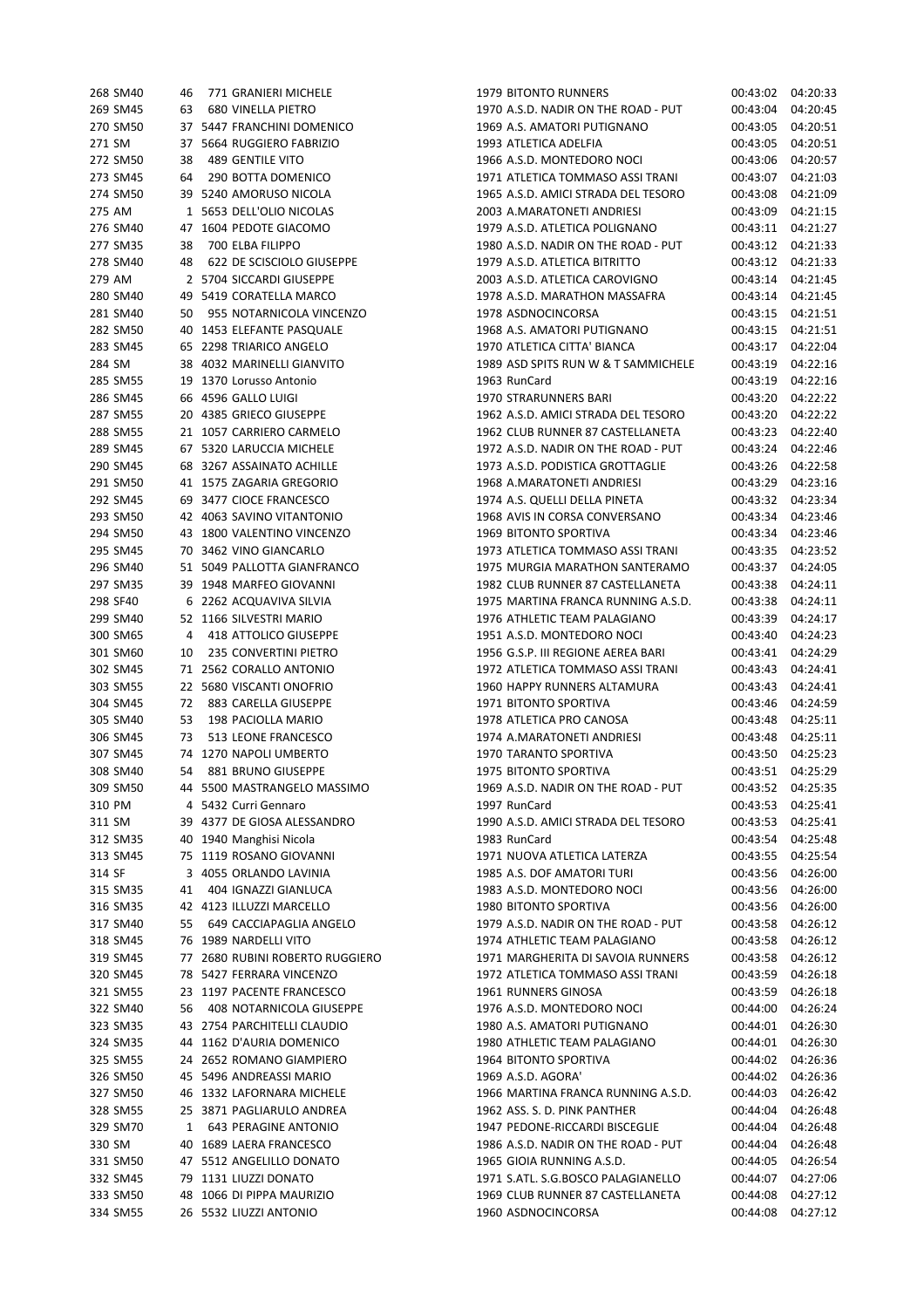| 335 SM60 | 450 FUSILLO ANTONIO<br>11             | 1959 A.S.D. MONTEDORO NOCI          | 00:44:09 | 04:27:18 |
|----------|---------------------------------------|-------------------------------------|----------|----------|
| 336 SM40 | 57 1872 RODIO VITO                    | 1975 POLISPORT CICLO CLUB FASANO    | 00:44:09 | 04:27:18 |
| 337 SM40 | 58 3008 OLIVE STEFANO                 | 1978 POLISPORT CICLO CLUB FASANO    | 00:44:09 | 04:27:18 |
| 338 SM50 | 49<br>719 CACCIOPPOLI PAOLO VINCENZO  | 1966 A.S.D. NADIR ON THE ROAD - PUT | 00:44:10 | 04:27:24 |
| 339 SM45 | 80<br>519 LAERA FRANCO                | 1970 A.S. DOF AMATORI TURI          | 00:44:10 | 04:27:24 |
| 340 SM60 | 518 PAULICELLI VINCENZO<br>12         | 1956 ATLETICA PRO CANOSA            | 00:44:11 | 04:27:30 |
| 341 SM50 | 50 1437 DE TULLIO GIOVANNI            | 1966 FIAMMA OLIMPIA PALO            | 00:44:12 | 04:27:37 |
|          |                                       |                                     |          |          |
| 342 SM45 | 81 4053 AMBRUOSO EMANUELE             | 1972 A.S.D. MONTEDORO NOCI          | 00:44:12 | 04:27:37 |
| 343 SM   | 41<br>390 ARMENISE ALBERTO            | 1988 A.S.D. MONTEDORO NOCI          | 00:44:13 | 04:27:43 |
| 344 SM50 | 51<br>490 PAPANICE DOMENICO           | 1968 A.S.D. MONTEDORO NOCI          | 00:44:14 | 04:27:49 |
| 345 SM50 | 52<br>421 PALMIERI PASQUALE           | 1968 A.S.D. MONTEDORO NOCI          | 00:44:15 | 04:27:55 |
| 346 SM45 | 82<br>786 DI RELLA GRAZIANO           | 1972 DREAM TEAM BARI                | 00:44:16 | 04:28:01 |
| 347 SM50 | 698 MEZZAPESA MICHELANGELO<br>53      | 1968 A.S.D. NADIR ON THE ROAD - PUT | 00:44:17 | 04:28:07 |
| 348 SM45 | 83 1628 NARRACCI FRANCESCO            | 1970 AVIS IN CORSA CONVERSANO       | 00:44:18 | 04:28:13 |
| 349 SM45 | 711 BOLOGNESE DAVIDE<br>84            | 1970 ASD ATLETICA MONOPOLI          | 00:44:19 | 04:28:19 |
| 350 SM55 | 27<br>993 ELIA LORENZO                | 1962 ATLETICA CEGLIE MESSAPICA      | 00:44:20 | 04:28:25 |
| 351 SM35 | 45 3325 RAGNO ELIGIO                  | 1980 S.ATL. S.G.BOSCO PALAGIANELLO  | 00:44:20 | 04:28:25 |
| 352 SM35 | 46 3917 CAFARO VITO                   | 1981 A.S.D. LA FENICE               | 00:44:20 | 04:28:25 |
|          |                                       |                                     |          |          |
| 353 SM35 | 47 4007 MANIGRASSO PIETRO             | 1981 A.S.D. PODISTICA GROTTAGLIE    | 00:44:20 | 04:28:25 |
| 354 SF45 | 3 2936 FERRANTE NICOLETTA             | 1970 ATLETICA TOMMASO ASSI TRANI    | 00:44:21 | 04:28:31 |
| 355 SM40 | 59 4795 BASSI EMANUELE                | 1979 ATLETICA TOMMASO ASSI TRANI    | 00:44:21 | 04:28:31 |
| 356 SM50 | 54<br>917 ABBATANTUONO PAOLO          | <b>1966 BITONTO RUNNERS</b>         | 00:44:23 | 04:28:43 |
| 357 SM65 | 5 1291 BONGIORNO ANTONIO              | 1953 TARANTO SPORTIVA               | 00:44:25 | 04:28:55 |
| 358 SM50 | 120 LOLIVA VINCENZO<br>55             | 1965 A.S. AMATORI PUTIGNANO         | 00:44:27 | 04:29:07 |
| 359 SM55 | 28 1695 VAVALLE VALTER                | 1964 A.S.D. NADIR ON THE ROAD - PUT | 00:44:27 | 04:29:07 |
| 360 SM45 | 85 1517 GALANTO GIANCARLO             | 1974 ASD ATLETICA MONOPOLI          | 00:44:28 | 04:29:13 |
| 361 SM35 | 201 CASAMASSIMA VINCENZO DAVIDE<br>48 | 1984 ATLETICA PRO CANOSA            | 00:44:28 | 04:29:13 |
| 362 SM35 | 49 2868 SETTE FRANCESCO               | 1982 A.S.D. MARATHON MASSAFRA       | 00:44:31 | 04:29:32 |
| 363 SM   | 451 DE GRAZIA ADRIANO<br>42           | 1986 A.S.D. MONTEDORO NOCI          | 00:44:33 | 04:29:44 |
| 364 SM35 | 50 5676 VALENZANO VALERIO VITO        | 1982 RUNNING PEOPLE NOICATTARO      | 00:44:34 | 04:29:50 |
| 365 SM50 | 316 DI TOMA DOMENICO<br>56            | 1967 ATLETICA TOMMASO ASSI TRANI    | 00:44:34 | 04:29:50 |
|          |                                       |                                     |          |          |
| 366 SM45 | 86<br>739 CORNACCHIA MARCANTONIO      | 1971 HAPPY RUNNERS ALTAMURA         | 00:44:35 | 04:29:56 |
| 367 SM50 | 57 5572 SANTORO GAETANO               | 1965 A.S.D. PODISTICA GROTTAGLIE    | 00:44:38 | 04:30:14 |
| 368 SM40 | 60 5319 GIODICE PIETRO                | 1978 A.S.D. NADIR ON THE ROAD - PUT | 00:44:39 | 04:30:20 |
| 369 SM45 | 87 5482 DAMBRUOSO MARCO               | 1972 A.S.D. ATLETICA POLIGNANO      | 00:44:40 | 04:30:26 |
| 370 SM35 | 51 2960 ZUPO CLAUDIO ANTONIO          | 1983 A.S.D. ATLETICA POLIGNANO      | 00:44:41 | 04:30:32 |
| 371 SM50 | 689 CAMPANELLA GIOVANNI<br>58         | 1966 A.S.D. NADIR ON THE ROAD - PUT | 00:44:45 | 04:30:56 |
| 372 SM40 | 61 1000 MELPIGNANO ALFONSO            | 1979 OSTUNI RUNNER'S                | 00:44:47 | 04:31:08 |
| 373 SM45 | 88 1307 DE FEUDIS VINCENZO            | 1971 POD. CAROSINO JONICA&HIRIA MES | 00:44:48 | 04:31:14 |
| 374 PM   | 5 5441 Rotondi Roberto                | 1996 RunCard                        | 00:44:48 | 04:31:14 |
| 375 SM   | 43 1065 MAZZARRINO DANILO             | 1985 CLUB RUNNER 87 CASTELLANETA    | 00:44:48 | 04:31:14 |
| 376 SM35 | 52 5656 DE MATTEIS SALVATORE          | 1983 ATLETICA DISFIDA DI BARLETTA   | 00:44:49 | 04:31:21 |
|          |                                       |                                     |          |          |
| 377 SF   | 603 PUMMER EMOKE CSILLA<br>4          | 1986 FREE RUNNERS MOLFETTA          | 00:44:50 | 04:31:27 |
| 378 SM40 | 62<br>737 SARDONE FRANCESCO           | 1978 HAPPY RUNNERS ALTAMURA         | 00:44:51 | 04:31:33 |
| 379 SM50 | 59 1441 BIASI GIUSEPPE                | 1968 A.S. AMATORI PUTIGNANO         | 00:44:51 | 04:31:33 |
| 380 SM55 | 29 2551 PASTORE GIUSEPPE              | 1960 ATLETICA PRO CANOSA            | 00:44:52 | 04:31:39 |
| 381 SM45 | 89 2045 MARINELLI COSIMO              | 1972 POD. CAROSINO JONICA&HIRIA MES | 00:44:54 | 04:31:51 |
| 382 SM50 | 60 5613 LONGOBARDO UMBERTO            | 1966 MARTINA FRANCA RUNNING A.S.D.  | 00:44:54 | 04:31:51 |
| 383 SM55 | 220 DE PALMA PIERO<br>30              | 1961 G.S.D. ATLETICA AMATORI CORATO | 00:44:55 | 04:31:57 |
| 384 SM50 | 61 2795 D'AMATO PIETRO                | 1969 A.S.D. PODISTICA GROTTAGLIE    | 00:44:56 | 04:32:03 |
| 385 SM60 | 13<br>957 NITTI MARIANO POMPEO        | 1958 ASDNOCINCORSA                  | 00:44:58 | 04:32:15 |
| 386 SM40 | 666 GIGANTE FRANCESCO<br>63           | 1975 A.S.D. NADIR ON THE ROAD - PUT | 00:44:58 | 04:32:15 |
| 387 SM35 | 247 DIBELLO ANTONIO<br>53             | 1984 ASD ATLETICA MONOPOLI          | 00:44:58 | 04:32:15 |
| 388 SM45 | 90 3176 CARAMIA MICHELE               | 1970 A.S.D. NADIR ON THE ROAD - PUT | 00:44:59 | 04:32:21 |
|          |                                       |                                     |          |          |
| 389 SM55 | 31<br>282 CALDERARO VITTORIO          | 1961 ASD ATLETICA MONOPOLI          | 00:44:59 | 04:32:21 |
| 390 SM40 | 64<br>612 ANGELINI FABIO              | 1979 FREE RUNNERS MOLFETTA          | 00:45:01 | 04:32:33 |
| 391 SM40 | 521 CASSANO NICOLA<br>65              | 1978 A.S. DOF AMATORI TURI          | 00:45:04 | 04:32:51 |
| 392 SM50 | 62 3465 DE FEO LUIGI                  | 1967 ATLETICA TOMMASO ASSI TRANI    | 00:45:05 | 04:32:57 |
| 393 SM50 | 149 LUISI GIUSEPPE<br>63              | 1965 A.S. AMATORI PUTIGNANO         | 00:45:06 | 04:33:03 |
| 394 SF35 | 4 3266 ANASTASIA GRAZIA               | 1980 A.S.D. PODISTICA GROTTAGLIE    | 00:45:06 | 04:33:03 |
| 395 SF45 | 4 2112 BARBIERI CASSANDRA             | 1974 A.A.'E. MANZARI' CASAMASSIMA   | 00:45:07 | 04:33:10 |
| 396 SM35 | 844 RESTA PIETRO<br>54                | 1980 ALBEROBELLO RUNNING ASD        | 00:45:07 | 04:33:10 |
| 397 SM45 | 91 1165 PETROSILLO STEFANO            | 1973 ATHLETIC TEAM PALAGIANO        | 00:45:08 | 04:33:16 |
| 398 SM55 | 32<br>320 AGHZALA LOTFI               | 1962 ATLETICA TOMMASO ASSI TRANI    | 00:45:10 | 04:33:28 |
|          |                                       |                                     |          |          |
| 399 SM70 | 2<br>836 INDELLICATI VINCENZO         | 1946 GIOIA RUNNING A.S.D.           | 00:45:11 | 04:33:34 |
| 400 SM50 | 64 1629 PALAZZO ANTONIO               | 1968 AVIS IN CORSA CONVERSANO       | 00:45:14 | 04:33:52 |
| 401 SM55 | 33 5289 L'ABBATE VITO                 | 1964 A.S.D. ATLETICA POLIGNANO      | 00:45:16 | 04:34:04 |

| 335 SM60           | 11 | 450 FUSILLO ANTONIO                                   | 1959 A.S.D. MONTEDORO NOCI          | 00:44:09              | 04:27:18             |
|--------------------|----|-------------------------------------------------------|-------------------------------------|-----------------------|----------------------|
| 336 SM40           |    | 57 1872 RODIO VITO                                    | 1975 POLISPORT CICLO CLUB FASANO    | 00:44:09              | 04:27:18             |
| 337 SM40           |    | 58 3008 OLIVE STEFANO                                 | 1978 POLISPORT CICLO CLUB FASANO    | 00:44:09              | 04:27:18             |
| 338 SM50           | 49 | 719 CACCIOPPOLI PAOLO VINCENZO                        | 1966 A.S.D. NADIR ON THE ROAD - PUT | 00:44:10              | 04:27:24             |
| 339 SM45           | 80 | 519 LAERA FRANCO                                      | 1970 A.S. DOF AMATORI TURI          | 00:44:10              | 04:27:24             |
| 340 SM60           | 12 | 518 PAULICELLI VINCENZO                               | 1956 ATLETICA PRO CANOSA            | 00:44:11              | 04:27:30             |
| 341 SM50           |    | 50 1437 DE TULLIO GIOVANNI                            | 1966 FIAMMA OLIMPIA PALO            | 00:44:12              | 04:27:37             |
| 342 SM45           |    | 81 4053 AMBRUOSO EMANUELE                             | 1972 A.S.D. MONTEDORO NOCI          | 00:44:12              | 04:27:37             |
| 343 SM             | 41 | 390 ARMENISE ALBERTO                                  | 1988 A.S.D. MONTEDORO NOCI          | 00:44:13              | 04:27:43             |
| 344 SM50           | 51 | 490 PAPANICE DOMENICO                                 | 1968 A.S.D. MONTEDORO NOCI          | 00:44:14              | 04:27:49             |
| 345 SM50           | 52 | 421 PALMIERI PASQUALE                                 | 1968 A.S.D. MONTEDORO NOCI          | 00:44:15              | 04:27:55             |
| 346 SM45           | 82 | 786 DI RELLA GRAZIANO                                 | 1972 DREAM TEAM BARI                | 00:44:16              | 04:28:01             |
| 347 SM50           | 53 | 698 MEZZAPESA MICHELANGELO                            | 1968 A.S.D. NADIR ON THE ROAD - PUT | 00:44:17              | 04:28:07             |
| 348 SM45           |    | 83 1628 NARRACCI FRANCESCO                            | 1970 AVIS IN CORSA CONVERSANO       | 00:44:18              | 04:28:13             |
| 349 SM45           | 84 | 711 BOLOGNESE DAVIDE                                  | 1970 ASD ATLETICA MONOPOLI          | 00:44:19              | 04:28:19             |
| 350 SM55           | 27 | 993 ELIA LORENZO                                      | 1962 ATLETICA CEGLIE MESSAPICA      | 00:44:20              | 04:28:25             |
| 351 SM35           |    | 45 3325 RAGNO ELIGIO                                  | 1980 S.ATL. S.G.BOSCO PALAGIANELLO  | 00:44:20              | 04:28:25             |
| 352 SM35           |    | 46 3917 CAFARO VITO                                   | 1981 A.S.D. LA FENICE               | 00:44:20              | 04:28:25             |
| 353 SM35           |    | 47 4007 MANIGRASSO PIETRO                             | 1981 A.S.D. PODISTICA GROTTAGLIE    | 00:44:20              | 04:28:25             |
| 354 SF45           |    | 3 2936 FERRANTE NICOLETTA                             | 1970 ATLETICA TOMMASO ASSI TRANI    | 00:44:21              | 04:28:31             |
| 355 SM40           |    | 59 4795 BASSI EMANUELE                                | 1979 ATLETICA TOMMASO ASSI TRANI    | 00:44:21              | 04:28:31             |
| 356 SM50           |    | 54 917 ABBATANTUONO PAOLO                             | <b>1966 BITONTO RUNNERS</b>         | 00:44:23              | 04:28:43             |
| 357 SM65           |    | 5 1291 BONGIORNO ANTONIO                              | 1953 TARANTO SPORTIVA               | 00:44:25              | 04:28:55             |
| 358 SM50           | 55 | 120 LOLIVA VINCENZO                                   | 1965 A.S. AMATORI PUTIGNANO         | 00:44:27              | 04:29:07             |
| 359 SM55           |    | 28 1695 VAVALLE VALTER                                | 1964 A.S.D. NADIR ON THE ROAD - PUT | 00:44:27              | 04:29:07             |
| 360 SM45           |    | 85 1517 GALANTO GIANCARLO                             | 1974 ASD ATLETICA MONOPOLI          | 00:44:28              | 04:29:13             |
| 361 SM35           | 48 | 201 CASAMASSIMA VINCENZO DAVIDE                       | 1984 ATLETICA PRO CANOSA            | 00:44:28              | 04:29:13             |
| 362 SM35           |    | 49 2868 SETTE FRANCESCO                               | 1982 A.S.D. MARATHON MASSAFRA       | 00:44:31              | 04:29:32             |
| 363 SM             |    | 42 451 DE GRAZIA ADRIANO                              | 1986 A.S.D. MONTEDORO NOCI          | 00:44:33              | 04:29:44             |
| 364 SM35           |    | 50 5676 VALENZANO VALERIO VITO                        | 1982 RUNNING PEOPLE NOICATTARO      | 00:44:34              | 04:29:50             |
| 365 SM50           | 56 | 316 DI TOMA DOMENICO                                  | 1967 ATLETICA TOMMASO ASSI TRANI    | 00:44:34              | 04:29:50             |
| 366 SM45           | 86 | 739 CORNACCHIA MARCANTONIO                            | 1971 HAPPY RUNNERS ALTAMURA         | 00:44:35              | 04:29:56             |
| 367 SM50           |    | 57 5572 SANTORO GAETANO                               | 1965 A.S.D. PODISTICA GROTTAGLIE    | 00:44:38              | 04:30:14             |
| 368 SM40           |    | 60 5319 GIODICE PIETRO                                | 1978 A.S.D. NADIR ON THE ROAD - PUT | 00:44:39              | 04:30:20             |
| 369 SM45           |    | 87 5482 DAMBRUOSO MARCO                               | 1972 A.S.D. ATLETICA POLIGNANO      | 00:44:40              | 04:30:26             |
| 370 SM35           |    | 51 2960 ZUPO CLAUDIO ANTONIO                          | 1983 A.S.D. ATLETICA POLIGNANO      | 00:44:41              | 04:30:32             |
| 371 SM50           | 58 | 689 CAMPANELLA GIOVANNI                               | 1966 A.S.D. NADIR ON THE ROAD - PUT | 00:44:45              | 04:30:56             |
| 372 SM40           |    | 61 1000 MELPIGNANO ALFONSO                            | 1979 OSTUNI RUNNER'S                | 00:44:47              | 04:31:08             |
| 373 SM45           |    | 88 1307 DE FEUDIS VINCENZO                            | 1971 POD. CAROSINO JONICA&HIRIA MES | 00:44:48              | 04:31:14             |
| 374 PM             |    | 5 5441 Rotondi Roberto                                | 1996 RunCard                        | 00:44:48              | 04:31:14             |
| 375 SM             |    | 43 1065 MAZZARRINO DANILO                             | 1985 CLUB RUNNER 87 CASTELLANETA    | 00:44:48 04:31:14     |                      |
|                    |    |                                                       | 1983 ATLETICA DISFIDA DI BARLETTA   |                       |                      |
| 376 SM35<br>377 SF |    | 52 5656 DE MATTEIS SALVATORE                          |                                     | 00:44:49              | 04:31:21             |
|                    |    | 4 603 PUMMER EMOKE CSILLA<br>62 737 SARDONE FRANCESCO | 1986 FREE RUNNERS MOLFETTA          | 00:44:50<br>00:44:51  | 04:31:27             |
| 378 SM40           |    |                                                       | 1978 HAPPY RUNNERS ALTAMURA         | 00:44:51              | 04:31:33<br>04:31:33 |
| 379 SM50           |    | 59 1441 BIASI GIUSEPPE<br>29 2551 PASTORE GIUSEPPE    | 1968 A.S. AMATORI PUTIGNANO         |                       |                      |
| 380 SM55           |    |                                                       | 1960 ATLETICA PRO CANOSA            | 00:44:52              | 04:31:39             |
| 381 SM45           |    | 89 2045 MARINELLI COSIMO                              | 1972 POD. CAROSINO JONICA&HIRIA MES | 00:44:54              | 04:31:51             |
| 382 SM50           |    | 60 5613 LONGOBARDO UMBERTO                            | 1966 MARTINA FRANCA RUNNING A.S.D.  | 00:44:54              | 04:31:51             |
| 383 SM55           | 30 | 220 DE PALMA PIERO                                    | 1961 G.S.D. ATLETICA AMATORI CORATO | 00:44:55              | 04:31:57             |
| 384 SM50           |    | 61 2795 D'AMATO PIETRO                                | 1969 A.S.D. PODISTICA GROTTAGLIE    | 00:44:56              | 04:32:03             |
| 385 SM60           | 13 | 957 NITTI MARIANO POMPEO                              | 1958 ASDNOCINCORSA                  | 00:44:58              | 04:32:15             |
| 386 SM40           | 63 | 666 GIGANTE FRANCESCO                                 | 1975 A.S.D. NADIR ON THE ROAD - PUT | 00:44:58              | 04:32:15             |
| 387 SM35           | 53 | 247 DIBELLO ANTONIO                                   | 1984 ASD ATLETICA MONOPOLI          | 00:44:58              | 04:32:15             |
| 388 SM45           |    | 90 3176 CARAMIA MICHELE                               | 1970 A.S.D. NADIR ON THE ROAD - PUT | 00:44:59              | 04:32:21             |
| 389 SM55           | 31 | 282 CALDERARO VITTORIO                                | 1961 ASD ATLETICA MONOPOLI          | 00:44:59              | 04:32:21             |
| 390 SM40           | 64 | 612 ANGELINI FABIO                                    | 1979 FREE RUNNERS MOLFETTA          | 00:45:01              | 04:32:33             |
| 391 SM40           | 65 | 521 CASSANO NICOLA                                    | 1978 A.S. DOF AMATORI TURI          | 00:45:04              | 04:32:51             |
| 392 SM50           |    | 62 3465 DE FEO LUIGI                                  | 1967 ATLETICA TOMMASO ASSI TRANI    | 00:45:05              | 04:32:57             |
| 393 SM50           |    | 63 149 LUISI GIUSEPPE                                 | 1965 A.S. AMATORI PUTIGNANO         | 00:45:06              | 04:33:03             |
| 394 SF35           |    | 4 3266 ANASTASIA GRAZIA                               | 1980 A.S.D. PODISTICA GROTTAGLIE    | 00:45:06              | 04:33:03             |
| 395 SF45           |    | 4 2112 BARBIERI CASSANDRA                             | 1974 A.A.'E. MANZARI' CASAMASSIMA   | 00:45:07              | 04:33:10             |
| 396 SM35           |    | 54 844 RESTA PIETRO                                   | 1980 ALBEROBELLO RUNNING ASD        | 00:45:07              | 04:33:10             |
| 397 SM45           |    | 91 1165 PETROSILLO STEFANO                            | 1973 ATHLETIC TEAM PALAGIANO        | 00:45:08              | 04:33:16             |
| 398 SM55           |    | 32 320 AGHZALA LOTFI                                  | 1962 ATLETICA TOMMASO ASSI TRANI    | 00:45:10              | 04:33:28             |
| 399 SM70           |    | 2 836 INDELLICATI VINCENZO                            | 1946 GIOIA RUNNING A.S.D.           | 00:45:11              | 04:33:34             |
| 400 SM50           |    | 64 1629 PALAZZO ANTONIO                               | 1968 AVIS IN CORSA CONVERSANO       | 00:45:14              | 04:33:52             |
| 401 SM55           |    | 33 5289 I' ABBATE VITO                                | 1964 A.S.D. ATI FTICA POLIGNANO     | $00:45:16$ $04:34:04$ |                      |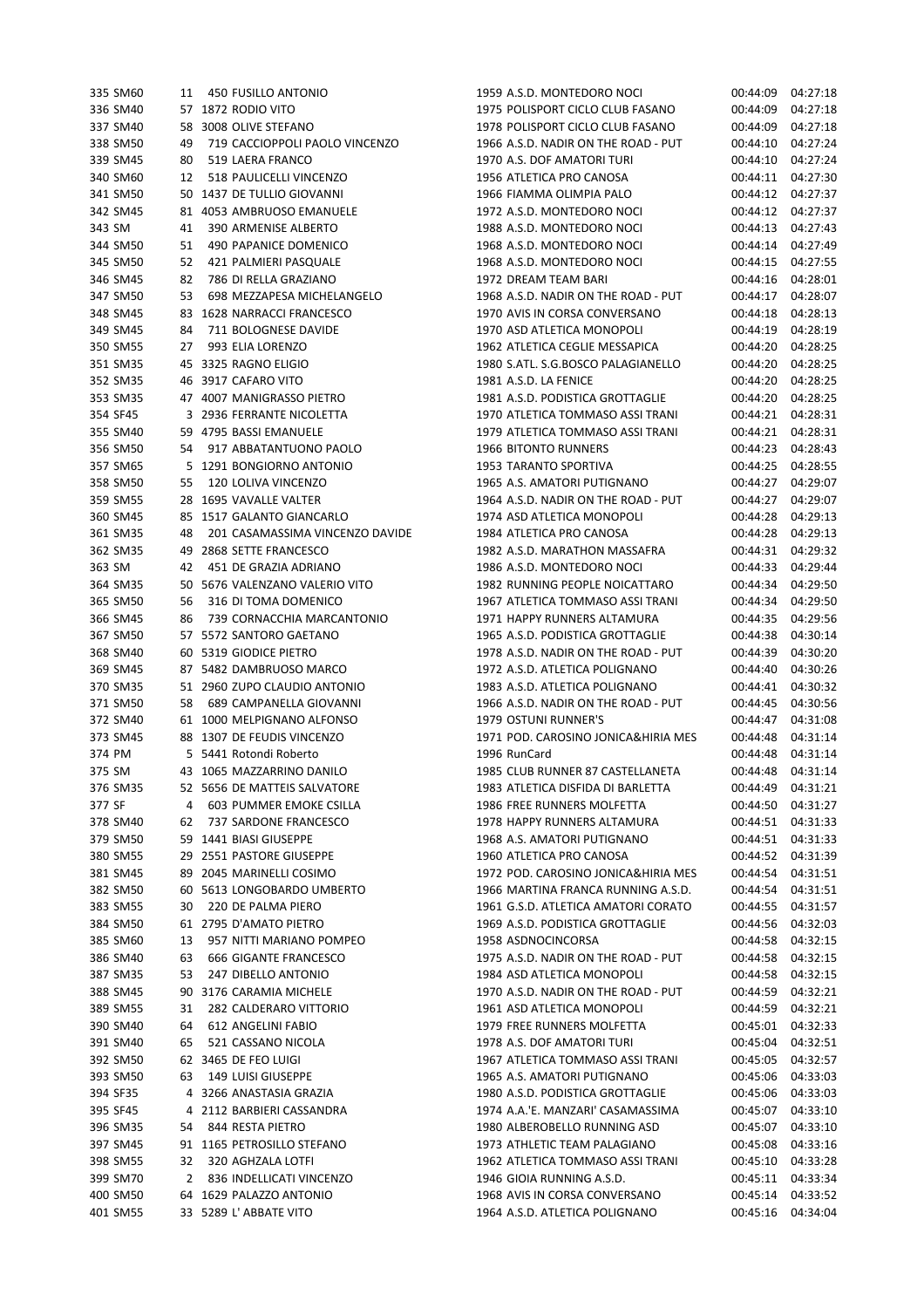| 402 SM40 |     | 66 1443 CARDONE COSIMO               | 1975 A.S. AMATORI PUTIGNANO         | 00:45:16 | 04:34:04 |
|----------|-----|--------------------------------------|-------------------------------------|----------|----------|
| 403 SM45 | 92  | 664 SICOLI GIANNI                    | 1973 A.S.D. NADIR ON THE ROAD - PUT | 00:45:18 | 04:34:16 |
| 404 SM50 |     | 65 1127 POMELLA ANTONIO              | 1969 S.ATL. S.G.BOSCO PALAGIANELLO  | 00:45:18 | 04:34:16 |
| 405 SF45 | 5   | 676 SIMONE RITA                      | 1973 A.S.D. NADIR ON THE ROAD - PUT | 00:45:19 | 04:34:22 |
| 406 SM55 | 34  | 311 ALTIERI ANTONIO                  | 1963 ATLETICA TOMMASO ASSI TRANI    | 00:45:20 | 04:34:28 |
| 407 SM45 |     | 93 3873 LANAVE ALESSIO               | 1974 LA PIETRA                      | 00:45:20 | 04:34:28 |
| 408 SM55 |     | 35 4287 DORMIO GIUSEPPE              | 1963 ASD ATLETICA MONOPOLI          | 00:45:21 | 04:34:34 |
| 409 SM45 |     | 94 2546 SCOLLETTA FABRIZIO           | 1972 ATLETICA PRO CANOSA            | 00:45:21 | 04:34:34 |
| 410 SM50 |     | 66 2744 FIORE ANGELO                 | 1968 HAPPY RUNNERS ALTAMURA         | 00:45:23 | 04:34:46 |
| 411 SF45 | 6   | 631 LAMACCHIA TIZIANA                | 1970 LA PIETRA                      | 00:45:23 | 04:34:46 |
| 412 SM40 | 67  | 532 GASPARRO VITO                    | 1975 A.S. DOF AMATORI TURI          | 00:45:24 | 04:34:52 |
| 413 SM50 |     | 67 5707 SERIO LUIGI                  | 1965 DORANDO PIETRI                 | 00:45:25 | 04:34:58 |
| 414 SM45 |     | 95 1527 DI GESO VITO                 | 1970 ATLETICA TOMMASO ASSI TRANI    | 00:45:25 | 04:34:58 |
| 415 SM50 |     | 68 1627 MANCINI LUCA                 | 1969 AVIS IN CORSA CONVERSANO       | 00:45:25 | 04:34:58 |
| 416 SM45 | 96  | 188 PARISI PASQUALE                  | 1971 ATLETICA PRO CANOSA            | 00:45:26 | 04:35:05 |
| 417 SM55 |     | 36 2010 SALLUCE GIUSEPPE             | 1963 RUNNERS GINOSA                 | 00:45:26 | 04:35:05 |
| 418 SM55 |     | 37 2011 CAPOROSSO ALESSANDRO         | 1962 A.S.D. MARATHON MASSAFRA       | 00:45:27 | 04:35:11 |
| 419 SM45 |     | 97 2889 GIROLAMO GIORGIO             | 1974 POD. CAROSINO JONICA&HIRIA MES | 00:45:28 | 04:35:17 |
| 420 SM50 | 69  | 773 GIGLIONE NICOLA                  | <b>1965 BITONTO RUNNERS</b>         | 00:45:28 | 04:35:17 |
| 421 SM50 | 70  | 453 CAMPOBASSO VITO PASQUALE ANTONI  | 1967 A.S.D. MONTEDORO NOCI          | 00:45:29 | 04:35:23 |
| 422 SM40 |     | 68 1269 VIPERA GIUSEPPE              | 1976 TARANTO SPORTIVA               | 00:45:29 | 04:35:23 |
| 423 SM45 |     | 98 1826 COVIELLO EMANUELE            | 1973 NUOVA ATLETICA BITONTO         | 00:45:29 | 04:35:23 |
| 424 SM45 | 99  | 166 D'ALESSANDRO SABINO              | 1971 ATLETICA PRO CANOSA            | 00:45:31 | 04:35:35 |
| 425 SM50 | 71  | 485 NOTARNICOLA GIOVANNI             | 1965 A.S.D. MONTEDORO NOCI          | 00:45:31 | 04:35:35 |
| 426 SM50 |     | 72 3341 PERRINI VITO                 | 1965 A.S.D. MARATHON MASSAFRA       | 00:45:31 | 04:35:35 |
| 427 SM45 |     | 100 3875 PASCULLI NICOLA             | 1974 LA PIETRA                      | 00:45:32 | 04:35:41 |
| 428 SM55 |     | 38 8011 ABBINANTE SEBASTIANO         | 1961 BARI ROAD RUNNERS CLUB         | 00:45:33 | 04:35:47 |
| 429 SM50 | 73  | 752 BRUNO GIACOMO                    | 1968 HAPPY RUNNERS ALTAMURA         | 00:45:35 | 04:35:59 |
| 430 SM40 | 69  | 428 CARIELLO FRANCESCO               | 1975 A.S.D. MONTEDORO NOCI          | 00:45:38 | 04:36:17 |
| 431 SM50 |     | 74 2824 PARABITA CASIMIRO            | 1965 CLUB RUNNER 87 CASTELLANETA    | 00:45:38 | 04:36:17 |
| 432 SF40 |     | 7 3491 DI TACCHIO ROSA               | 1976 A.MARATONETI ANDRIESI          | 00:45:42 | 04:36:41 |
| 433 SF40 |     | 8 1594 ALBANI CARMEN                 | 1979 A.S.D. ATLETICA POLIGNANO      | 00:45:42 | 04:36:41 |
| 434 SM   | 44  | 554 PASCALICCHIO BARTOLO             | 1989 A.S.D. ATLETICA POLIGNANO      | 00:45:42 | 04:36:41 |
| 435 SM40 |     | 70 4378 PORTOGHESE GAETANO           | 1978 A.S.D. AMICI STRADA DEL TESORO | 00:45:44 | 04:36:54 |
| 436 SM55 |     | 39 3007 BAGORDA ORONZO               | 1962 POLISPORT CICLO CLUB FASANO    | 00:45:45 | 04:37:00 |
| 437 SM45 |     | 101 5534 VICENTI DOMENICO            | 1973 ASDNOCINCORSA                  | 00:45:46 | 04:37:06 |
| 438 SM55 |     | 40 5279 SINISI LORENZO               | 1964 A.MARATONETI ANDRIESI          | 00:45:47 | 04:37:12 |
| 439 SM55 | 41  | 536 SIMONE MICHEL                    | 1963 PODISTICA ALBEROBELLO A.S.D.   | 00:45:47 | 04:37:12 |
| 440 SF40 | 9   | 117 DELFINE ERICA TERESA             | 1979 A.S. AMATORI PUTIGNANO         | 00:45:47 | 04:37:12 |
| 441 SM40 |     | 71 5431 CAVALLO VINCENZO             | 1975 RunCard                        | 00:45:48 | 04:37:18 |
| 442 SM55 | 42  | 185 MERAFINA NICOLA GIUSEPPE         | 1961 ATLETICA PRO CANOSA            | 00:45:49 | 04:37:24 |
| 443 SM45 | 102 | 294 BASSI LEONARDO                   | 1973 ATLETICA TOMMASO ASSI TRANI    | 00:45:50 | 04:37:30 |
| 444 SM50 |     | 75 1407 PONTRANDOLFO PIETRO          | 1966 AMATORI ATL. ACQUAVIVA         | 00:45:50 | 04:37:30 |
| 445 SM45 |     | 103 4233 SPADAVECCHIA FRANCESCO      | 1974 FREE RUNNERS MOLFETTA          | 00:45:51 | 04:37:36 |
| 446 SM50 |     | 76 3144 MORELLI GIANLUCA ROMANO      | 1968 RunCard                        | 00:45:52 | 04:37:42 |
| 447 SM55 |     | 43 1599 DI MOLA GIUSEPPE             | 1964 A.S.D. ATLETICA POLIGNANO      | 00:45:52 | 04:37:42 |
| 448 SF   | 5   | 627 DAMMICCO ADRIANA                 | 1988 A.S.D. ATLETICA BITRITTO       | 00:45:53 | 04:37:48 |
| 449 SM65 | 6   | 431 SANTORO GENNARO                  | 1951 A.S.D. MONTEDORO NOCI          | 00:45:53 | 04:37:48 |
| 450 SM50 | 77  | 309 CASTROVILLI GIOACCHINO           | 1965 ATLETICA TOMMASO ASSI TRANI    | 00:45:55 | 04:38:00 |
| 451 SF40 |     | 10 2908 RUSSO GIUSEPPINA             | 1977 ATLETICA TALSANO               | 00:45:55 | 04:38:00 |
| 452 SM45 |     | 104 1077 EPIFANI FRANCESCO           | 1971 CLUB RUNNER 87 CASTELLANETA    | 00:45:55 | 04:38:00 |
| 453 SM65 |     | 7 2798 TRANI ANGELO                  | 1954 A.S.D. PODISTICA GROTTAGLIE    | 00:45:57 | 04:38:12 |
| 454 SM40 |     | 72 5647 VOLPICELLA FRANCESCO         | 1977 ASD ATLETICA MONOPOLI          | 00:45:57 | 04:38:12 |
| 455 SM35 |     | 55 1236 NATUZZI FRANCESCO            | 1983 A.S.D. MARATHON MASSAFRA       | 00:45:59 | 04:38:24 |
| 456 SM50 |     | 78 5322 PACE DANIELE                 | 1968 A.S.D. NADIR ON THE ROAD - PUT | 00:46:00 | 04:38:30 |
| 457 SM   | 45  | 96 POLIGNANO PATRIZIO                | 1988 A.S. AMATORI PUTIGNANO         | 00:46:00 | 04:38:30 |
| 458 SM55 |     | 44 1943 CORNACCHIA GIUSEPPE          | 1961 CLUB RUNNER 87 CASTELLANETA    | 00:46:01 | 04:38:36 |
| 459 SM50 |     | 79 1455 GENTILE VINCENZO MASSIMILIAN | 1968 A.S. AMATORI PUTIGNANO         | 00:46:04 | 04:38:55 |
| 460 SM50 | 80  | 891 GIAMPALMO FRANCESCO              | 1968 BITONTO SPORTIVA               | 00:46:05 | 04:39:01 |
| 461 SM35 |     | 56 1338 LIUZZI FRANCESCO             | 1982 MARTINA FRANCA RUNNING A.S.D.  | 00:46:05 | 04:39:01 |
| 462 SM50 |     | 81 2523 MOLENDINI ALFREDO            | 1967 TARANTO SPORTIVA               | 00:46:05 | 04:39:01 |
| 463 SM55 |     | 45 3973 BATTISTA COSIMO              | 1964 TARANTO SPORTIVA               | 00:46:05 | 04:39:01 |
| 464 SM40 | 73  | 193 SCOLLETTA MICHELE                | 1975 ATLETICA PRO CANOSA            | 00:46:06 | 04:39:07 |
| 465 SM55 |     | 46 1562 LOPERFIDO UBALDO PIETRO      | 1963 A.S.D. MONTEDORO NOCI          | 00:46:06 | 04:39:07 |
| 466 SF45 | 7   | 705 DELFINE EMMA                     | 1973 A.S.D. NADIR ON THE ROAD - PUT | 00:46:07 | 04:39:13 |
| 467 SM55 |     | 47 3093 BIANCHI QUERO GIOVANNI       | 1960 CORRERE E' SALUTE MOTTOLA      | 00:46:09 | 04:39:25 |
| 468 SM40 | 74  | 382 BACCARO VITO                     | 1979 ASD ATLETICA MONOPOLI          | 00:46:10 | 04:39:31 |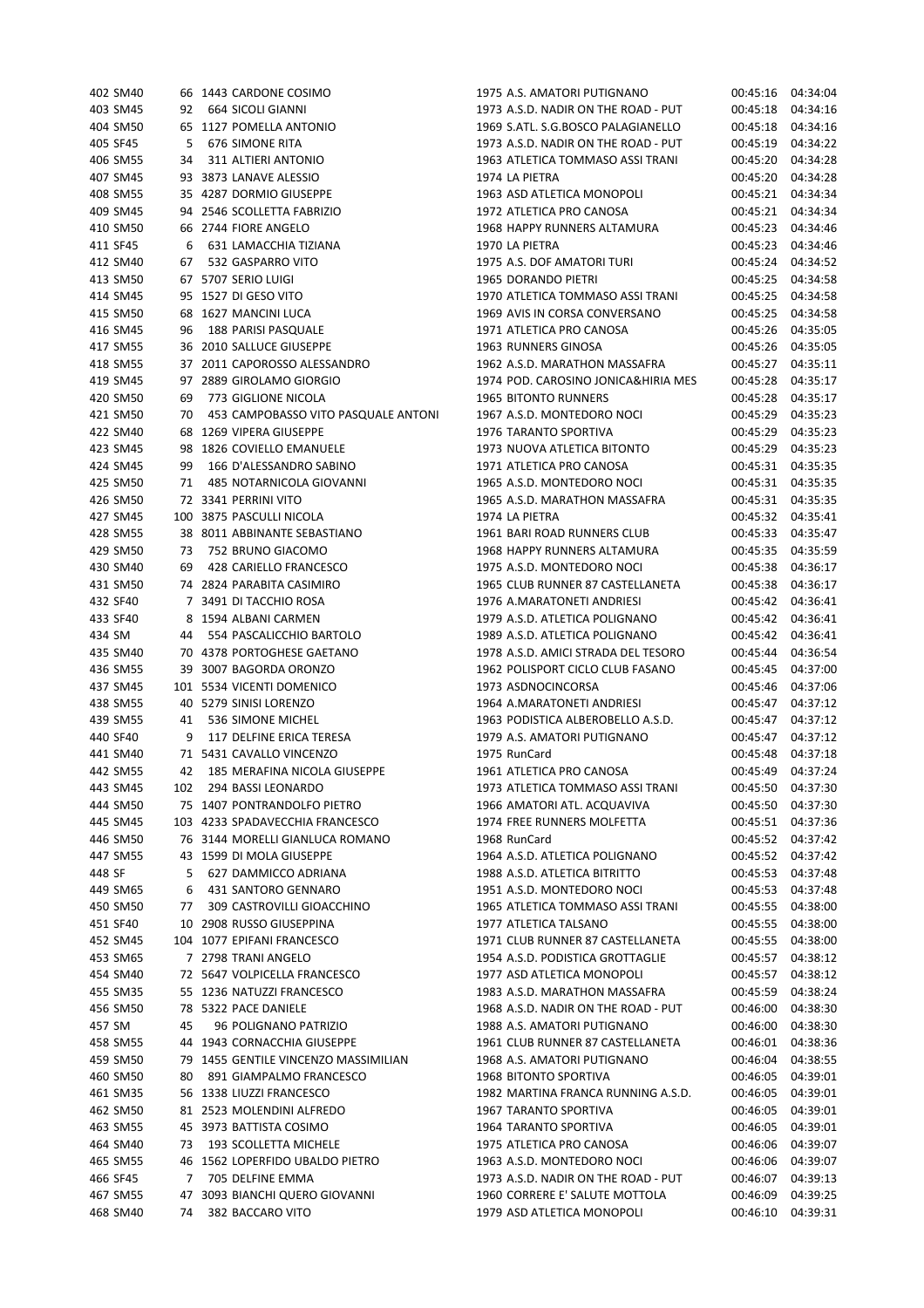| 469 SM55 |     | 48 3130 DEROBERTIS LUIGI         | 1961 RunCard                        | 00:46:10 | 04:39:31 |
|----------|-----|----------------------------------|-------------------------------------|----------|----------|
| 470 SM50 | 82  | 709 SBIROLI VITO                 | 1969 A.S.D. NADIR ON THE ROAD - PUT | 00:46:11 | 04:39:37 |
| 471 SM50 | 83  | 817 IPPOLITO GIOVANNI            | 1966 GIOIA RUNNING A.S.D.           | 00:46:12 | 04:39:43 |
| 472 SM60 | 14  | 697 GENEROSO DOMENICO            | 1959 A.S.D. NADIR ON THE ROAD - PUT | 00:46:13 | 04:39:49 |
| 473 SF45 | 8   | 276 VINCIGUERRA ANGELA           | 1970 ASD ATLETICA MONOPOLI          | 00:46:13 | 04:39:49 |
| 474 SM   |     | 46 5551 PASCARIELLO ANGELO       | <b>1985 OSTUNI RUNNER'S</b>         | 00:46:15 | 04:40:01 |
| 475 SF50 | 1   | 475 RAMUNNO NICOLETTA            | 1969 A.S.D. MONTEDORO NOCI          | 00:46:17 | 04:40:13 |
| 476 SM65 |     | 8 1135 BRUNO FRANCO              | 1950 S.ATL. S.G.BOSCO PALAGIANELLO  | 00:46:18 | 04:40:19 |
| 477 SF45 |     | 9 3913 UNGARO ANNA ROSA          | 1973 BITONTO SPORTIVA               | 00:46:20 | 04:40:31 |
| 478 SM50 |     | 84 2937 ARBOREA MARTINO          | 1968 ASD RUNNING CASSANO VENTI18    | 00:46:22 | 04:40:44 |
| 479 SM45 | 105 | 296 RIEFOLO MICHELE              | 1974 ATLETICA TOMMASO ASSI TRANI    | 00:46:25 | 04:41:02 |
| 480 SM55 |     | 49 2730 ALAGNI PASQUALE          | 1960 A.S PODISTICA TARAS            | 00:46:25 | 04:41:02 |
| 481 SM45 |     | 106 5705 SPECCHIA ANTONIO        | 1973 OSTUNI RUNNER'S                | 00:46:26 | 04:41:08 |
| 482 SM45 | 107 | 787 LIONETTI COSIMO              | 1973 ASD RUNNING CASSANO VENTI18    | 00:46:28 | 04:41:20 |
| 483 SM50 |     | 85 2969 MACCURO MASSIMO          | 1967 GIOIA RUNNING A.S.D.           | 00:46:29 | 04:41:26 |
| 484 SM50 | 86  | 889 CALAMITA GIUSEPPE            | 1969 BITONTO SPORTIVA               | 00:46:31 | 04:41:38 |
| 485 SM50 | 87  | 652 NETTI VINCENZO               | 1966 A.S.D. NADIR ON THE ROAD - PUT | 00:46:32 | 04:41:44 |
| 486 SM55 | 50  | 570 GADALETA VINCENZO            | 1962 ATLETICA DISFIDA DI BARLETTA   | 00:46:32 | 04:41:44 |
| 487 SM   |     | 47 3969 CASTELLANO FRANCESCO     | 1986 CORRERE E' SALUTE MOTTOLA      | 00:46:32 | 04:41:44 |
| 488 SM50 |     | 88 1758 FIORE ANTONIO            | 1966 RUNNERS DEL LEVANTE            | 00:46:33 | 04:41:50 |
| 489 SM40 | 75  | 285 COLELLA VITO                 | 1975 ASD ATLETICA MONOPOLI          | 00:46:33 | 04:41:50 |
| 490 SM35 |     | 57 3840 POLISENO GIOVANNI        | 1982 A.S.D. AMICI STRADA DEL TESORO | 00:46:36 | 04:42:08 |
| 491 SF   |     | 6 5245 SAVINO LUCIANA            | 1986 A.S.D. AMICI STRADA DEL TESORO | 00:46:36 | 04:42:08 |
| 492 SM45 |     | 108 1080 RIZZO SALVATORE         | 1973 CORRERE E' SALUTE MOTTOLA      | 00:46:36 | 04:42:08 |
| 493 SM45 |     | 109 1429 PINTO LORENZO           | 1974 A.S. ATLETICA CASTELLANA       | 00:46:37 | 04:42:14 |
| 494 SM45 |     | 110 5586 MINEI PIETRO            | 1972 NUOVA ATLETICA LATERZA         | 00:46:37 | 04:42:14 |
| 495 SM55 |     | 51 4037 GIGANTE LUIGI            | 1964 A.S. ATLETICA CASTELLANA       | 00:46:37 | 04:42:14 |
| 496 SM50 |     | 89 5504 RICCIARDI GAETANO VITO   | 1965 MURGIA MARATHON SANTERAMO      | 00:46:39 | 04:42:27 |
| 497 SM35 |     | 58 3966 ROCCO VINCENZO           | 1981 CLUB RUNNER 87 CASTELLANETA    | 00:46:39 | 04:42:27 |
| 498 SM55 | 52  | 729 FORTE VINCENZO               | 1962 MURGIA MARATHON SANTERAMO      | 00:46:39 | 04:42:27 |
| 499 SF50 | 2   | 301 BOTTA VALENTINA              | 1965 ATLETICA TOMMASO ASSI TRANI    | 00:46:41 | 04:42:39 |
| 500 SM55 | 53  | 254 GALLIZIA ENZO                | 1961 ASD ATLETICA MONOPOLI          | 00:46:41 | 04:42:39 |
| 501 SM55 | 54  | 134 NUDO GIUSEPPE                | 1961 A.S. AMATORI PUTIGNANO         | 00:46:42 | 04:42:45 |
| 502 SM40 |     | 76 3200 CATALANO ROBERTO         | 1975 STRARUNNERS BARI               | 00:46:43 | 04:42:51 |
| 503 SM35 | 59  | 685 BIANCO GIANGIUSEPPE          | 1983 A.S.D. NADIR ON THE ROAD - PUT | 00:46:44 | 04:42:57 |
| 504 SM50 |     | 90 1669 SARDARO AGOSTINO         | 1966 BARLETTA SPORTIVA              | 00:46:45 | 04:43:03 |
| 505 SF35 |     | 5 2257 SONNANTE FABIANA          | 1982 CRISPIANO MARATHON CLUB ONLUS  | 00:46:46 | 04:43:09 |
| 506 SM55 | 55  | 183 D'AGNELLI MICHELE            | 1961 ATLETICA PRO CANOSA            | 00:46:47 | 04:43:15 |
| 507 SM65 | 9   | 325 DEL VENTO VITO               | 1952 ATLETICA TOMMASO ASSI TRANI    | 00:46:48 | 04:43:21 |
| 508 SM35 |     | 60 4165 DE GREGORIO EMILIO       | 1981 BITONTO SPORTIVA               | 00:46:48 | 04:43:21 |
| 509 SM55 |     | 56 2569 RIEFOLO LUIGI            | 1962 ATLETICA TOMMASO ASSI TRANI    | 00:46:49 | 04:43:27 |
| 510 SM55 | 57  | 118 TOTARO DONATO                | 1962 A.S. AMATORI PUTIGNANO         | 00:46:50 | 04:43:33 |
| 511 SM45 | 111 | 199 QUARTO NICOLA                | 1971 ATLETICA PRO CANOSA            | 00:46:51 | 04:43:39 |
| 512 SM40 | 77  | 537 D'ORIA MARIO                 | 1976 PODISTICA ALBEROBELLO A.S.D.   | 00:46:51 | 04:43:39 |
| 513 SM40 |     | 78 5442 santoro piero            | 1975 RunCard                        | 00:46:52 | 04:43:45 |
| 514 SM55 |     | 58 1219 MASTRONUZZI GIROLAMO     | 1964 A.S.D. MARATHON MASSAFRA       | 00:46:52 | 04:43:45 |
| 515 SM45 |     | 112 1097 VIGNA CATALDO           | 1972 CORRERE E' SALUTE MOTTOLA      | 00:46:53 | 04:43:51 |
| 516 SM50 |     | 91 4146 FARANO VITO ANTONIO      | 1967 BARLETTA SPORTIVA              | 00:46:55 | 04:44:03 |
| 517 SM55 | 59  | 632 MARIANI MARIO                | 1963 LA PIETRA                      | 00:46:55 | 04:44:03 |
| 518 SM40 |     | 79 1680 GRATTON MASSIMO          | 1979 RUNNING PEOPLE NOICATTARO      | 00:46:56 | 04:44:09 |
| 519 SM40 | 80  | 887 SECONDO GIUSEPPE             | 1977 BITONTO SPORTIVA               | 00:46:59 | 04:44:28 |
| 520 SM55 |     | 60 4071 Pontrandolfo Giovanni    | 1960 RunCard                        | 00:46:59 | 04:44:28 |
| 521 SM55 |     | 61 3179 FERRANTE NICOLA          | 1962 RUNNERS DEL LEVANTE            | 00:46:59 | 04:44:28 |
| 522 SM65 | 10  | 876 SPIONE RICCARDO              | 1954 S.S.D. A.R.L. DYNAMYK FITNESS  | 00:47:02 | 04:44:46 |
| 523 SM45 |     | 113 4549 DIGESU' LUCA            | 1970 HAPPY RUNNERS ALTAMURA         | 00:47:03 | 04:44:52 |
| 524 SM45 |     | 114 1677 CACACE ALESSANDRO       | 1972 RUNNING PEOPLE NOICATTARO      | 00:47:03 | 04:44:52 |
| 525 SM50 | 92  | 245 MANDRILLO ALESSANDRO         | 1968 ASD ATLETICA MONOPOLI          | 00:47:03 | 04:44:52 |
| 526 SM55 | 62  | <b>187 CARUCCI PIETRO</b>        | 1963 ATLETICA PRO CANOSA            | 00:47:04 | 04:44:58 |
| 527 SM50 |     | 93 1483 FARFALLA MASSIMO ANTONIO | 1966 ATLETICA PRO CANOSA            | 00:47:04 | 04:44:58 |
| 528 SF35 | 6   | 514 PARADISO ALTOMARE            | 1982 A.MARATONETI ANDRIESI          | 00:47:04 | 04:44:58 |
| 529 SF55 | 1   | 190 DE CORATO GRAZIA             | 1961 ATLETICA PRO CANOSA            | 00:47:04 | 04:44:58 |
| 530 SM45 |     | 115 1431 ROTOLO VINCENZO         | 1973 A.S. ATLETICA CASTELLANA       | 00:47:05 | 04:45:04 |
| 531 SM45 | 116 | 730 VENTURA VINCENZO             | 1970 MURGIA MARATHON SANTERAMO      | 00:47:07 | 04:45:16 |
| 532 SM35 | 61  | 918 DI TERLIZZI FILIPPO          | 1981 BITONTO SPORTIVA               | 00:47:09 | 04:45:28 |
| 533 SM40 |     | 81 4164 ALIBERTI CARLO           | 1978 BITONTO SPORTIVA               | 00:47:10 | 04:45:34 |
| 534 JF   |     | 1 1392 AVVANTAGGIATO ROSA ALPINA | 2001 A.S PODISTICA TARAS            | 00:47:10 | 04:45:34 |
| 535 PM   |     | 6 5623 Colucci Michele           | 1997 RunCard                        | 00:47:11 | 04:45:40 |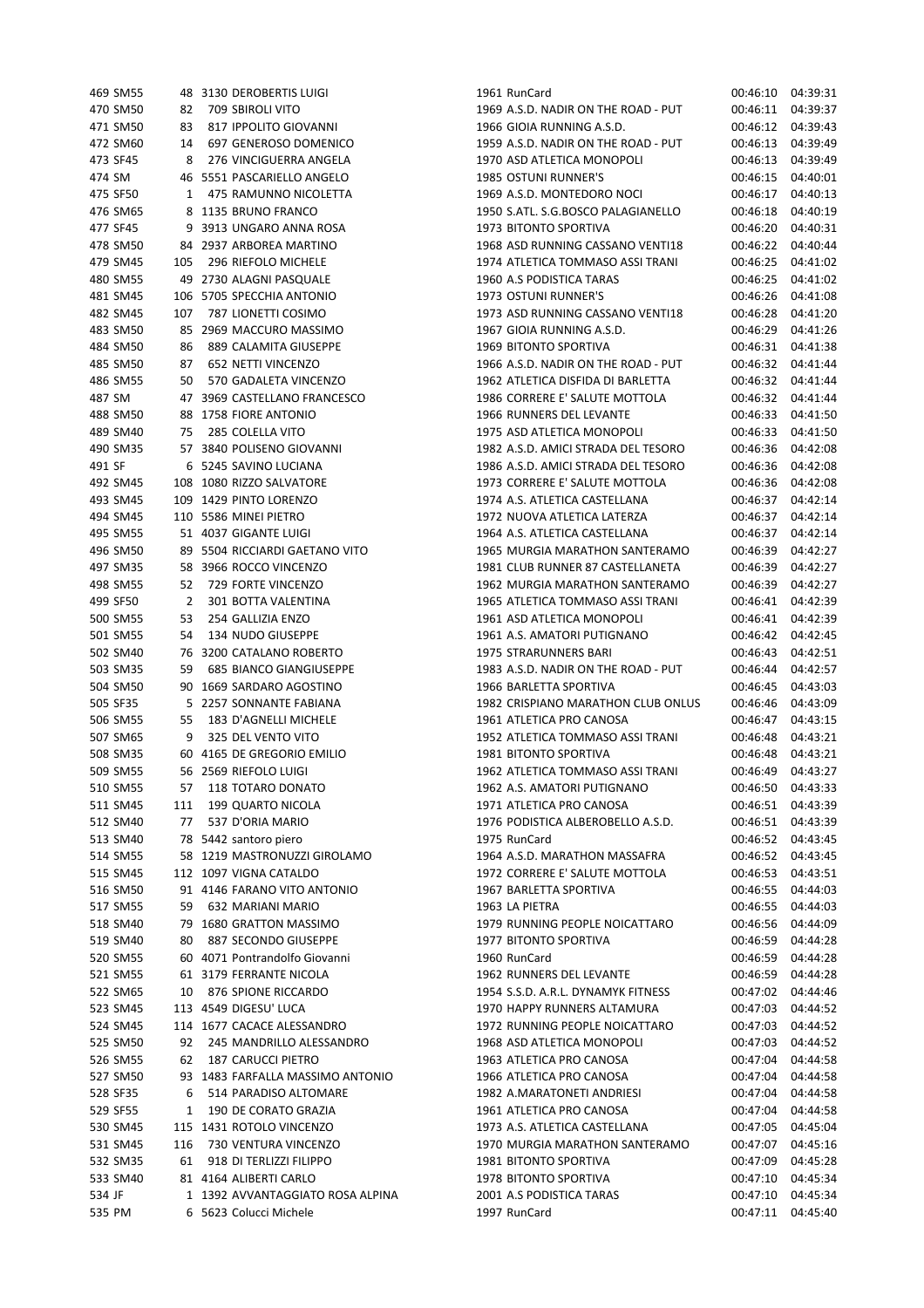| 537 SM45<br>538 SM45<br>539 AM<br>540 SM45<br>541 SM35<br>542 SM55<br>543 SM40<br>544 SM50<br>545 SM45<br>546 SM | 119<br>62                                                                                                                                                                                                                                                                                                                                                      |                              | 117 5679 IACOBELLIS MASSIMILIANO<br>118 5655 ABBRACCIAVENTO MASSIMO<br>3 5651 RECCHIA FRANCESCO PIO<br>280 CARLUCCI DONATELLO<br>396 MANCINI CARMELO<br>63 2958 CANTACESSI NICOLA | 1973 MURGIA MARATHON SANTERAMO<br>1973 PODISTICA ALBEROBELLO A.S.D.<br>2002 A.S.D. MONTEDORO NOCI<br>1972 ASD ATLETICA MONOPOLI<br>1983 A.S.D. MONTEDORO NOCI<br>1960 A.S. DOF AMATORI TURI                                                                                                                                                                                                                                                                                                                                                                                                                                                                                                                                                                                                                                                                                                                                                                                                                                                                                                                                                                                         | 00:47:12<br>00:47:12<br>00:47:12<br>00:47:15<br>00:47:16<br>00:47:17                                                                                                                                                                                                                                                                                                                                                                                                                                                                                                                                                                                                                                                                                                                                                                                                                                                                                                                                                                                                                                                | 04:45:46<br>04:45:46<br>04:45:46<br>04:46:04<br>04:46:11<br>04:46:17                                                                                                                                                                                                                                                                                                                                     |
|------------------------------------------------------------------------------------------------------------------|----------------------------------------------------------------------------------------------------------------------------------------------------------------------------------------------------------------------------------------------------------------------------------------------------------------------------------------------------------------|------------------------------|-----------------------------------------------------------------------------------------------------------------------------------------------------------------------------------|-------------------------------------------------------------------------------------------------------------------------------------------------------------------------------------------------------------------------------------------------------------------------------------------------------------------------------------------------------------------------------------------------------------------------------------------------------------------------------------------------------------------------------------------------------------------------------------------------------------------------------------------------------------------------------------------------------------------------------------------------------------------------------------------------------------------------------------------------------------------------------------------------------------------------------------------------------------------------------------------------------------------------------------------------------------------------------------------------------------------------------------------------------------------------------------|---------------------------------------------------------------------------------------------------------------------------------------------------------------------------------------------------------------------------------------------------------------------------------------------------------------------------------------------------------------------------------------------------------------------------------------------------------------------------------------------------------------------------------------------------------------------------------------------------------------------------------------------------------------------------------------------------------------------------------------------------------------------------------------------------------------------------------------------------------------------------------------------------------------------------------------------------------------------------------------------------------------------------------------------------------------------------------------------------------------------|----------------------------------------------------------------------------------------------------------------------------------------------------------------------------------------------------------------------------------------------------------------------------------------------------------------------------------------------------------------------------------------------------------|
|                                                                                                                  |                                                                                                                                                                                                                                                                                                                                                                |                              |                                                                                                                                                                                   |                                                                                                                                                                                                                                                                                                                                                                                                                                                                                                                                                                                                                                                                                                                                                                                                                                                                                                                                                                                                                                                                                                                                                                                     |                                                                                                                                                                                                                                                                                                                                                                                                                                                                                                                                                                                                                                                                                                                                                                                                                                                                                                                                                                                                                                                                                                                     |                                                                                                                                                                                                                                                                                                                                                                                                          |
|                                                                                                                  |                                                                                                                                                                                                                                                                                                                                                                |                              |                                                                                                                                                                                   |                                                                                                                                                                                                                                                                                                                                                                                                                                                                                                                                                                                                                                                                                                                                                                                                                                                                                                                                                                                                                                                                                                                                                                                     |                                                                                                                                                                                                                                                                                                                                                                                                                                                                                                                                                                                                                                                                                                                                                                                                                                                                                                                                                                                                                                                                                                                     |                                                                                                                                                                                                                                                                                                                                                                                                          |
|                                                                                                                  |                                                                                                                                                                                                                                                                                                                                                                |                              |                                                                                                                                                                                   |                                                                                                                                                                                                                                                                                                                                                                                                                                                                                                                                                                                                                                                                                                                                                                                                                                                                                                                                                                                                                                                                                                                                                                                     |                                                                                                                                                                                                                                                                                                                                                                                                                                                                                                                                                                                                                                                                                                                                                                                                                                                                                                                                                                                                                                                                                                                     |                                                                                                                                                                                                                                                                                                                                                                                                          |
|                                                                                                                  |                                                                                                                                                                                                                                                                                                                                                                |                              |                                                                                                                                                                                   |                                                                                                                                                                                                                                                                                                                                                                                                                                                                                                                                                                                                                                                                                                                                                                                                                                                                                                                                                                                                                                                                                                                                                                                     |                                                                                                                                                                                                                                                                                                                                                                                                                                                                                                                                                                                                                                                                                                                                                                                                                                                                                                                                                                                                                                                                                                                     |                                                                                                                                                                                                                                                                                                                                                                                                          |
|                                                                                                                  |                                                                                                                                                                                                                                                                                                                                                                |                              |                                                                                                                                                                                   |                                                                                                                                                                                                                                                                                                                                                                                                                                                                                                                                                                                                                                                                                                                                                                                                                                                                                                                                                                                                                                                                                                                                                                                     |                                                                                                                                                                                                                                                                                                                                                                                                                                                                                                                                                                                                                                                                                                                                                                                                                                                                                                                                                                                                                                                                                                                     |                                                                                                                                                                                                                                                                                                                                                                                                          |
|                                                                                                                  |                                                                                                                                                                                                                                                                                                                                                                |                              |                                                                                                                                                                                   |                                                                                                                                                                                                                                                                                                                                                                                                                                                                                                                                                                                                                                                                                                                                                                                                                                                                                                                                                                                                                                                                                                                                                                                     |                                                                                                                                                                                                                                                                                                                                                                                                                                                                                                                                                                                                                                                                                                                                                                                                                                                                                                                                                                                                                                                                                                                     |                                                                                                                                                                                                                                                                                                                                                                                                          |
|                                                                                                                  |                                                                                                                                                                                                                                                                                                                                                                |                              | 82 5014 GELAO ANTONIO                                                                                                                                                             | 1979 A.S.D. AMICI STRADA DEL TESORO                                                                                                                                                                                                                                                                                                                                                                                                                                                                                                                                                                                                                                                                                                                                                                                                                                                                                                                                                                                                                                                                                                                                                 | 00:47:17                                                                                                                                                                                                                                                                                                                                                                                                                                                                                                                                                                                                                                                                                                                                                                                                                                                                                                                                                                                                                                                                                                            | 04:46:17                                                                                                                                                                                                                                                                                                                                                                                                 |
|                                                                                                                  |                                                                                                                                                                                                                                                                                                                                                                |                              | 94 3170 MARTIRADONNA MICHELE                                                                                                                                                      | 1969 ATLETICA ADELFIA                                                                                                                                                                                                                                                                                                                                                                                                                                                                                                                                                                                                                                                                                                                                                                                                                                                                                                                                                                                                                                                                                                                                                               | 00:47:18                                                                                                                                                                                                                                                                                                                                                                                                                                                                                                                                                                                                                                                                                                                                                                                                                                                                                                                                                                                                                                                                                                            | 04:46:23                                                                                                                                                                                                                                                                                                                                                                                                 |
|                                                                                                                  |                                                                                                                                                                                                                                                                                                                                                                |                              | 120 1251 SCARANO ORAZIO                                                                                                                                                           | 1971 A.S.D. MARATHON MASSAFRA                                                                                                                                                                                                                                                                                                                                                                                                                                                                                                                                                                                                                                                                                                                                                                                                                                                                                                                                                                                                                                                                                                                                                       | 00:47:19                                                                                                                                                                                                                                                                                                                                                                                                                                                                                                                                                                                                                                                                                                                                                                                                                                                                                                                                                                                                                                                                                                            | 04:46:29                                                                                                                                                                                                                                                                                                                                                                                                 |
|                                                                                                                  |                                                                                                                                                                                                                                                                                                                                                                |                              | 48 1237 SARDARO MARIO                                                                                                                                                             | 1987 A.S.D. MARATHON MASSAFRA                                                                                                                                                                                                                                                                                                                                                                                                                                                                                                                                                                                                                                                                                                                                                                                                                                                                                                                                                                                                                                                                                                                                                       | 00:47:21                                                                                                                                                                                                                                                                                                                                                                                                                                                                                                                                                                                                                                                                                                                                                                                                                                                                                                                                                                                                                                                                                                            | 04:46:41                                                                                                                                                                                                                                                                                                                                                                                                 |
| 547 SM45                                                                                                         |                                                                                                                                                                                                                                                                                                                                                                |                              | 121 454 LAFORGIA VALENTINO                                                                                                                                                        | 1974 A.S.D. MONTEDORO NOCI                                                                                                                                                                                                                                                                                                                                                                                                                                                                                                                                                                                                                                                                                                                                                                                                                                                                                                                                                                                                                                                                                                                                                          | 00:47:22                                                                                                                                                                                                                                                                                                                                                                                                                                                                                                                                                                                                                                                                                                                                                                                                                                                                                                                                                                                                                                                                                                            | 04:46:47                                                                                                                                                                                                                                                                                                                                                                                                 |
| 548 SM55                                                                                                         |                                                                                                                                                                                                                                                                                                                                                                |                              | 64 5429 Aspro Francesco                                                                                                                                                           | 1962 RunCard                                                                                                                                                                                                                                                                                                                                                                                                                                                                                                                                                                                                                                                                                                                                                                                                                                                                                                                                                                                                                                                                                                                                                                        | 00:47:23                                                                                                                                                                                                                                                                                                                                                                                                                                                                                                                                                                                                                                                                                                                                                                                                                                                                                                                                                                                                                                                                                                            | 04:46:53                                                                                                                                                                                                                                                                                                                                                                                                 |
| 549 SM55                                                                                                         |                                                                                                                                                                                                                                                                                                                                                                |                              | 65 4351 DE CESARE FELICE                                                                                                                                                          | 1964 FREE RUNNERS MOLFETTA                                                                                                                                                                                                                                                                                                                                                                                                                                                                                                                                                                                                                                                                                                                                                                                                                                                                                                                                                                                                                                                                                                                                                          | 00:47:23                                                                                                                                                                                                                                                                                                                                                                                                                                                                                                                                                                                                                                                                                                                                                                                                                                                                                                                                                                                                                                                                                                            | 04:46:53                                                                                                                                                                                                                                                                                                                                                                                                 |
| 550 SM60                                                                                                         |                                                                                                                                                                                                                                                                                                                                                                |                              |                                                                                                                                                                                   | 1956 A.S.D. MARATHON MASSAFRA                                                                                                                                                                                                                                                                                                                                                                                                                                                                                                                                                                                                                                                                                                                                                                                                                                                                                                                                                                                                                                                                                                                                                       | 00:47:25                                                                                                                                                                                                                                                                                                                                                                                                                                                                                                                                                                                                                                                                                                                                                                                                                                                                                                                                                                                                                                                                                                            | 04:47:05                                                                                                                                                                                                                                                                                                                                                                                                 |
| 551 SM70                                                                                                         | 3                                                                                                                                                                                                                                                                                                                                                              |                              |                                                                                                                                                                                   | 1949 A.S.D. MONTEDORO NOCI                                                                                                                                                                                                                                                                                                                                                                                                                                                                                                                                                                                                                                                                                                                                                                                                                                                                                                                                                                                                                                                                                                                                                          | 00:47:25                                                                                                                                                                                                                                                                                                                                                                                                                                                                                                                                                                                                                                                                                                                                                                                                                                                                                                                                                                                                                                                                                                            | 04:47:05                                                                                                                                                                                                                                                                                                                                                                                                 |
|                                                                                                                  | $\mathbf{1}$                                                                                                                                                                                                                                                                                                                                                   |                              |                                                                                                                                                                                   |                                                                                                                                                                                                                                                                                                                                                                                                                                                                                                                                                                                                                                                                                                                                                                                                                                                                                                                                                                                                                                                                                                                                                                                     |                                                                                                                                                                                                                                                                                                                                                                                                                                                                                                                                                                                                                                                                                                                                                                                                                                                                                                                                                                                                                                                                                                                     | 04:47:05                                                                                                                                                                                                                                                                                                                                                                                                 |
|                                                                                                                  |                                                                                                                                                                                                                                                                                                                                                                |                              |                                                                                                                                                                                   |                                                                                                                                                                                                                                                                                                                                                                                                                                                                                                                                                                                                                                                                                                                                                                                                                                                                                                                                                                                                                                                                                                                                                                                     |                                                                                                                                                                                                                                                                                                                                                                                                                                                                                                                                                                                                                                                                                                                                                                                                                                                                                                                                                                                                                                                                                                                     | 04:47:05                                                                                                                                                                                                                                                                                                                                                                                                 |
| 554 SM40                                                                                                         |                                                                                                                                                                                                                                                                                                                                                                |                              |                                                                                                                                                                                   |                                                                                                                                                                                                                                                                                                                                                                                                                                                                                                                                                                                                                                                                                                                                                                                                                                                                                                                                                                                                                                                                                                                                                                                     |                                                                                                                                                                                                                                                                                                                                                                                                                                                                                                                                                                                                                                                                                                                                                                                                                                                                                                                                                                                                                                                                                                                     | 04:47:05                                                                                                                                                                                                                                                                                                                                                                                                 |
|                                                                                                                  |                                                                                                                                                                                                                                                                                                                                                                |                              |                                                                                                                                                                                   |                                                                                                                                                                                                                                                                                                                                                                                                                                                                                                                                                                                                                                                                                                                                                                                                                                                                                                                                                                                                                                                                                                                                                                                     |                                                                                                                                                                                                                                                                                                                                                                                                                                                                                                                                                                                                                                                                                                                                                                                                                                                                                                                                                                                                                                                                                                                     | 04:47:11                                                                                                                                                                                                                                                                                                                                                                                                 |
|                                                                                                                  |                                                                                                                                                                                                                                                                                                                                                                |                              |                                                                                                                                                                                   |                                                                                                                                                                                                                                                                                                                                                                                                                                                                                                                                                                                                                                                                                                                                                                                                                                                                                                                                                                                                                                                                                                                                                                                     |                                                                                                                                                                                                                                                                                                                                                                                                                                                                                                                                                                                                                                                                                                                                                                                                                                                                                                                                                                                                                                                                                                                     | 04:47:11                                                                                                                                                                                                                                                                                                                                                                                                 |
|                                                                                                                  |                                                                                                                                                                                                                                                                                                                                                                |                              |                                                                                                                                                                                   |                                                                                                                                                                                                                                                                                                                                                                                                                                                                                                                                                                                                                                                                                                                                                                                                                                                                                                                                                                                                                                                                                                                                                                                     |                                                                                                                                                                                                                                                                                                                                                                                                                                                                                                                                                                                                                                                                                                                                                                                                                                                                                                                                                                                                                                                                                                                     | 04:47:35                                                                                                                                                                                                                                                                                                                                                                                                 |
|                                                                                                                  |                                                                                                                                                                                                                                                                                                                                                                |                              |                                                                                                                                                                                   |                                                                                                                                                                                                                                                                                                                                                                                                                                                                                                                                                                                                                                                                                                                                                                                                                                                                                                                                                                                                                                                                                                                                                                                     |                                                                                                                                                                                                                                                                                                                                                                                                                                                                                                                                                                                                                                                                                                                                                                                                                                                                                                                                                                                                                                                                                                                     | 04:47:35                                                                                                                                                                                                                                                                                                                                                                                                 |
|                                                                                                                  |                                                                                                                                                                                                                                                                                                                                                                |                              |                                                                                                                                                                                   |                                                                                                                                                                                                                                                                                                                                                                                                                                                                                                                                                                                                                                                                                                                                                                                                                                                                                                                                                                                                                                                                                                                                                                                     |                                                                                                                                                                                                                                                                                                                                                                                                                                                                                                                                                                                                                                                                                                                                                                                                                                                                                                                                                                                                                                                                                                                     | 04:47:35                                                                                                                                                                                                                                                                                                                                                                                                 |
|                                                                                                                  |                                                                                                                                                                                                                                                                                                                                                                |                              |                                                                                                                                                                                   |                                                                                                                                                                                                                                                                                                                                                                                                                                                                                                                                                                                                                                                                                                                                                                                                                                                                                                                                                                                                                                                                                                                                                                                     |                                                                                                                                                                                                                                                                                                                                                                                                                                                                                                                                                                                                                                                                                                                                                                                                                                                                                                                                                                                                                                                                                                                     | 04:47:35                                                                                                                                                                                                                                                                                                                                                                                                 |
|                                                                                                                  |                                                                                                                                                                                                                                                                                                                                                                |                              |                                                                                                                                                                                   |                                                                                                                                                                                                                                                                                                                                                                                                                                                                                                                                                                                                                                                                                                                                                                                                                                                                                                                                                                                                                                                                                                                                                                                     |                                                                                                                                                                                                                                                                                                                                                                                                                                                                                                                                                                                                                                                                                                                                                                                                                                                                                                                                                                                                                                                                                                                     | 04:47:35                                                                                                                                                                                                                                                                                                                                                                                                 |
|                                                                                                                  |                                                                                                                                                                                                                                                                                                                                                                |                              |                                                                                                                                                                                   |                                                                                                                                                                                                                                                                                                                                                                                                                                                                                                                                                                                                                                                                                                                                                                                                                                                                                                                                                                                                                                                                                                                                                                                     |                                                                                                                                                                                                                                                                                                                                                                                                                                                                                                                                                                                                                                                                                                                                                                                                                                                                                                                                                                                                                                                                                                                     | 04:47:35                                                                                                                                                                                                                                                                                                                                                                                                 |
|                                                                                                                  |                                                                                                                                                                                                                                                                                                                                                                |                              |                                                                                                                                                                                   |                                                                                                                                                                                                                                                                                                                                                                                                                                                                                                                                                                                                                                                                                                                                                                                                                                                                                                                                                                                                                                                                                                                                                                                     |                                                                                                                                                                                                                                                                                                                                                                                                                                                                                                                                                                                                                                                                                                                                                                                                                                                                                                                                                                                                                                                                                                                     | 04:47:35                                                                                                                                                                                                                                                                                                                                                                                                 |
|                                                                                                                  |                                                                                                                                                                                                                                                                                                                                                                |                              |                                                                                                                                                                                   |                                                                                                                                                                                                                                                                                                                                                                                                                                                                                                                                                                                                                                                                                                                                                                                                                                                                                                                                                                                                                                                                                                                                                                                     |                                                                                                                                                                                                                                                                                                                                                                                                                                                                                                                                                                                                                                                                                                                                                                                                                                                                                                                                                                                                                                                                                                                     | 04:47:41                                                                                                                                                                                                                                                                                                                                                                                                 |
|                                                                                                                  |                                                                                                                                                                                                                                                                                                                                                                |                              |                                                                                                                                                                                   |                                                                                                                                                                                                                                                                                                                                                                                                                                                                                                                                                                                                                                                                                                                                                                                                                                                                                                                                                                                                                                                                                                                                                                                     |                                                                                                                                                                                                                                                                                                                                                                                                                                                                                                                                                                                                                                                                                                                                                                                                                                                                                                                                                                                                                                                                                                                     | 04:47:41                                                                                                                                                                                                                                                                                                                                                                                                 |
|                                                                                                                  |                                                                                                                                                                                                                                                                                                                                                                |                              |                                                                                                                                                                                   |                                                                                                                                                                                                                                                                                                                                                                                                                                                                                                                                                                                                                                                                                                                                                                                                                                                                                                                                                                                                                                                                                                                                                                                     |                                                                                                                                                                                                                                                                                                                                                                                                                                                                                                                                                                                                                                                                                                                                                                                                                                                                                                                                                                                                                                                                                                                     | 04:47:47                                                                                                                                                                                                                                                                                                                                                                                                 |
|                                                                                                                  |                                                                                                                                                                                                                                                                                                                                                                |                              |                                                                                                                                                                                   |                                                                                                                                                                                                                                                                                                                                                                                                                                                                                                                                                                                                                                                                                                                                                                                                                                                                                                                                                                                                                                                                                                                                                                                     |                                                                                                                                                                                                                                                                                                                                                                                                                                                                                                                                                                                                                                                                                                                                                                                                                                                                                                                                                                                                                                                                                                                     |                                                                                                                                                                                                                                                                                                                                                                                                          |
|                                                                                                                  |                                                                                                                                                                                                                                                                                                                                                                |                              |                                                                                                                                                                                   |                                                                                                                                                                                                                                                                                                                                                                                                                                                                                                                                                                                                                                                                                                                                                                                                                                                                                                                                                                                                                                                                                                                                                                                     |                                                                                                                                                                                                                                                                                                                                                                                                                                                                                                                                                                                                                                                                                                                                                                                                                                                                                                                                                                                                                                                                                                                     | 04:47:47                                                                                                                                                                                                                                                                                                                                                                                                 |
|                                                                                                                  |                                                                                                                                                                                                                                                                                                                                                                |                              |                                                                                                                                                                                   |                                                                                                                                                                                                                                                                                                                                                                                                                                                                                                                                                                                                                                                                                                                                                                                                                                                                                                                                                                                                                                                                                                                                                                                     |                                                                                                                                                                                                                                                                                                                                                                                                                                                                                                                                                                                                                                                                                                                                                                                                                                                                                                                                                                                                                                                                                                                     | 04:47:47                                                                                                                                                                                                                                                                                                                                                                                                 |
|                                                                                                                  |                                                                                                                                                                                                                                                                                                                                                                |                              |                                                                                                                                                                                   |                                                                                                                                                                                                                                                                                                                                                                                                                                                                                                                                                                                                                                                                                                                                                                                                                                                                                                                                                                                                                                                                                                                                                                                     |                                                                                                                                                                                                                                                                                                                                                                                                                                                                                                                                                                                                                                                                                                                                                                                                                                                                                                                                                                                                                                                                                                                     | 04:47:53                                                                                                                                                                                                                                                                                                                                                                                                 |
|                                                                                                                  |                                                                                                                                                                                                                                                                                                                                                                |                              |                                                                                                                                                                                   |                                                                                                                                                                                                                                                                                                                                                                                                                                                                                                                                                                                                                                                                                                                                                                                                                                                                                                                                                                                                                                                                                                                                                                                     |                                                                                                                                                                                                                                                                                                                                                                                                                                                                                                                                                                                                                                                                                                                                                                                                                                                                                                                                                                                                                                                                                                                     | 04:48:00                                                                                                                                                                                                                                                                                                                                                                                                 |
|                                                                                                                  |                                                                                                                                                                                                                                                                                                                                                                |                              |                                                                                                                                                                                   |                                                                                                                                                                                                                                                                                                                                                                                                                                                                                                                                                                                                                                                                                                                                                                                                                                                                                                                                                                                                                                                                                                                                                                                     |                                                                                                                                                                                                                                                                                                                                                                                                                                                                                                                                                                                                                                                                                                                                                                                                                                                                                                                                                                                                                                                                                                                     | 04:48:00                                                                                                                                                                                                                                                                                                                                                                                                 |
|                                                                                                                  |                                                                                                                                                                                                                                                                                                                                                                |                              |                                                                                                                                                                                   |                                                                                                                                                                                                                                                                                                                                                                                                                                                                                                                                                                                                                                                                                                                                                                                                                                                                                                                                                                                                                                                                                                                                                                                     |                                                                                                                                                                                                                                                                                                                                                                                                                                                                                                                                                                                                                                                                                                                                                                                                                                                                                                                                                                                                                                                                                                                     | 04:48:00                                                                                                                                                                                                                                                                                                                                                                                                 |
|                                                                                                                  |                                                                                                                                                                                                                                                                                                                                                                |                              |                                                                                                                                                                                   |                                                                                                                                                                                                                                                                                                                                                                                                                                                                                                                                                                                                                                                                                                                                                                                                                                                                                                                                                                                                                                                                                                                                                                                     |                                                                                                                                                                                                                                                                                                                                                                                                                                                                                                                                                                                                                                                                                                                                                                                                                                                                                                                                                                                                                                                                                                                     | 04:48:00                                                                                                                                                                                                                                                                                                                                                                                                 |
|                                                                                                                  |                                                                                                                                                                                                                                                                                                                                                                |                              |                                                                                                                                                                                   |                                                                                                                                                                                                                                                                                                                                                                                                                                                                                                                                                                                                                                                                                                                                                                                                                                                                                                                                                                                                                                                                                                                                                                                     |                                                                                                                                                                                                                                                                                                                                                                                                                                                                                                                                                                                                                                                                                                                                                                                                                                                                                                                                                                                                                                                                                                                     | 04:48:12                                                                                                                                                                                                                                                                                                                                                                                                 |
|                                                                                                                  |                                                                                                                                                                                                                                                                                                                                                                |                              |                                                                                                                                                                                   |                                                                                                                                                                                                                                                                                                                                                                                                                                                                                                                                                                                                                                                                                                                                                                                                                                                                                                                                                                                                                                                                                                                                                                                     |                                                                                                                                                                                                                                                                                                                                                                                                                                                                                                                                                                                                                                                                                                                                                                                                                                                                                                                                                                                                                                                                                                                     | 04:48:12                                                                                                                                                                                                                                                                                                                                                                                                 |
|                                                                                                                  |                                                                                                                                                                                                                                                                                                                                                                |                              |                                                                                                                                                                                   |                                                                                                                                                                                                                                                                                                                                                                                                                                                                                                                                                                                                                                                                                                                                                                                                                                                                                                                                                                                                                                                                                                                                                                                     |                                                                                                                                                                                                                                                                                                                                                                                                                                                                                                                                                                                                                                                                                                                                                                                                                                                                                                                                                                                                                                                                                                                     | 04:48:18                                                                                                                                                                                                                                                                                                                                                                                                 |
|                                                                                                                  |                                                                                                                                                                                                                                                                                                                                                                |                              |                                                                                                                                                                                   |                                                                                                                                                                                                                                                                                                                                                                                                                                                                                                                                                                                                                                                                                                                                                                                                                                                                                                                                                                                                                                                                                                                                                                                     |                                                                                                                                                                                                                                                                                                                                                                                                                                                                                                                                                                                                                                                                                                                                                                                                                                                                                                                                                                                                                                                                                                                     | 04:48:18                                                                                                                                                                                                                                                                                                                                                                                                 |
|                                                                                                                  |                                                                                                                                                                                                                                                                                                                                                                |                              |                                                                                                                                                                                   |                                                                                                                                                                                                                                                                                                                                                                                                                                                                                                                                                                                                                                                                                                                                                                                                                                                                                                                                                                                                                                                                                                                                                                                     |                                                                                                                                                                                                                                                                                                                                                                                                                                                                                                                                                                                                                                                                                                                                                                                                                                                                                                                                                                                                                                                                                                                     | 04:48:24                                                                                                                                                                                                                                                                                                                                                                                                 |
|                                                                                                                  |                                                                                                                                                                                                                                                                                                                                                                |                              |                                                                                                                                                                                   |                                                                                                                                                                                                                                                                                                                                                                                                                                                                                                                                                                                                                                                                                                                                                                                                                                                                                                                                                                                                                                                                                                                                                                                     |                                                                                                                                                                                                                                                                                                                                                                                                                                                                                                                                                                                                                                                                                                                                                                                                                                                                                                                                                                                                                                                                                                                     | 04:48:30                                                                                                                                                                                                                                                                                                                                                                                                 |
|                                                                                                                  |                                                                                                                                                                                                                                                                                                                                                                |                              |                                                                                                                                                                                   |                                                                                                                                                                                                                                                                                                                                                                                                                                                                                                                                                                                                                                                                                                                                                                                                                                                                                                                                                                                                                                                                                                                                                                                     |                                                                                                                                                                                                                                                                                                                                                                                                                                                                                                                                                                                                                                                                                                                                                                                                                                                                                                                                                                                                                                                                                                                     | 04:48:30                                                                                                                                                                                                                                                                                                                                                                                                 |
|                                                                                                                  |                                                                                                                                                                                                                                                                                                                                                                |                              |                                                                                                                                                                                   |                                                                                                                                                                                                                                                                                                                                                                                                                                                                                                                                                                                                                                                                                                                                                                                                                                                                                                                                                                                                                                                                                                                                                                                     |                                                                                                                                                                                                                                                                                                                                                                                                                                                                                                                                                                                                                                                                                                                                                                                                                                                                                                                                                                                                                                                                                                                     | 04:48:30                                                                                                                                                                                                                                                                                                                                                                                                 |
|                                                                                                                  |                                                                                                                                                                                                                                                                                                                                                                |                              |                                                                                                                                                                                   |                                                                                                                                                                                                                                                                                                                                                                                                                                                                                                                                                                                                                                                                                                                                                                                                                                                                                                                                                                                                                                                                                                                                                                                     |                                                                                                                                                                                                                                                                                                                                                                                                                                                                                                                                                                                                                                                                                                                                                                                                                                                                                                                                                                                                                                                                                                                     | 04:48:30                                                                                                                                                                                                                                                                                                                                                                                                 |
| 583 SM55                                                                                                         |                                                                                                                                                                                                                                                                                                                                                                |                              |                                                                                                                                                                                   |                                                                                                                                                                                                                                                                                                                                                                                                                                                                                                                                                                                                                                                                                                                                                                                                                                                                                                                                                                                                                                                                                                                                                                                     |                                                                                                                                                                                                                                                                                                                                                                                                                                                                                                                                                                                                                                                                                                                                                                                                                                                                                                                                                                                                                                                                                                                     | 04:48:36                                                                                                                                                                                                                                                                                                                                                                                                 |
| 584 SM50                                                                                                         |                                                                                                                                                                                                                                                                                                                                                                |                              |                                                                                                                                                                                   |                                                                                                                                                                                                                                                                                                                                                                                                                                                                                                                                                                                                                                                                                                                                                                                                                                                                                                                                                                                                                                                                                                                                                                                     |                                                                                                                                                                                                                                                                                                                                                                                                                                                                                                                                                                                                                                                                                                                                                                                                                                                                                                                                                                                                                                                                                                                     | 04:49:00                                                                                                                                                                                                                                                                                                                                                                                                 |
| 585 SM40                                                                                                         |                                                                                                                                                                                                                                                                                                                                                                |                              |                                                                                                                                                                                   |                                                                                                                                                                                                                                                                                                                                                                                                                                                                                                                                                                                                                                                                                                                                                                                                                                                                                                                                                                                                                                                                                                                                                                                     | 00:47:45                                                                                                                                                                                                                                                                                                                                                                                                                                                                                                                                                                                                                                                                                                                                                                                                                                                                                                                                                                                                                                                                                                            | 04:49:06                                                                                                                                                                                                                                                                                                                                                                                                 |
| 586 SM50                                                                                                         | 98                                                                                                                                                                                                                                                                                                                                                             |                              |                                                                                                                                                                                   | 1968 A.S. AMATORI PUTIGNANO                                                                                                                                                                                                                                                                                                                                                                                                                                                                                                                                                                                                                                                                                                                                                                                                                                                                                                                                                                                                                                                                                                                                                         | 00:47:48                                                                                                                                                                                                                                                                                                                                                                                                                                                                                                                                                                                                                                                                                                                                                                                                                                                                                                                                                                                                                                                                                                            | 04:49:24                                                                                                                                                                                                                                                                                                                                                                                                 |
| 587 SM35                                                                                                         |                                                                                                                                                                                                                                                                                                                                                                |                              |                                                                                                                                                                                   | 1984 A.S.D. MARATHON MASSAFRA                                                                                                                                                                                                                                                                                                                                                                                                                                                                                                                                                                                                                                                                                                                                                                                                                                                                                                                                                                                                                                                                                                                                                       | 00:47:49                                                                                                                                                                                                                                                                                                                                                                                                                                                                                                                                                                                                                                                                                                                                                                                                                                                                                                                                                                                                                                                                                                            | 04:49:30                                                                                                                                                                                                                                                                                                                                                                                                 |
| 588 SM65                                                                                                         |                                                                                                                                                                                                                                                                                                                                                                |                              |                                                                                                                                                                                   | 1950 A.A.'E. MANZARI' CASAMASSIMA                                                                                                                                                                                                                                                                                                                                                                                                                                                                                                                                                                                                                                                                                                                                                                                                                                                                                                                                                                                                                                                                                                                                                   | 00:47:50                                                                                                                                                                                                                                                                                                                                                                                                                                                                                                                                                                                                                                                                                                                                                                                                                                                                                                                                                                                                                                                                                                            | 04:49:36                                                                                                                                                                                                                                                                                                                                                                                                 |
| 589 SM45                                                                                                         | 128                                                                                                                                                                                                                                                                                                                                                            |                              |                                                                                                                                                                                   | 1970 A.S. ATLETICA CASTELLANA                                                                                                                                                                                                                                                                                                                                                                                                                                                                                                                                                                                                                                                                                                                                                                                                                                                                                                                                                                                                                                                                                                                                                       | 00:47:52                                                                                                                                                                                                                                                                                                                                                                                                                                                                                                                                                                                                                                                                                                                                                                                                                                                                                                                                                                                                                                                                                                            | 04:49:48                                                                                                                                                                                                                                                                                                                                                                                                 |
| 590 SM40                                                                                                         | 93                                                                                                                                                                                                                                                                                                                                                             |                              |                                                                                                                                                                                   | 1978 A.S.D. NADIR ON THE ROAD - PUT                                                                                                                                                                                                                                                                                                                                                                                                                                                                                                                                                                                                                                                                                                                                                                                                                                                                                                                                                                                                                                                                                                                                                 | 00:47:54                                                                                                                                                                                                                                                                                                                                                                                                                                                                                                                                                                                                                                                                                                                                                                                                                                                                                                                                                                                                                                                                                                            | 04:50:01                                                                                                                                                                                                                                                                                                                                                                                                 |
| 591 SM45                                                                                                         |                                                                                                                                                                                                                                                                                                                                                                |                              |                                                                                                                                                                                   | 1972 FREE RUNNERS MOLFETTA                                                                                                                                                                                                                                                                                                                                                                                                                                                                                                                                                                                                                                                                                                                                                                                                                                                                                                                                                                                                                                                                                                                                                          | 00:47:55                                                                                                                                                                                                                                                                                                                                                                                                                                                                                                                                                                                                                                                                                                                                                                                                                                                                                                                                                                                                                                                                                                            | 04:50:07                                                                                                                                                                                                                                                                                                                                                                                                 |
| 592 SM55                                                                                                         |                                                                                                                                                                                                                                                                                                                                                                |                              | 70 5584 MATERA VITO                                                                                                                                                               | 1960 NUOVA ATLETICA LATERZA                                                                                                                                                                                                                                                                                                                                                                                                                                                                                                                                                                                                                                                                                                                                                                                                                                                                                                                                                                                                                                                                                                                                                         | 00:47:55                                                                                                                                                                                                                                                                                                                                                                                                                                                                                                                                                                                                                                                                                                                                                                                                                                                                                                                                                                                                                                                                                                            | 04:50:07                                                                                                                                                                                                                                                                                                                                                                                                 |
| 593 SM40                                                                                                         |                                                                                                                                                                                                                                                                                                                                                                |                              | 94 5530 LAERA ADRIANO                                                                                                                                                             | 1978 ASDNOCINCORSA                                                                                                                                                                                                                                                                                                                                                                                                                                                                                                                                                                                                                                                                                                                                                                                                                                                                                                                                                                                                                                                                                                                                                                  | 00:47:56                                                                                                                                                                                                                                                                                                                                                                                                                                                                                                                                                                                                                                                                                                                                                                                                                                                                                                                                                                                                                                                                                                            | 04:50:13                                                                                                                                                                                                                                                                                                                                                                                                 |
|                                                                                                                  |                                                                                                                                                                                                                                                                                                                                                                |                              | 99 2623 TASCA ANTONIO                                                                                                                                                             | 1968 FREE RUNNERS MOLFETTA                                                                                                                                                                                                                                                                                                                                                                                                                                                                                                                                                                                                                                                                                                                                                                                                                                                                                                                                                                                                                                                                                                                                                          | 00:47:56                                                                                                                                                                                                                                                                                                                                                                                                                                                                                                                                                                                                                                                                                                                                                                                                                                                                                                                                                                                                                                                                                                            | 04:50:13                                                                                                                                                                                                                                                                                                                                                                                                 |
| 594 SM50                                                                                                         |                                                                                                                                                                                                                                                                                                                                                                |                              | 130 5075 ROSATO GIACOMO                                                                                                                                                           | 1973 POLISPORT CICLO CLUB FASANO                                                                                                                                                                                                                                                                                                                                                                                                                                                                                                                                                                                                                                                                                                                                                                                                                                                                                                                                                                                                                                                                                                                                                    | 00:47:57                                                                                                                                                                                                                                                                                                                                                                                                                                                                                                                                                                                                                                                                                                                                                                                                                                                                                                                                                                                                                                                                                                            | 04:50:19                                                                                                                                                                                                                                                                                                                                                                                                 |
| 595 SM45                                                                                                         |                                                                                                                                                                                                                                                                                                                                                                |                              |                                                                                                                                                                                   |                                                                                                                                                                                                                                                                                                                                                                                                                                                                                                                                                                                                                                                                                                                                                                                                                                                                                                                                                                                                                                                                                                                                                                                     |                                                                                                                                                                                                                                                                                                                                                                                                                                                                                                                                                                                                                                                                                                                                                                                                                                                                                                                                                                                                                                                                                                                     |                                                                                                                                                                                                                                                                                                                                                                                                          |
| 596 SM55                                                                                                         | 71                                                                                                                                                                                                                                                                                                                                                             |                              | 192 SERGIO ALBERTO                                                                                                                                                                | 1963 ATLETICA PRO CANOSA                                                                                                                                                                                                                                                                                                                                                                                                                                                                                                                                                                                                                                                                                                                                                                                                                                                                                                                                                                                                                                                                                                                                                            | 00:47:58                                                                                                                                                                                                                                                                                                                                                                                                                                                                                                                                                                                                                                                                                                                                                                                                                                                                                                                                                                                                                                                                                                            | 04:50:25                                                                                                                                                                                                                                                                                                                                                                                                 |
| 597 SF35                                                                                                         |                                                                                                                                                                                                                                                                                                                                                                |                              | 7 1516 CAPITANIO ANTONELLA                                                                                                                                                        | 1981 ASD ATLETICA MONOPOLI                                                                                                                                                                                                                                                                                                                                                                                                                                                                                                                                                                                                                                                                                                                                                                                                                                                                                                                                                                                                                                                                                                                                                          | 00:47:58                                                                                                                                                                                                                                                                                                                                                                                                                                                                                                                                                                                                                                                                                                                                                                                                                                                                                                                                                                                                                                                                                                            | 04:50:25                                                                                                                                                                                                                                                                                                                                                                                                 |
| 598 SM45                                                                                                         |                                                                                                                                                                                                                                                                                                                                                                |                              | 131 2825 PASSARELLI PASQUALE                                                                                                                                                      | 1971 CLUB RUNNER 87 CASTELLANETA                                                                                                                                                                                                                                                                                                                                                                                                                                                                                                                                                                                                                                                                                                                                                                                                                                                                                                                                                                                                                                                                                                                                                    | 00:47:59                                                                                                                                                                                                                                                                                                                                                                                                                                                                                                                                                                                                                                                                                                                                                                                                                                                                                                                                                                                                                                                                                                            | 04:50:31                                                                                                                                                                                                                                                                                                                                                                                                 |
| 599 SM45                                                                                                         |                                                                                                                                                                                                                                                                                                                                                                |                              | 132 3876 SINGH JASDEV                                                                                                                                                             | 1970 LA PIETRA                                                                                                                                                                                                                                                                                                                                                                                                                                                                                                                                                                                                                                                                                                                                                                                                                                                                                                                                                                                                                                                                                                                                                                      | 00:48:00                                                                                                                                                                                                                                                                                                                                                                                                                                                                                                                                                                                                                                                                                                                                                                                                                                                                                                                                                                                                                                                                                                            | 04:50:37                                                                                                                                                                                                                                                                                                                                                                                                 |
| 600 SM45                                                                                                         |                                                                                                                                                                                                                                                                                                                                                                |                              | 133 5230 MANSUETO GIUSEPPE GIOVANNI                                                                                                                                               | 1974 CORRERE E' SALUTE MOTTOLA                                                                                                                                                                                                                                                                                                                                                                                                                                                                                                                                                                                                                                                                                                                                                                                                                                                                                                                                                                                                                                                                                                                                                      | 00:48:00                                                                                                                                                                                                                                                                                                                                                                                                                                                                                                                                                                                                                                                                                                                                                                                                                                                                                                                                                                                                                                                                                                            | 04:50:37                                                                                                                                                                                                                                                                                                                                                                                                 |
| 601 SM35                                                                                                         |                                                                                                                                                                                                                                                                                                                                                                |                              | 64 5536 MORGESE GIANFRANCO                                                                                                                                                        | 1980 ASD SPITS RUN W & T SAMMICHELE                                                                                                                                                                                                                                                                                                                                                                                                                                                                                                                                                                                                                                                                                                                                                                                                                                                                                                                                                                                                                                                                                                                                                 | 00:48:00                                                                                                                                                                                                                                                                                                                                                                                                                                                                                                                                                                                                                                                                                                                                                                                                                                                                                                                                                                                                                                                                                                            | 04:50:37                                                                                                                                                                                                                                                                                                                                                                                                 |
|                                                                                                                  | 552 SM75<br>553 SM45<br>555 SM70<br>556 SM40<br>557 SM40<br>558 SF<br>559 SF40<br>560 SM40<br>561 SM50<br>562 SM45<br>563 SM40<br>564 SM<br>565 SM55<br>566 SM50<br>567 SM55<br>568 SM45<br>569 SM45<br>570 SM45<br>571 SM40<br>572 SM40<br>573 SF45<br>574 SM60<br>575 SM45<br>576 SM60<br>577 SM40<br>578 SM60<br>579 SF<br>580 SM65<br>581 SM40<br>582 SM55 | 123<br>87<br>125<br>11<br>68 | 127                                                                                                                                                                               | 15 1232 PALMISANO MARINO<br>432 PACE LUIGI GUGLIELMO<br>641 TRAVERSA NICOLA VITO<br>122 5598 CECERE VITANTONIO<br>83 5597 RULLO ANTONIO<br>4 5409 GUIDO COSIMO<br>84 3604 AZZOLLINI MICHELE<br>85 456 D'ELIA GIOVANNI<br>7 5581 MANDORINO GIUSEPPINA<br>11 1734 PASTORE FRANCESCA<br>86 1607 TEOFILO GIUSEPPE<br>95 2781 PALMISANO VITANTONIO<br>919 SICOLO NATALE<br>560 CARONE NICOLA<br>49 3507 SAMELE GIANLUCA<br>66 1605 SAMELE NICOLA<br>96 4309 RAGONE FILIPPO<br>67 1460 LENTINI MARIO<br>124 5579 GRIMALDI FABIO<br>407 ABBRESCIA LUIGI<br>126 2796 MANIGRASSO COSIMO<br>88 5574 GIANCOLA COSIMO<br>89 3855 FAVIA NICOLA<br>10 5710 PELLICO ANTONELLA<br>16 1890 SCATIGNA COSIMO<br>441 ANNESE PASQUALE<br>17 1768 VALERIO LEONARDO<br>90 5269 D'ONGHIA GRAZIANO<br>18 1683 SANTAMARIA VITO LEONARDO<br>8 1001 PIGNATELLI DANIELA<br>256 PASSIATORE FRANCO<br>91 1011 GALIZIA GIUSEPPE<br>999 CAVALLO ARMANDO<br>69 1496 DURANTE PASQUALE<br>97 4827 LUPOLI VINCENZO<br>92 1524 ZAZZERA ANDREA<br>98 LOSAVIO FRANCESCO PAOLO<br>63 1211 DE CARLO GIACOMO<br>12 5013 FORNARELLI GAETANO<br><b>41 TODISCO PIETRO</b><br>722 CAVALLO FLORIANO<br>129 2625 AMATO NICOLA DAVIDE | 1944 PEDONE-RICCARDI BISCEGLIE<br>1973 G.S. PAOLOTTI - ATL MARTINA<br>1976 G.S. PAOLOTTI - ATL MARTINA<br>1949 A.S. ACTION RUNNING MONTERONI<br>1976 BARLETTA SPORTIVA<br>1975 ASD ATLETICA MONOPOLI<br>1989 CORRERE E' SALUTE MOTTOLA<br>1979 GIOIA RUNNING A.S.D.<br>1976 A.S.D. ATLETICA POLIGNANO<br>1968 POLISPORT CICLO CLUB FASANO<br>1971 BITONTO SPORTIVA<br>1976 A.S.D. ATLETICA POLIGNANO<br>1991 A.S.D. ATLETICA POLIGNANO<br>1962 A.S.D. ATLETICA POLIGNANO<br>1967 HAPPY RUNNERS ALTAMURA<br>1964 A.S. AMATORI PUTIGNANO<br>1970 CLUB RUNNER 87 CASTELLANETA<br>1972 A.S.D. MONTEDORO NOCI<br>1972 A.S.D. PODISTICA GROTTAGLIE<br>1976 A.S.D. PODISTICA GROTTAGLIE<br>1976 A.S. DOF AMATORI TURI<br>1970 A.S. PODISTICA PARABITA<br>1958 ATLETICA CEGLIE MESSAPICA<br>1970 A.S.D. MONTEDORO NOCI<br>1959 RUNNERS DEL LEVANTE<br>1979 A.S.D. MONTEDORO NOCI<br>1957 RUNNING PEOPLE NOICATTARO<br>1985 OSTUNI RUNNER'S<br>1954 ASD ATLETICA MONOPOLI<br>1977 OSTUNI RUNNER'S<br>1961 OSTUNI RUNNER'S<br>1964 G.S.P. III REGIONE AEREA BARI<br>1967 HAPPY RUNNERS ALTAMURA<br>1979 ASD ATLETICA MONOPOLI | 00:47:25<br>00:47:25<br>00:47:25<br>00:47:26<br>00:47:26<br>00:47:30<br>00:47:30<br>00:47:30<br>00:47:30<br>00:47:30<br>00:47:30<br>00:47:30<br>00:47:31<br>00:47:31<br>00:47:32<br>00:47:32<br>00:47:32<br>00:47:33<br>00:47:34<br>00:47:34<br>00:47:34<br>00:47:34<br>00:47:36<br>00:47:36<br>00:47:37<br>00:47:37<br>00:47:38<br>00:47:39<br>00:47:39<br>00:47:39<br>00:47:39<br>00:47:40<br>00:47:44 |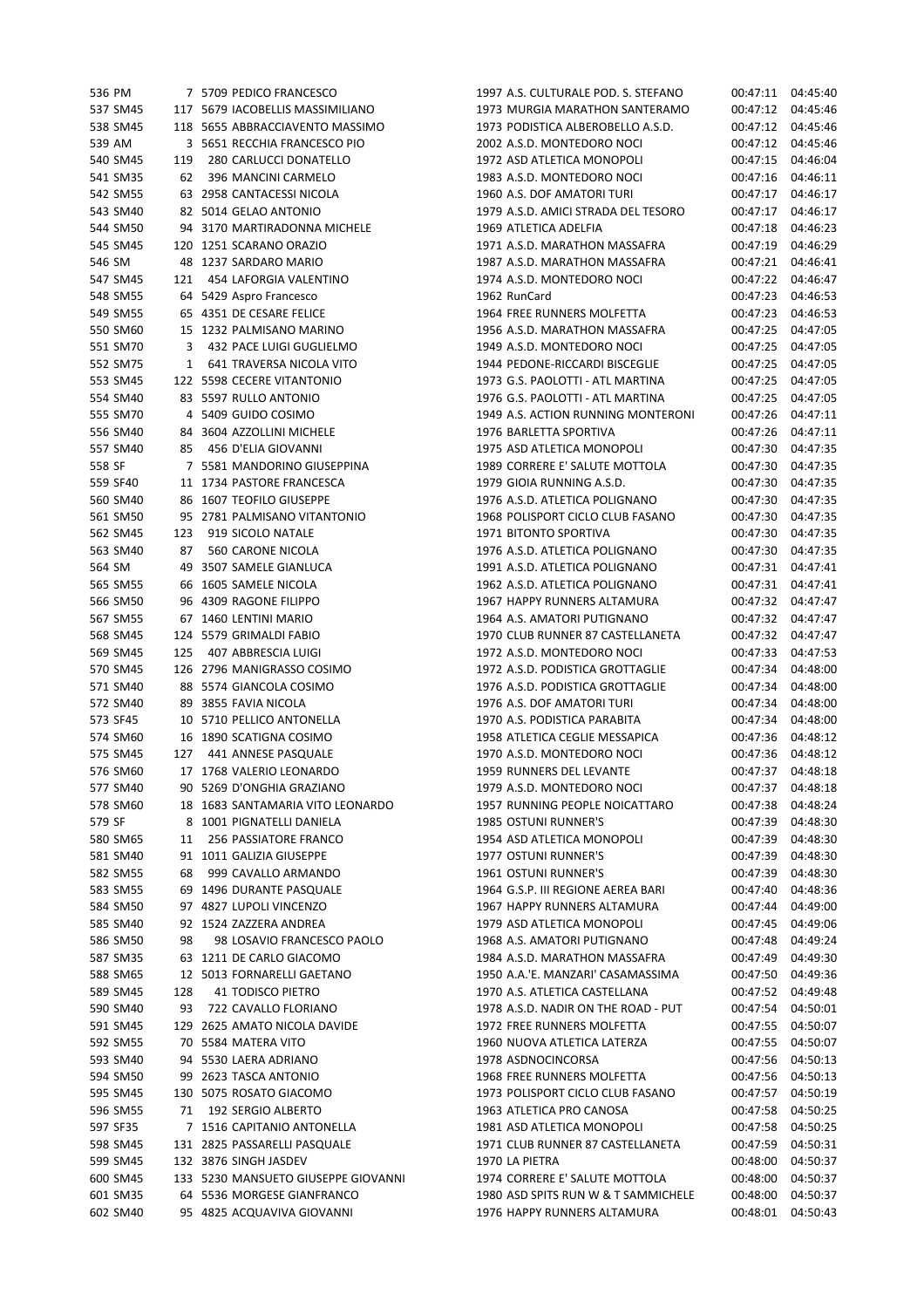|        | 603 SM50 |                         | 100 5535 SAVINO NICOLA                                 |
|--------|----------|-------------------------|--------------------------------------------------------|
|        | 604 SM65 |                         | 13 1217 SALVI FERNANDO                                 |
|        | 605 SM45 |                         | 134 1390 CINQUEPALMI PASQUALE                          |
|        | 606 SM55 | 72                      | 487 DELLA CORTE GIOVANNI                               |
|        | 607 SM45 |                         | 135 991 PETRUZZI VINCENZO                              |
|        | 608 SM45 |                         | 136 281 GUCCIONE PIETRO                                |
|        | 609 SM65 |                         | 14 420 LUCIA GIUSEPPE                                  |
|        | 610 SM55 |                         | 73 2110 COFANO FRANCESCO                               |
|        | 611 SM50 | 101                     | 5591 CARBOTTI ANGELO                                   |
|        | 612 SM45 |                         | 137 4421 CACCIAPAGLIA PAOLO ANTONIO                    |
|        | 613 SF40 | 12                      |                                                        |
|        |          |                         | 3864 GIGANTE LUIGIA ANNA                               |
|        | 614 SM50 |                         | 102 2778 DI BARI VITO                                  |
|        | 615 SM50 |                         | 103 853 RAMUNNI VITO DOMENICO                          |
|        | 616 SM35 |                         | 65 1123 CATUCCI ALESSIO                                |
|        | 617 SM45 |                         | 138 4200 SAVINO GIUSEPPE                               |
|        | 618 SM45 |                         | 139 720 ROMANAZZI GIUSEPPE                             |
| 619 SM |          |                         | 50 5725 RUGGIERI CHRISTIAN                             |
|        |          |                         | 620 SM55 74 673 DARESTA GIUSEPPE                       |
|        | 621 SF45 |                         | 11 403 MINUNNI GRAZIANA                                |
|        | 622 SF45 | 12                      | 3316 LA TORRE PAMELA                                   |
|        | 623 SM60 | 19                      | 1684 SCARPINO DAMIANO                                  |
|        | 624 SM55 |                         | 75 663 MADAMI LALLO                                    |
|        | 625 SM40 |                         | 96 5702 LAGALANTE VINCENZO                             |
|        | 626 SM60 |                         | 20 540 DE LUCA DINO MARIO DONATO                       |
| 627 SM |          |                         | 51 1424 DI MASI ANTONIO                                |
|        | 628 SM60 | 21                      | 1230 SALVI COSIMO ANTONIO                              |
|        | 629 SM60 | 22                      | 1494 CARIELLO FRANCESCO                                |
|        |          |                         | 97 5545 LOMBARDI MARCO                                 |
|        | 630 SM40 |                         |                                                        |
|        | 631 SM35 | 66                      | <b>29 TORO GIOVANNI</b>                                |
|        | 632 SM35 |                         | 67 5333 SASSO FRANCESCO                                |
|        | 633 SM40 |                         | 98 4475 PUCINISCHI JONATHAN                            |
|        | 634 SF35 | 8                       | 694 POCI SIMONA                                        |
|        | 635 SM35 | 68                      | 3670 GRANDIERI LUCIANO                                 |
|        | 636 SF50 | $\overline{\mathbf{3}}$ | 830 LOSITO ANNA                                        |
|        | 637 SM35 | 69                      | 1267 PALUMMIERI ALESSIO                                |
|        | 638 SM60 |                         | 23 539 SABATELLI VITO NICOLA                           |
|        | 639 SM50 |                         | 104 1074 RIZZI ARCANGELO                               |
|        | 640 SM55 |                         | 76 1116 SCARATI MICHELE                                |
|        | 641 SF45 |                         | 13 846 SABATELLI ANGELA                                |
|        |          |                         | 642 SM45 140 1258 FUMAROLA CARMELO                     |
|        | 643 SM55 |                         | 77 930 LOGRILLO VITO PAOLO                             |
|        | 644 SM50 |                         | 105 371 PATRUNO FELICE                                 |
| 645 SM |          | 52                      | 5628 mancini tommaso                                   |
|        | 646 SF50 | $\overline{4}$          | 203 D'AMBRA ROSANNA                                    |
|        | 647 SM55 | 78                      | 200 CAPORALE COSIMO DAMIANO                            |
|        | 648 SM50 |                         | 106 4308 CHIRONNA EVANGELISTA                          |
| 649 JM |          |                         | 4 2839 CASTRONOVI GIUSEPPE                             |
|        | 650 SM55 | 79                      | 1059 GRANILE VITTORIO                                  |
|        |          |                         |                                                        |
|        | 651 SF40 | 13                      | 674 ROMANAZZI ELISABETTA<br>141 467 LORENZINI EMANUELE |
|        | 652 SM45 |                         |                                                        |
|        | 653 SM40 |                         | 99 613 ANGELINI SERGIO                                 |
|        | 654 SM60 |                         | 24 57 PRIMAVERA VITO                                   |
|        | 655 SM70 |                         | 5 259 AVERSA ANTONIO                                   |
|        | 656 SM50 |                         | 107 1849 LEGROTTAGLIE ROBERTO                          |
|        | 657 SM40 |                         | 100 5624 Corsi Martino                                 |
|        | 658 SM60 |                         | 25 3275 IANNUZZI ATTILIO                               |
|        | 659 SM55 |                         | 80 5416 LOTITO ANTONIO                                 |
|        | 660 SM50 |                         | 108 2293 FEDELE PIETRO                                 |
|        | 661 SM50 |                         | 109 5540 BARNABA LORENZO                               |
|        | 662 SM45 |                         | 142 3837 CAPUTO PIETRO                                 |
|        | 663 SF50 | 5.                      | 3996 ZECCHINO LUISA                                    |
|        | 664 SM60 |                         | 26 482 L'ABATE POMPEO                                  |
|        | 665 SM45 |                         | 143 1152 GUIDA RUGGIERO                                |
|        | 666 SM50 |                         | 110 565 RUTIGLIANO LUIGI                               |
|        | 667 SM50 |                         | 111 5649 MARRULLI CARLO                                |
|        |          |                         |                                                        |
|        | 668 SM65 |                         | 15 5582 MARINO' MICHELE                                |
|        | 669 SF40 | 14                      | 654 MAZZARELLI VITA MARIA                              |

| 603 SM50 |     | 100 5535 SAVINO NICOLA              | 1967 ASD SPITS RUN W & T SAMMICHELE |          | 00:48:01 04:50:43 |
|----------|-----|-------------------------------------|-------------------------------------|----------|-------------------|
| 604 SM65 |     | 13 1217 SALVI FERNANDO              | 1954 RunCard                        | 00:48:01 | 04:50:43          |
| 605 SM45 |     | 134 1390 CINQUEPALMI PASQUALE       | 1970 A.S. CULTURALE POD. S. STEFANO | 00:48:02 | 04:50:49          |
| 606 SM55 |     | 72 487 DELLA CORTE GIOVANNI         | 1962 ASDNOCINCORSA                  | 00:48:02 | 04:50:49          |
| 607 SM45 | 135 | 991 PETRUZZI VINCENZO               | 1971 POLISPORT CICLO CLUB FASANO    | 00:48:03 | 04:50:55          |
| 608 SM45 | 136 | 281 GUCCIONE PIETRO                 | 1971 ASD ATLETICA MONOPOLI          | 00:48:03 | 04:50:55          |
| 609 SM65 | 14  | 420 LUCIA GIUSEPPE                  | 1953 ASDNOCINCORSA                  | 00:48:04 | 04:51:01          |
| 610 SM55 |     | 73 2110 COFANO FRANCESCO            | 1960 ATLETICA ADELFIA               | 00:48:04 | 04:51:01          |
| 611 SM50 |     | 101 5591 CARBOTTI ANGELO            | 1969 G.S. PAOLOTTI - ATL MARTINA    | 00:48:04 | 04:51:01          |
| 612 SM45 |     | 137 4421 CACCIAPAGLIA PAOLO ANTONIO | 1970 DREAM TEAM BARI                | 00:48:04 | 04:51:01          |
| 613 SF40 |     | 12 3864 GIGANTE LUIGIA ANNA         | 1977 ATLETICA ADELFIA               | 00:48:04 | 04:51:01          |
| 614 SM50 |     | 102 2778 DI BARI VITO               | 1968 POLISPORT CICLO CLUB FASANO    | 00:48:05 | 04:51:07          |
|          |     | 103 853 RAMUNNI VITO DOMENICO       |                                     | 00:48:07 |                   |
| 615 SM50 |     |                                     | 1967 ALBEROBELLO RUNNING ASD        |          | 04:51:19          |
| 616 SM35 |     | 65 1123 CATUCCI ALESSIO             | 1984 NUOVA ATLETICA LATERZA         | 00:48:08 | 04:51:25          |
| 617 SM45 |     | 138 4200 SAVINO GIUSEPPE            | <b>1970 FRONTRUNNERS</b>            | 00:48:08 | 04:51:25          |
| 618 SM45 | 139 | 720 ROMANAZZI GIUSEPPE              | 1974 A.S.D. NADIR ON THE ROAD - PUT | 00:48:08 | 04:51:25          |
| 619 SM   |     | 50 5725 RUGGIERI CHRISTIAN          | 1996 G.S. PAOLOTTI - ATL MARTINA    | 00:48:09 | 04:51:31          |
| 620 SM55 | 74  | 673 DARESTA GIUSEPPE                | 1962 A.S.D. NADIR ON THE ROAD - PUT | 00:48:10 | 04:51:37          |
| 621 SF45 | 11  | 403 MINUNNI GRAZIANA                | 1973 A.S.D. MONTEDORO NOCI          | 00:48:10 | 04:51:37          |
| 622 SF45 |     | 12 3316 LA TORRE PAMELA             | 1973 IKKOS ATLETI TARANTO A.S.D.    | 00:48:10 | 04:51:37          |
| 623 SM60 |     | 19 1684 SCARPINO DAMIANO            | 1956 RUNNING PEOPLE NOICATTARO      | 00:48:11 | 04:51:44          |
| 624 SM55 | 75  | 663 MADAMI LALLO                    | 1960 ASD SPITS RUN W & T SAMMICHELE | 00:48:11 | 04:51:44          |
| 625 SM40 |     | 96 5702 LAGALANTE VINCENZO          | 1978 POLISPORT CICLO CLUB FASANO    | 00:48:12 | 04:51:50          |
| 626 SM60 | 20  | 540 DE LUCA DINO MARIO DONATO       | 1959 PODISTICA ALBEROBELLO A.S.D.   | 00:48:13 | 04:51:56          |
| 627 SM   |     | 51 1424 DI MASI ANTONIO             | 1990 A.S. ATLETICA CASTELLANA       | 00:48:14 | 04:52:02          |
| 628 SM60 |     | 21 1230 SALVI COSIMO ANTONIO        | 1957 A.S.D. MARATHON MASSAFRA       | 00:48:15 | 04:52:08          |
| 629 SM60 |     | 22 1494 CARIELLO FRANCESCO          | 1959 G.S.P. III REGIONE AEREA BARI  | 00:48:16 | 04:52:14          |
| 630 SM40 |     | 97 5545 LOMBARDI MARCO              | 1976 POLISPORT CICLO CLUB FASANO    | 00:48:18 | 04:52:26          |
| 631 SM35 | 66  | 29 TORO GIOVANNI                    | 1981 A.S. ATLETICA CASTELLANA       | 00:48:18 | 04:52:26          |
| 632 SM35 |     | 67 5333 SASSO FRANCESCO             | 1984 BITONTO SPORTIVA               | 00:48:19 | 04:52:32          |
| 633 SM40 |     | 98 4475 PUCINISCHI JONATHAN         | 1977 FREE RUNNERS MOLFETTA          | 00:48:19 | 04:52:32          |
| 634 SF35 | 8   | 694 POCI SIMONA                     | 1981 A.S.D. NADIR ON THE ROAD - PUT | 00:48:20 | 04:52:38          |
| 635 SM35 |     | 68 3670 GRANDIERI LUCIANO           | 1981 GIOIA RUNNING A.S.D.           | 00:48:21 | 04:52:44          |
| 636 SF50 |     | 830 LOSITO ANNA                     | 1967 GIOIA RUNNING A.S.D.           | 00:48:21 | 04:52:44          |
|          | 3   |                                     |                                     |          |                   |
| 637 SM35 |     | 69 1267 PALUMMIERI ALESSIO          | 1984 IKKOS ATLETI TARANTO A.S.D.    | 00:48:21 | 04:52:44          |
| 638 SM60 | 23  | 539 SABATELLI VITO NICOLA           | 1956 PODISTICA ALBEROBELLO A.S.D.   | 00:48:22 | 04:52:50          |
| 639 SM50 |     | 104 1074 RIZZI ARCANGELO            | 1967 CLUB RUNNER 87 CASTELLANETA    | 00:48:23 | 04:52:56          |
| 640 SM55 |     | 76 1116 SCARATI MICHELE             | 1961 NUOVA ATLETICA LATERZA         | 00:48:23 | 04:52:56          |
| 641 SF45 | 13  | 846 SABATELLI ANGELA                | 1973 ALBEROBELLO RUNNING ASD        | 00:48:23 | 04:52:56          |
| 642 SM45 |     | 140 1258 FUMAROLA CARMELO           | 1974 LA PALESTRA ASD-MARTINA FRANCA | 00:48:23 | 04:52:56          |
| 643 SM55 | 77  | 930 LOGRILLO VITO PAOLO             | 1961 A.S.D. LA FENICE               | 00:48:24 | 04:53:02          |
| 644 SM50 | 105 | 371 PATRUNO FELICE                  | 1967 SPORT CENTER A.S.D.            | 00:48:26 | 04:53:14          |
| 645 SM   |     | 52 5628 mancini tommaso             | 1985 RunCard                        | 00:48:26 | 04:53:14          |
| 646 SF50 | 4   | 203 D'AMBRA ROSANNA                 | 1969 ATLETICA PRO CANOSA            | 00:48:27 | 04:53:20          |
| 647 SM55 | 78  | 200 CAPORALE COSIMO DAMIANO         | 1963 ATLETICA PRO CANOSA            | 00:48:28 | 04:53:26          |
| 648 SM50 |     | 106 4308 CHIRONNA EVANGELISTA       | 1966 HAPPY RUNNERS ALTAMURA         | 00:48:29 | 04:53:33          |
| 649 JM   |     | 4 2839 CASTRONOVI GIUSEPPE          | 2000 S.ATL. S.G.BOSCO PALAGIANELLO  | 00:48:31 | 04:53:45          |
| 650 SM55 |     | 79 1059 GRANILE VITTORIO            | 1961 CLUB RUNNER 87 CASTELLANETA    | 00:48:31 | 04:53:45          |
| 651 SF40 | 13  | 674 ROMANAZZI ELISABETTA            | 1975 A.S.D. NADIR ON THE ROAD - PUT | 00:48:32 | 04:53:51          |
| 652 SM45 | 141 | <b>467 LORENZINI EMANUELE</b>       | 1971 A.S.D. MONTEDORO NOCI          | 00:48:33 | 04:53:57          |
| 653 SM40 | 99  | 613 ANGELINI SERGIO                 | 1979 FREE RUNNERS MOLFETTA          | 00:48:34 | 04:54:03          |
| 654 SM60 | 24  | 57 PRIMAVERA VITO                   | 1957 A.S. ATLETICA CASTELLANA       | 00:48:34 | 04:54:03          |
| 655 SM70 | 5   | 259 AVERSA ANTONIO                  | 1948 ASD ATLETICA MONOPOLI          | 00:48:35 | 04:54:09          |
| 656 SM50 |     | 107 1849 LEGROTTAGLIE ROBERTO       | 1969 ATLETICA CITTA' BIANCA         | 00:48:36 | 04:54:15          |
| 657 SM40 |     | 100 5624 Corsi Martino              | 1978 RunCard                        | 00:48:36 | 04:54:15          |
| 658 SM60 |     | 25 3275 IANNUZZI ATTILIO            | 1959 A.S PODISTICA TARAS            | 00:48:36 | 04:54:15          |
| 659 SM55 |     | 80 5416 LOTITO ANTONIO              | 1962 CLUB RUNNER 87 CASTELLANETA    | 00:48:36 | 04:54:15          |
|          |     | 108 2293 FEDELE PIETRO              | 1966 ATLETICA CITTA' BIANCA         |          | 04:54:21          |
| 660 SM50 |     |                                     |                                     | 00:48:37 |                   |
| 661 SM50 |     | 109 5540 BARNABA LORENZO            | 1965 ATLETICA CITTA' BIANCA         | 00:48:38 | 04:54:27          |
| 662 SM45 |     | 142 3837 CAPUTO PIETRO              | 1970 A.S.D. AMICI STRADA DEL TESORO | 00:48:38 | 04:54:27          |
| 663 SF50 |     | 5 3996 ZECCHINO LUISA               | 1967 TEAM PIANETA SPORT MASSAFRA    | 00:48:39 | 04:54:33          |
| 664 SM60 | 26  | 482 L'ABATE POMPEO                  | 1956 ASD ATLETICA MONOPOLI          | 00:48:40 | 04:54:39          |
| 665 SM45 |     | 143 1152 GUIDA RUGGIERO             | 1973 S.ATL. S.G.BOSCO PALAGIANELLO  | 00:48:40 | 04:54:39          |
| 666 SM50 | 110 | 565 RUTIGLIANO LUIGI                | 1969 ATLETICA DISFIDA DI BARLETTA   | 00:48:40 | 04:54:39          |
| 667 SM50 |     | 111 5649 MARRULLI CARLO             | 1969 ATLETICA TOMMASO ASSI TRANI    | 00:48:42 | 04:54:51          |
| 668 SM65 |     | 15 5582 MARINO' MICHELE             | 1953 ASD POD. FAGGIANO V.P. SERVICE | 00:48:42 | 04:54:51          |
| 669 SF40 |     | 14 654 MAZZARELLI VITA MARIA        | 1978 A.S.D. NADIR ON THE ROAD - PUT | 00:48:43 | 04:54:57          |
|          |     |                                     |                                     |          |                   |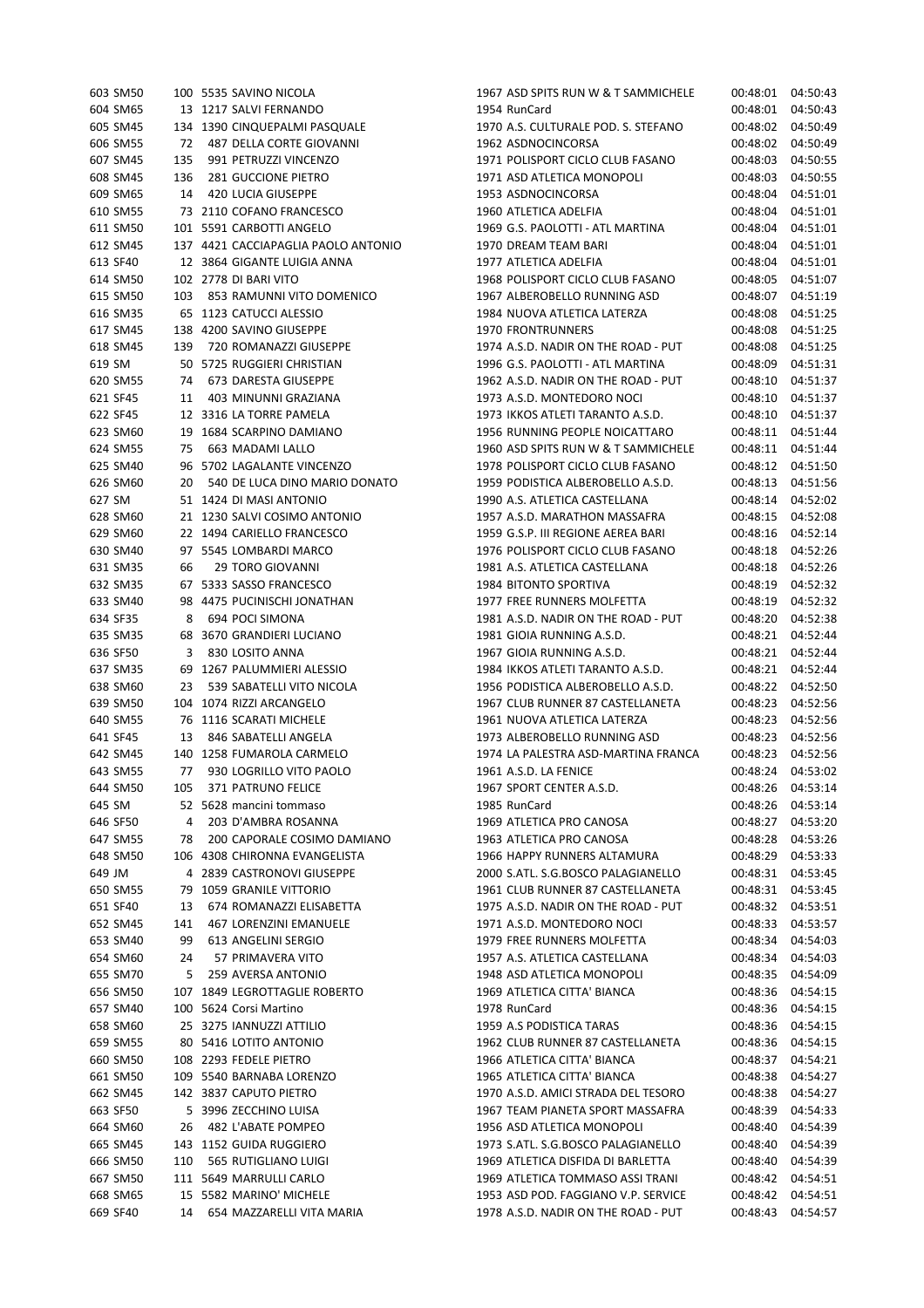| 670 SM60 | 27   | 445 DE GRAZIA GIOVANNI           |
|----------|------|----------------------------------|
| 671 SM   |      | 53 3904 GIANNONE ANTONIO         |
| 672 SM50 |      | 112 1793 MARINELLI VITO          |
| 673 SM55 | 81   | 1107 SIMONETTI VITO              |
| 674 SM65 | 16   | 405 PETRONILLI PIETRO SANTE      |
|          |      |                                  |
| 675 SM50 |      | 113 4102 SEMERARO ORONZO         |
| 676 SM35 |      | 70 671 LATERZA GIOVANNI          |
| 677 SM55 |      | 82 3690 LEPORE VITO              |
| 678 SM50 |      | 114 2037 ZONNO ANGELO ANTONIO    |
| 679 SM70 | 6    | 580 DANIELE MARINO               |
| 680 SM60 |      | 28 966 MASILLA ANTONIO           |
| 681 SM55 |      | 83 1529 MAGRONE LUIGI            |
| 682 SM55 |      | 84 2736 ZAGARIA ANGELO ANTONIO   |
| 683 SF35 |      | 9 4727 CARRIERO MARIANTONIETTA   |
|          |      |                                  |
| 684 SM65 |      | 17 3857 DE GIRARDIS MODESTO      |
| 685 SF45 | 14   | 3686 MANCO STEFANIA              |
| 686 SM50 |      | 115 4724 TRIGGIANI MICHELE       |
| 687 SF45 |      | 15 5463 VALENTE LIVIANA          |
| 688 SM55 | - 85 | 1295 PINTO GIUSEPPE              |
| 689 SF45 |      | 16 5677 ANDRESINI GIUSEPPINA     |
| 690 SM40 |      | 101 927 MARRAUDINO PAOLO         |
| 691 SM55 |      | 86 1466 NETTI FRANCESCO          |
| 692 SM45 |      | 144 712 FLORENZIO PIETRO         |
|          |      |                                  |
| 693 SM55 | - 87 | 1716 ANGELILLI COSTANTINO        |
| 694 SM50 | 116  | 302 DI TEO SAVINO                |
| 695 SM45 | 145  | 269 CAPRA NATALE                 |
| 696 SM55 |      | 88 1831 PASSARO PIETRO           |
| 697 SM55 |      | 89 139 MARCHITELLI VITO SANTE    |
| 698 SM55 |      | 90 717 ELEFANTE MARIO            |
|          |      | 699 SM50 117 3839 MONNO GIUSEPPE |
| 700 SF   |      | 9 1908 SEMERARO LUCIA            |
|          |      |                                  |
| 701 SM45 |      | 146 2806 MAGNO ANDREA            |
| 702 SM45 |      | 147 3585 PENZA MICHELE           |
| 703 SM60 |      | 29 306 CASTRO ROBERTO            |
| 704 SM60 |      | 30 796 MESTO NICOLA              |
| 705 SM55 | 91   | 968 PARISI PIETRO                |
| 706 SM35 |      | 71 1981 MATARRESE NICOLA         |
| 707 SM35 |      | 72 5544 GALLO ANGELO             |
| 708 SF50 |      | 6 3681 STRAGAPEDE MARIA PIA      |
| 709 SM55 |      | 92 119 GENCO GIUSEPPE            |
|          |      |                                  |
|          |      | 710 SF35 10 1864 LAPADULA PALMA  |
| 711 SM50 |      | 118 1149 NOTARANGELO CLAUDIO     |
| 712 SM50 |      | 119 4382 PASCAZIO GIUSEPPE       |
| 713 SM50 |      | 120 5627 mancini carlo           |
| 714 SM50 |      | 121 503 CALDARONE ONOFRIO        |
| 715 SF35 |      | 11 3685 LORUSSO ANGELA           |
| 716 SM55 |      | 93 3689 FALCO DOMENICO           |
| 717 SM45 |      | 148 1212 MIRAGLIA DOMENICO       |
| 718 SM45 |      | 149 5450 ALBANESE VITO           |
| 719 SF45 |      | 17 1093 CAZZOLLA ROSA            |
|          |      |                                  |
| 720 SM40 |      | 102 1099 MONTEMURRI ANGELO       |
| 721 SM50 |      | 122 1213 MORRONE ANTONIO         |
| 722 SM35 |      | 73 1225 TOCCI GIOVANNI           |
| 723 SM45 |      | 150 3148 MIRAGLINO FRANCESCO     |
| 724 SM60 | 31   | 133 LIPPOLIS GIUSEPPE            |
| 725 SM45 | 151  | 986 SCARAFILE GIUSEPPE           |
| 726 SF45 |      | 18 5726 D'ALCONZO ROBERTA        |
| 727 SM60 | 32   | 143 DE LUCA PASQUALE             |
| 728 SM55 |      | 94 1202 TOCCI FRANCESCO          |
| 729 SM55 |      | 5326 ANTONICELLI FEDERICO        |
|          | 95   |                                  |
| 730 SM60 |      | 33 258 DIBELLO NICOLO'           |
| 731 SF40 |      | 15 1361 MARCHITELLI STEFANIA     |
| 732 SM40 |      | 103 2301 ROMA LUIGI              |
| 733 SM40 |      | 104 5412 EPIFANI SALVATORE       |
| 734 SM55 |      | 96 4179 GRANIER MARIO ANGELO     |
| 735 SF45 |      | 19 4799 FUSARO MARIA             |
| 736 SM45 |      | 152 5277 LOSAPPIO FRANCESCO      |
|          |      |                                  |

| 670 SM60 |     | 27 445 DE GRAZIA GIOVANNI      | 1956 A.S.D. MONTEDORO NOCI          | 00:48:43 | 04:54:57 |
|----------|-----|--------------------------------|-------------------------------------|----------|----------|
| 671 SM   |     | 53 3904 GIANNONE ANTONIO       | 1993 GIOIA RUNNING A.S.D.           | 00:48:44 | 04:55:03 |
| 672 SM50 |     | 112 1793 MARINELLI VITO        | 1966 STRARUNNERS BARI               | 00:48:45 | 04:55:09 |
| 673 SM55 |     | 81 1107 SIMONETTI VITO         | 1964 CORRERE E' SALUTE MOTTOLA      | 00:48:46 | 04:55:15 |
| 674 SM65 | 16  | 405 PETRONILLI PIETRO SANTE    | 1951 A.S.D. MONTEDORO NOCI          | 00:48:46 | 04:55:15 |
| 675 SM50 |     | 113 4102 SEMERARO ORONZO       | 1968 MARTINA FRANCA RUNNING A.S.D.  | 00:48:46 | 04:55:15 |
| 676 SM35 | 70  | 671 LATERZA GIOVANNI           | 1981 A.S.D. NADIR ON THE ROAD - PUT | 00:48:46 | 04:55:15 |
| 677 SM55 |     | 82 3690 LEPORE VITO            | 1960 STRARUNNERS BARI               | 00:48:47 | 04:55:21 |
| 678 SM50 |     | 114 2037 ZONNO ANGELO ANTONIO  | 1968 TARANTO SPORTIVA               | 00:48:48 | 04:55:28 |
| 679 SM70 | 6   | 580 DANIELE MARINO             | 1949 AVIS IN CORSA CONVERSANO       | 00:48:49 | 04:55:34 |
|          | 28  | 966 MASILLA ANTONIO            | 1956 ATLETICA CITTA' BIANCA         | 00:48:50 |          |
| 680 SM60 |     |                                |                                     |          | 04:55:40 |
| 681 SM55 |     | 83 1529 MAGRONE LUIGI          | 1963 ATLETICA TOMMASO ASSI TRANI    | 00:48:51 | 04:55:46 |
| 682 SM55 |     | 84 2736 ZAGARIA ANGELO ANTONIO | 1961 A.S. CULTURALE POD. S. STEFANO | 00:48:51 | 04:55:46 |
| 683 SF35 |     | 9 4727 CARRIERO MARIANTONIETTA | 1981 ATLETICA TOMMASO ASSI TRANI    | 00:48:52 | 04:55:52 |
| 684 SM65 |     | 17 3857 DE GIRARDIS MODESTO    | 1950 ASD ATLETICA MONOPOLI          | 00:48:52 | 04:55:52 |
| 685 SF45 |     | 14 3686 MANCO STEFANIA         | 1974 STRARUNNERS BARI               | 00:48:52 | 04:55:52 |
| 686 SM50 |     | 115 4724 TRIGGIANI MICHELE     | 1967 BARI ROAD RUNNERS CLUB         | 00:48:52 | 04:55:52 |
| 687 SF45 |     | 15 5463 VALENTE LIVIANA        | 1974 BARI ROAD RUNNERS CLUB         | 00:48:53 | 04:55:58 |
| 688 SM55 |     | 85 1295 PINTO GIUSEPPE         | 1960 TOP RUNNERS LATERZA            | 00:48:57 | 04:56:22 |
| 689 SF45 |     | 16 5677 ANDRESINI GIUSEPPINA   | 1971 A.S.D. NADIR ON THE ROAD - PUT | 00:48:57 | 04:56:22 |
| 690 SM40 | 101 | 927 MARRAUDINO PAOLO           | 1976 GIOIA RUNNING A.S.D.           | 00:48:58 | 04:56:28 |
| 691 SM55 |     | 86 1466 NETTI FRANCESCO        | 1964 A.S. AMATORI PUTIGNANO         | 00:48:59 | 04:56:34 |
| 692 SM45 | 144 | 712 FLORENZIO PIETRO           | 1972 A.S.D. NADIR ON THE ROAD - PUT | 00:49:00 | 04:56:40 |
| 693 SM55 |     | 87 1716 ANGELILLI COSTANTINO   | 1963 BIO AMBRA NEW AGE              | 00:49:01 | 04:56:46 |
| 694 SM50 | 116 | 302 DI TEO SAVINO              | 1965 ATLETICA TOMMASO ASSI TRANI    | 00:49:02 | 04:56:52 |
| 695 SM45 | 145 | 269 CAPRA NATALE               | 1972 ASD ATLETICA MONOPOLI          | 00:49:03 | 04:56:58 |
| 696 SM55 |     | 88 1831 PASSARO PIETRO         | 1963 ASDNOCINCORSA                  | 00:49:03 | 04:56:58 |
|          |     |                                |                                     |          |          |
| 697 SM55 | 89  | 139 MARCHITELLI VITO SANTE     | 1961 A.S. AMATORI PUTIGNANO         | 00:49:05 | 04:57:10 |
| 698 SM55 | 90  | 717 ELEFANTE MARIO             | 1962 A.S.D. NADIR ON THE ROAD - PUT | 00:49:05 | 04:57:10 |
| 699 SM50 |     | 117 3839 MONNO GIUSEPPE        | 1966 A.S.D. AMICI STRADA DEL TESORO | 00:49:05 | 04:57:10 |
| 700 SF   |     | 9 1908 SEMERARO LUCIA          | 1988 OSTUNI RUNNER'S                | 00:49:08 | 04:57:29 |
| 701 SM45 |     | 146 2806 MAGNO ANDREA          | 1974 A.S PODISTICA TARAS            | 00:49:09 | 04:57:35 |
| 702 SM45 |     | 147 3585 PENZA MICHELE         | 1973 BARLETTA SPORTIVA              | 00:49:09 | 04:57:35 |
| 703 SM60 | 29  | 306 CASTRO ROBERTO             | 1958 ATLETICA TOMMASO ASSI TRANI    | 00:49:10 | 04:57:41 |
| 704 SM60 | 30  | 796 MESTO NICOLA               | 1959 BIO AMBRA NEW AGE              | 00:49:11 | 04:57:47 |
| 705 SM55 | 91  | 968 PARISI PIETRO              | 1961 ATLETICA CITTA' BIANCA         | 00:49:11 | 04:57:47 |
| 706 SM35 |     | 71 1981 MATARRESE NICOLA       | 1983 S.ATL. S.G.BOSCO PALAGIANELLO  | 00:49:19 | 04:58:35 |
| 707 SM35 |     | 72 5544 GALLO ANGELO           | 1980 POLISPORT CICLO CLUB FASANO    | 00:49:19 | 04:58:35 |
| 708 SF50 |     | 6 3681 STRAGAPEDE MARIA PIA    | 1968 BITONTO SPORTIVA               | 00:49:19 | 04:58:35 |
| 709 SM55 | 92  | 119 GENCO GIUSEPPE             | 1960 A.S. AMATORI PUTIGNANO         | 00:49:19 | 04:58:35 |
| 710 SF35 |     | 10 1864 LAPADULA PALMA         | 1982 POLISPORT CICLO CLUB FASANO    | 00:49:19 | 04:58:35 |
| 711 SM50 |     | 118 1149 NOTARANGELO CLAUDIO   | 1968 S.ATL. S.G.BOSCO PALAGIANELLO  | 00:49:19 | 04:58:35 |
| 712 SM50 |     | 119 4382 PASCAZIO GIUSEPPE     | 1967 A.S.D. AMICI STRADA DEL TESORO | 00:49:20 | 04:58:41 |
| 713 SM50 |     | 120 5627 mancini carlo         | 1969 RunCard                        | 00:49:22 | 04:58:53 |
| 714 SM50 | 121 | 503 CALDARONE ONOFRIO          | 1968 A.MARATONETI ANDRIESI          | 00:49:22 | 04:58:53 |
|          |     |                                |                                     |          |          |
| 715 SF35 |     | 11 3685 LORUSSO ANGELA         | 1983 STRARUNNERS BARI               | 00:49:22 | 04:58:53 |
| 716 SM55 |     | 93 3689 FALCO DOMENICO         | 1963 STRARUNNERS BARI               | 00:49:22 | 04:58:53 |
| 717 SM45 |     | 148 1212 MIRAGLIA DOMENICO     | 1971 A.S.D. MARATHON MASSAFRA       | 00:49:23 | 04:58:59 |
| 718 SM45 |     | 149 5450 ALBANESE VITO         | 1972 A.S.D. AMICI STRADA DEL TESORO | 00:49:25 | 04:59:12 |
| 719 SF45 |     | 17 1093 CAZZOLLA ROSA          | 1972 CORRERE E' SALUTE MOTTOLA      | 00:49:26 | 04:59:18 |
| 720 SM40 |     | 102 1099 MONTEMURRI ANGELO     | 1976 CORRERE E' SALUTE MOTTOLA      | 00:49:26 | 04:59:18 |
| 721 SM50 |     | 122 1213 MORRONE ANTONIO       | 1969 A.S.D. MARATHON MASSAFRA       | 00:49:27 | 04:59:24 |
| 722 SM35 |     | 73 1225 TOCCI GIOVANNI         | 1980 A.S.D. MARATHON MASSAFRA       | 00:49:28 | 04:59:30 |
| 723 SM45 |     | 150 3148 MIRAGLINO FRANCESCO   | 1974 AMATORI ATL. ACQUAVIVA         | 00:49:34 | 05:00:06 |
| 724 SM60 | 31  | 133 LIPPOLIS GIUSEPPE          | 1956 A.S. AMATORI PUTIGNANO         | 00:49:34 | 05:00:06 |
| 725 SM45 | 151 | 986 SCARAFILE GIUSEPPE         | 1971 POLISPORT CICLO CLUB FASANO    | 00:49:34 | 05:00:06 |
| 726 SF45 |     | 18 5726 D'ALCONZO ROBERTA      | 1973 RUNNERS GINOSA                 | 00:49:34 | 05:00:06 |
| 727 SM60 | 32  | 143 DE LUCA PASQUALE           | 1957 A.S. AMATORI PUTIGNANO         | 00:49:35 | 05:00:12 |
| 728 SM55 |     | 94 1202 TOCCI FRANCESCO        | 1960 RUNNERS GINOSA                 | 00:49:35 | 05:00:12 |
| 729 SM55 |     | 95 5326 ANTONICELLI FEDERICO   | 1963 GIOIA RUNNING A.S.D.           | 00:49:36 | 05:00:18 |
| 730 SM60 | 33  | 258 DIBELLO NICOLO'            | 1956 ASD ATLETICA MONOPOLI          | 00:49:37 | 05:00:24 |
|          |     |                                |                                     |          |          |
| 731 SF40 |     | 15 1361 MARCHITELLI STEFANIA   | 1979 TEAM OTC SSD ARL               | 00:49:38 | 05:00:30 |
| 732 SM40 |     | 103 2301 ROMA LUIGI            | 1978 ATLETICA CEGLIE MESSAPICA      | 00:49:40 | 05:00:42 |
| 733 SM40 |     | 104 5412 EPIFANI SALVATORE     | 1975 CLUB RUNNER 87 CASTELLANETA    | 00:49:42 | 05:00:54 |
| 734 SM55 |     | 96 4179 GRANIER MARIO ANGELO   | 1960 BITONTO SPORTIVA               | 00:49:44 | 05:01:07 |
| 735 SF45 |     | 19 4799 FUSARO MARIA           | 1970 A.MARATONETI ANDRIESI          | 00:49:44 | 05:01:07 |
| 736 SM45 |     | 152 5277 LOSAPPIO FRANCESCO    | 1970 A.MARATONETI ANDRIESI          | 00:49:45 | 05:01:13 |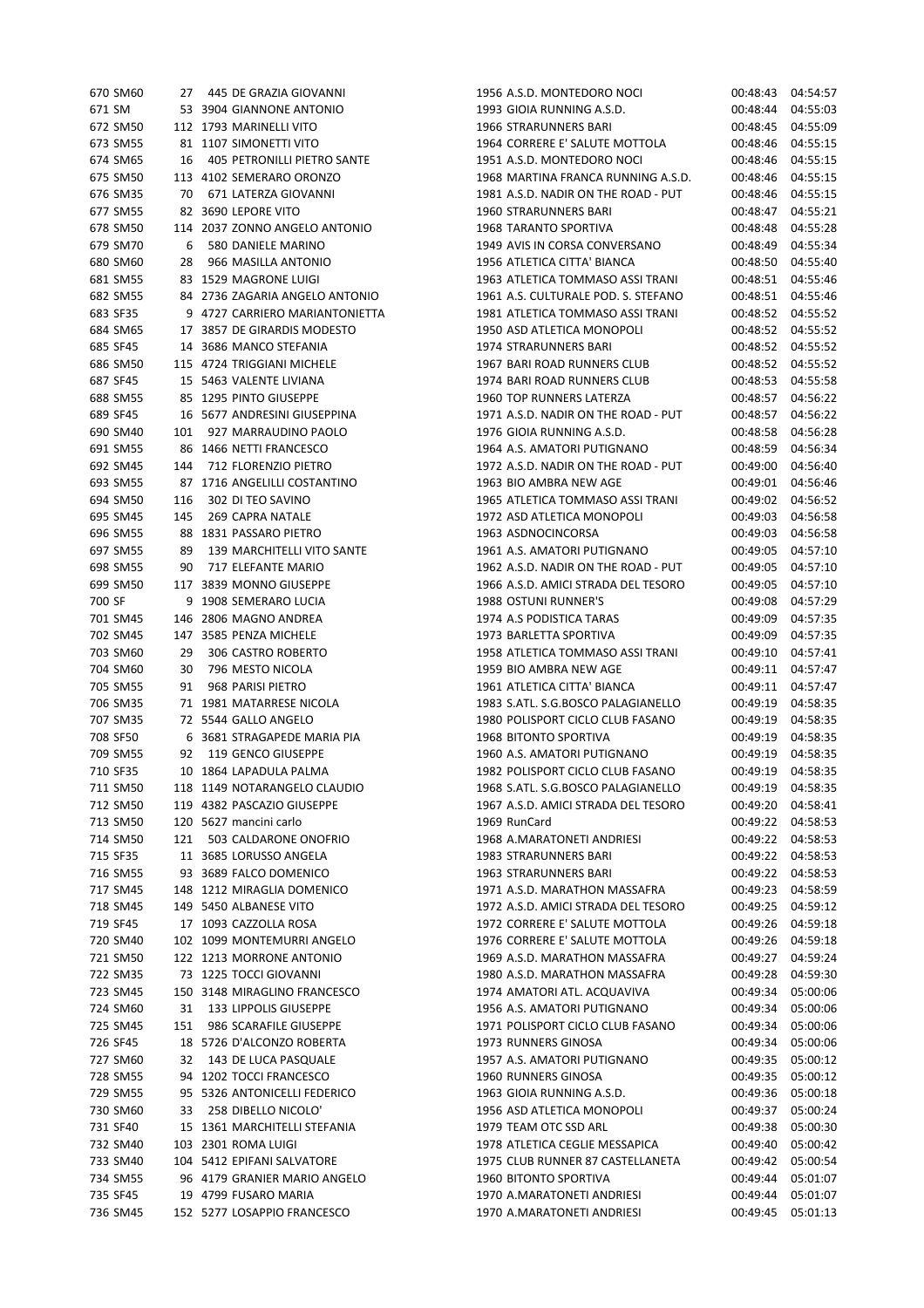| 737 SM45 |     | 153 5662 D'INNOCENTE GIANFRANCO     | 1972 ATLETICA ADELFIA               | 00:49:46          | 05:01:19 |
|----------|-----|-------------------------------------|-------------------------------------|-------------------|----------|
| 738 SM55 | 97  | 501 PICCOLO RICCARDO                | 1963 A.MARATONETI ANDRIESI          | 00:49:46          | 05:01:19 |
| 739 SM45 | 154 | 788 BEATO ANTONIO                   | 1972 ASD RUNNING CASSANO VENTI18    | 00:49:48          | 05:01:31 |
| 740 SF40 | 16  | 657 LO VECCHIO VALERIA              | 1975 A.S.D. NADIR ON THE ROAD - PUT | 00:49:48          | 05:01:31 |
| 741 SF40 |     | 17 1869 PATRONELLI ANNAMARIA        | 1975 POLISPORT CICLO CLUB FASANO    | 00:49:49          | 05:01:37 |
| 742 SM50 |     | 123 3177 LORUSSO VITANTONIO         | 1968 A.S.D. NADIR ON THE ROAD - PUT | 00:49:49          | 05:01:37 |
| 743 SM45 |     | 155 3760 PIAZZOLLA DAVIDE SALVATORE | 1970 MARGHERITA DI SAVOIA RUNNERS   | 00:49:49          | 05:01:37 |
| 744 SF50 |     | 7 1067 PAVONE MARIA DOMENICA        | 1965 CLUB RUNNER 87 CASTELLANETA    | 00:49:50          | 05:01:43 |
| 745 SM55 | 98  | 126 MAGGIPINTO IGNAZIO              | 1964 A.S. AMATORI PUTIGNANO         | 00:49:51          | 05:01:49 |
| 746 SF40 |     | 18 5736 CHIOCHIA ANTONIA            | 1978 TARANTO SPORTIVA               | 00:49:51          | 05:01:49 |
| 747 SM45 |     | 156 3138 Jammarino Armando          | 1971 RunCard                        | 00:49:51          | 05:01:49 |
| 748 SM40 |     | 105 1266 IACOBINO ANDREA VITO       | 1975 TARANTO SPORTIVA               | 00:49:52          | 05:01:55 |
| 749 SM45 |     | 157 1275 STAGNI GIUSEPPE            | 1972 TARANTO SPORTIVA               | 00:49:55          | 05:02:13 |
| 750 SF45 |     | 20 5440 NOTARNICOLA TIZIANA         | 1972 RunCard                        | 00:49:56          | 05:02:19 |
| 751 SM50 |     | 124 5517 MINERVA COSIMO             | 1967 ALBEROBELLO RUNNING ASD        | 00:49:57          | 05:02:25 |
| 752 SM45 |     | 158 4297 PETRANCA NICOLA            | 1971 A.S. DOF AMATORI TURI          | 00:49:57          | 05:02:25 |
| 753 SM50 |     | 125 4430 TONDOLO SAVERIO            | 1968 A.MARATONETI ANDRIESI          | 00:49:58          | 05:02:31 |
| 754 SF40 |     | 19 2979 DE LUCA ALESSANDRA          | 1978 OSTUNI RUNNER'S                | 00:49:59          | 05:02:37 |
| 755 SM40 |     | 106 5732 COMETA DOMENICO            | 1979 IKKOS ATLETI TARANTO A.S.D.    | 00:49:59          | 05:02:37 |
| 756 SM60 |     | 34 848 RICCI VITANTONIO             | 1958 ALBEROBELLO RUNNING ASD        | 00:50:00          | 05:02:43 |
| 757 SM45 |     | 159 4631 CONVERTINI FRANCESCO       | 1972 OSTUNI RUNNER'S                | 00:50:00          | 05:02:43 |
| 758 SM55 | 99  | 696 LARICCHIUTA NICOLA              | 1961 A.S.D. NADIR ON THE ROAD - PUT | 00:50:01          | 05:02:50 |
| 759 SM45 |     | 160 1189 MARANGI VINCENZO           | 1972 G.S. PAOLOTTI - ATL MARTINA    | 00:50:02          | 05:02:56 |
| 760 SM50 |     | 126 2568 RISERBATO LUIGI NICOLA     | 1969 ATLETICA TOMMASO ASSI TRANI    | 00:50:03          | 05:03:02 |
| 761 SM50 |     | 127 5334 STELLACCI VITO             | 1965 BITONTO SPORTIVA               | 00:50:03          | 05:03:02 |
| 762 SM   |     | 54 5618 GIORGIO ALFONSO MARIA       | 1994 A.S.D. RHBIKE TEAM             | 00:50:04          | 05:03:08 |
|          |     |                                     |                                     |                   |          |
| 763 SM50 | 128 | 95 VINELLA GIUSEPPE                 | 1969 A.S. AMATORI PUTIGNANO         | 00:50:05          | 05:03:14 |
| 764 SM35 |     | 74 5259 FIUME GIANFRANCO            | 1982 ASD ATLETICA MONOPOLI          | 00:50:06          | 05:03:20 |
| 765 SM55 |     | 100 1386 ROMANO ANTONIO             | 1963 A.S. CULTURALE POD. S. STEFANO | 00:50:08          | 05:03:32 |
| 766 SM35 |     | 75 1104 TIEVOLI ANTONIO             | 1980 CORRERE E' SALUTE MOTTOLA      | 00:50:08          | 05:03:32 |
| 767 SM55 |     | 101 1378 RUSSO SAVINO               | 1964 A.S. CULTURALE POD. S. STEFANO | 00:50:09          | 05:03:38 |
| 768 SM35 | 76  | 458 RECCHIA LUIGI ANGELO            | 1980 A.S.D. MONTEDORO NOCI          | 00:50:10          | 05:03:44 |
| 769 SF55 |     | 2 5250 MENOLASCINA ROSA             | 1961 A.S.D. AMICI STRADA DEL TESORO | 00:50:10          | 05:03:44 |
| 770 SM40 |     | 107 1153 SPORTELLI MASSIMILIANO     | 1976 S.ATL. S.G.BOSCO PALAGIANELLO  | 00:50:10          | 05:03:44 |
| 771 SF45 |     | 21 3339 PICCOLO MARIA ROSARIA       | 1974 A.S.D. MARATHON MASSAFRA       | 00:50:11          | 05:03:50 |
| 772 SM40 |     | 108 1041 MAGISTRO MICHELE           | 1977 G.S. ATHLOS MATERA             | 00:50:12 05:03:56 |          |
| 773 SM60 | 35  | 43 MOREA PAOLO                      | 1959 A.S. ATLETICA CASTELLANA       | 00:50:12          | 05:03:56 |
| 774 SM45 |     | 161 4930 GESMUNDO GIUSEPPE          | 1971 FREE RUNNERS MOLFETTA          | 00:50:12 05:03:56 |          |
| 775 SM55 | 102 | 51 MASTRANGELO DOMENICO             | 1960 A.S. ATLETICA CASTELLANA       | 00:50:12          | 05:03:56 |
| 776 SM60 |     | 36 2947 OTTOMANO GIANVITO           | 1959 A.S. ATLETICA CASTELLANA       | 00:50:13          | 05:04:02 |
| 777 SF60 |     | 1 5425 CAMASSA ALESSANDRA           | 1955 GPDM LECCE                     | 00:50:13          | 05:04:02 |
| 778 SM40 |     | 109 4374 NOVIELLO MICHELE           | 1979 A.S.D. AMICI STRADA DEL TESORO | 00:50:14          | 05:04:08 |
| 779 SF35 |     | 12 5526 CAVALERA YLENIA             | 1982 A.S.D. WELLRUNNERS BITETTO     | 00:50:15          | 05:04:14 |
| 780 SM40 | 110 | 736 DIRIENZO VITO                   | 1975 HAPPY RUNNERS ALTAMURA         | 00:50:15          | 05:04:14 |
| 781 SM55 | 103 | 16 D'AMBROSIO FRANCO                | 1963 AMATORI ATL. ACQUAVIVA         | 00:50:16          | 05:04:20 |
| 782 SM40 |     | 111 5528 VIOLANTE GIACOMO           | 1979 A.S.D. WELLRUNNERS BITETTO     | 00:50:16          | 05:04:20 |
| 783 SM55 |     | 104 3890 CASSANO VITO               | 1961 BIO AMBRA NEW AGE              | 00:50:17          | 05:04:26 |
| 784 SM50 | 129 | 468 LOLIVA NICOLA                   | 1968 A.S.D. MONTEDORO NOCI          | 00:50:18          | 05:04:32 |
| 785 SM45 |     | 162 2926 Mele Francesco             | 1970 RunCard                        | 00:50:19          | 05:04:39 |
| 786 SF40 |     | 20 5292 CARNICELLA DARIA            | 1975 FREE RUNNERS MOLFETTA          | 00:50:22          | 05:04:57 |
| 787 SM45 |     | 163 2794 BATTISTELLI MARCO          | 1971 PFIZER ITALIA RUNNING TEAM     | 00:50:22          | 05:04:57 |
| 788 SM50 |     | 130 268 SERAFINO ANTONIO            | 1966 ASD ATLETICA MONOPOLI          | 00:50:23          | 05:05:03 |
| 789 SM45 |     | 164 1163 DE BENEDETTO VINCENZO      | 1974 ATHLETIC TEAM PALAGIANO        | 00:50:25          | 05:05:15 |
| 790 SM55 | 105 | 541 BERTINI COMASIO                 | 1964 PODISTICA ALBEROBELLO A.S.D.   | 00:50:25          | 05:05:15 |
| 791 SM45 |     | 165 3426 Amoruso Francesco          | 1970 RunCard                        | 00:50:25          | 05:05:15 |
| 792 SM55 |     | 106 5683 BOMBINO PAOLO              | 1960 BIO AMBRA NEW AGE              | 00:50:26          | 05:05:21 |
| 793 SF50 |     | 8 1633 TRAVERSA PIERPAOLA           | 1966 AVIS IN CORSA CONVERSANO       | 00:50:27          | 05:05:27 |
| 794 SM50 | 131 | 896 PARISI GAETANO                  | 1967 BITONTO SPORTIVA               | 00:50:28          | 05:05:33 |
| 795 SM50 | 132 | 284 LEOCI PAOLO                     | 1967 ASD ATLETICA MONOPOLI          | 00:50:29          | 05:05:39 |
| 796 SM35 |     | 77 3838 FILOGRANO DIEGO             | 1980 A.S.D. AMICI STRADA DEL TESORO | 00:50:30          | 05:05:45 |
| 797 SM55 |     | 107 2295 MORO DOMENICO              | 1964 ATLETICA CITTA' BIANCA         | 00:50:32          | 05:05:57 |
| 798 SM   |     | 55 5718 LAPENNA VINCENZO            | 1986 CORRERE E' SALUTE MOTTOLA      | 00:50:32          | 05:05:57 |
| 799 SF50 |     | 9 2854 SCIALPI ANGELA               | 1969 ATHLETIC TEAM PALAGIANO        | 00:50:32          | 05:05:57 |
| 800 SM50 |     | 133 1985 DE CARLO ANGELO            | 1968 ATHLETIC TEAM PALAGIANO        | 00:50:32          | 05:05:57 |
| 801 SM45 |     | 166 1169 LILLO LUIGI                | 1973 ATHLETIC TEAM PALAGIANO        | 00:50:33          | 05:06:03 |
| 802 SM60 |     | 37 4733 MAZZONE FRANCESCO           | 1959 SPORT CENTER A.S.D.            | 00:50:34          | 05:06:09 |
| 803 SM50 |     | 134 4224 SIMEONE FRANCESCO          | 1966 TARANTO SPORTIVA               | 00:50:35          | 05:06:15 |
|          |     |                                     |                                     |                   |          |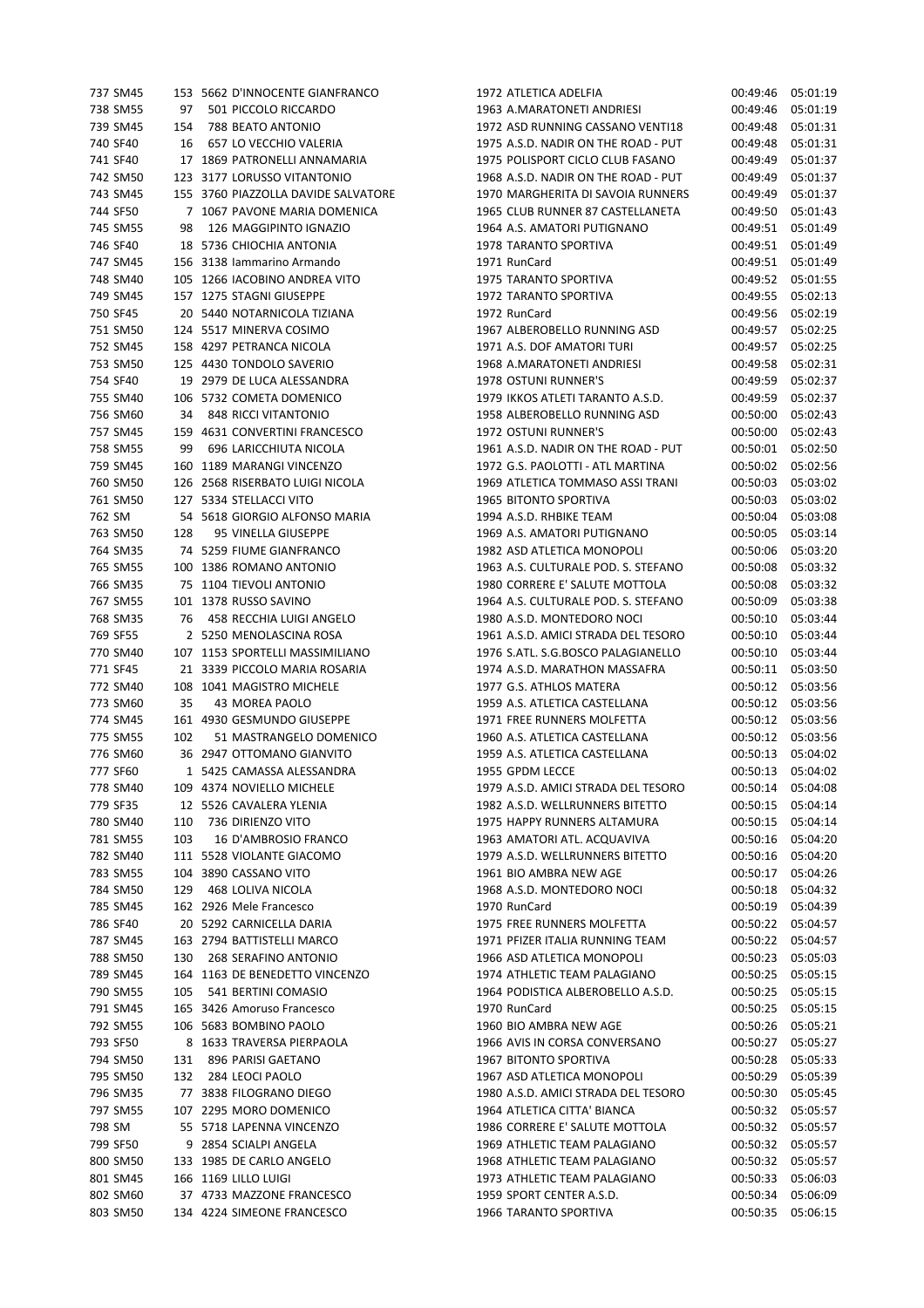| 804 SM60 |     | 38 1707 LAURIERO NICOLA          | 1957 HAPPY RUNNERS ALTAMURA         | 00:50:35 | 05:06:15 |
|----------|-----|----------------------------------|-------------------------------------|----------|----------|
| 805 SM50 |     | 135 4734 BUONAMASSA FERDINANDO   | 1966 POL. 'D. PIETRI' GRAVINA       | 00:50:36 | 05:06:21 |
| 806 SM50 |     | 136 1651 TOMASICCHIO GAETANO     | 1968 FREE RUNNERS MOLFETTA          | 00:50:37 | 05:06:27 |
| 807 SM50 | 137 | 178 ZACCARO SABINO               | 1965 ATLETICA PRO CANOSA            | 00:50:38 | 05:06:34 |
| 808 SM60 |     | 39 2288 BUTTIGLIONE PASQUALE     | 1955 GIOIA RUNNING A.S.D.           | 00:50:38 | 05:06:34 |
| 809 SM50 |     | 138 5353 SECCIA TOMMASO          | 1966 A.S. CULTURALE POD. S. STEFANO | 00:50:41 | 05:06:52 |
| 810 SM70 | 7   | 214 MUSTO ANTONIO                | 1948 G.S.D. ATLETICA AMATORI CORATO | 00:50:41 | 05:06:52 |
| 811 SM50 |     | 139 3627 SFREGOLA PIETRO         | 1966 BARLETTA SPORTIVA              | 00:50:44 | 05:07:10 |
| 812 SM40 |     | 112 5263 MINOIA PIETRO           | 1977 ASD ATLETICA MONOPOLI          | 00:50:47 | 05:07:28 |
|          |     |                                  |                                     |          |          |
| 813 SF40 |     | 21 4318 Surico Rossella          | 1974 RunCard                        | 00:50:48 | 05:07:34 |
| 814 SM45 |     | 167 4826 CANNITO GRAZIANTONIO    | 1973 HAPPY RUNNERS ALTAMURA         | 00:50:49 | 05:07:40 |
| 815 SF   |     | 10 4790 GALLIZIA ANTONELLA       | 1992 ASD ATLETICA MONOPOLI          | 00:50:50 | 05:07:46 |
| 816 SM55 | 108 | 248 GALLIZIA PAOLO               | 1960 ASD ATLETICA MONOPOLI          | 00:50:50 | 05:07:46 |
| 817 SM40 |     | 113 2021 PETRONELLA GIACOMO      | 1975 LA PALESTRA ASD-MARTINA FRANCA | 00:50:50 | 05:07:46 |
| 818 SM   |     | 56 5489 TROVISI DOMENICO         | 1993 AVIS IN CORSA CONVERSANO       | 00:50:51 | 05:07:52 |
| 819 SM60 |     | 40 1252 D'ANGELO ANTONIO         | 1958 A.S.D. MARATHON MASSAFRA       | 00:50:53 | 05:08:04 |
| 820 SM45 |     | 168 4289 LISCO ANDREA            | 1973 ATLETICA TOMMASO ASSI TRANI    | 00:50:53 | 05:08:04 |
| 821 SF40 |     | 22 5688 CUTRONE GRAZIA           | 1976 S.S.D. A.R.L. DYNAMYK FITNESS  | 00:50:53 | 05:08:04 |
| 822 SF50 |     | 10 5648 GUSMAI ANNAMARIA         | 1966 ATLETICA TOMMASO ASSI TRANI    | 00:50:53 | 05:08:04 |
| 823 SM45 |     | 169 4920 SIMONE PASQUALE         | 1973 A.MARATONETI ANDRIESI          | 00:50:54 | 05:08:10 |
| 824 SM50 |     | 140 5303 BOSCHETTO DAMIANO PAOLO | 1966 BARLETTA SPORTIVA              | 00:50:54 | 05:08:10 |
| 825 SM50 |     | 141 377 ARESTA GIANLUCA          | 1968 BARLETTA SPORTIVA              | 00:50:54 | 05:08:10 |
| 826 SM60 |     | 41 4359 GUARINO MICHELE          | 1958 FREE RUNNERS MOLFETTA          | 00:50:55 | 05:08:16 |
| 827 SM65 | 18  | 867 TURSELLINO FRANCESCO         | 1953 S.S.D. A.R.L. DYNAMYK FITNESS  | 00:50:56 | 05:08:23 |
| 828 SM60 |     | 42 5645 LOIODICE FRANCO          | 1958 G.S.D. ATLETICA AMATORI CORATO | 00:50:56 | 05:08:23 |
| 829 SM60 |     | 43 1623 LARICCHIUTA NICOLA       | 1959 AVIS IN CORSA CONVERSANO       | 00:50:56 | 05:08:23 |
| 830 SM65 | 19  | 124 SABATO FRANCESCO             | 1951 A.S. AMATORI PUTIGNANO         | 00:50:59 | 05:08:41 |
| 831 SM45 |     | 170 1283 RIZZO ROBERTO           | 1974 TARANTO SPORTIVA               | 00:50:59 | 05:08:41 |
| 832 SM50 |     | 142 1007 SANTORO PIERANGELO      | 1967 OSTUNI RUNNER'S                | 00:51:00 | 05:08:47 |
| 833 SM35 |     | 78 3870 MINERVA ALESSANDRO       | 1984 ASS. S. D. PINK PANTHER        | 00:51:00 | 05:08:47 |
|          |     |                                  |                                     |          |          |
| 834 SM50 |     | 143 1739 SCHIAVONE GIOVANNI      | 1969 GIOIA RUNNING A.S.D.           | 00:51:01 | 05:08:53 |
| 835 SM50 | 144 | 595 VISAGGI NICOLO'              | 1965 FREE RUNNERS MOLFETTA          | 00:51:01 | 05:08:53 |
| 836 SF45 |     | 22 2953 RENNA DEBORA             | 1974 ASD ATLETICA MONOPOLI          | 00:51:01 | 05:08:53 |
| 837 SM60 |     | 44 1282 INDELICATI GIUSEPPE      | 1958 TARANTO SPORTIVA               | 00:51:02 | 05:08:59 |
| 838 SM50 |     | 145 1061 FERA GIUSEPPE CLAUDIO   | 1965 CLUB RUNNER 87 CASTELLANETA    | 00:51:03 | 05:09:05 |
| 839 SM50 |     | 146 5644 ZUCCARO PAOLO           | 1965 ATLETICA PRO CANOSA            | 00:51:05 | 05:09:17 |
| 840 SM55 | 109 | 569 GISSI GIUSEPPE               | 1962 ATLETICA DISFIDA DI BARLETTA   | 00:51:05 | 05:09:17 |
| 841 SM50 | 147 | <b>260 PERRICCI SAVERIO</b>      | 1965 ASD ATLETICA MONOPOLI          | 00:51:05 | 05:09:17 |
| 842 SM55 | 110 | 811 DE NICOLO MAURIZIO PIETRO    | 1964 GIOIA RUNNING A.S.D.           | 00:51:06 | 05:09:23 |
| 843 SM50 | 148 | 802 PUGLIESE ORAZIO              | 1967 GIOIA RUNNING A.S.D.           | 00:51:06 | 05:09:23 |
| 844 SM60 | 45  | 424 TRISOLINI ANGELO MARINO      | 1959 A.S.D. MONTEDORO NOCI          | 00:51:10 | 05:09:47 |
| 845 SM50 | 149 | 902 PAGONE ANTONIO               | 1966 BITONTO SPORTIVA               | 00:51:10 | 05:09:47 |
| 846 SM55 |     | 111 5611 PASTORE CLAUDIO         | 1964 MARTINA FRANCA RUNNING A.S.D.  | 00:51:10 | 05:09:47 |
| 847 SM40 |     | 114 5694 CLARIZIO MICHELE        | 1976 ASD RUNNING CASSANO VENTI18    | 00:51:11 | 05:09:53 |
| 848 SM60 | 46  | 160 DONGIOVANNI NICOLA           | 1958 A.A.'E. MANZARI' CASAMASSIMA   | 00:51:16 | 05:10:24 |
| 849 SM50 |     | 150 1440 ANGELINI MODESTO        | 1966 A.S. AMATORI PUTIGNANO         | 00:51:16 | 05:10:24 |
| 850 SM60 | 47  | 310 PARADISO NICOLA              | 1957 ATLETICA TOMMASO ASSI TRANI    | 00:51:18 | 05:10:36 |
| 851 SM65 | 20  | 448 DE GRAZIA ANASTASIO MARIA    | 1951 ASDNOCINCORSA                  | 00:51:18 | 05:10:36 |
| 852 SF40 |     | 23 2545 TERRONE ROSA             | 1976 ATLETICA PRO CANOSA            | 00:51:18 | 05:10:36 |
| 853 SM65 |     | 21 4226 LOGLISCI TOMMASO         | 1952 ATLETICA PRO CANOSA            | 00:51:18 | 05:10:36 |
| 854 SM55 |     | 112 1857 TANZARELLA FRANCESCO    | 1964 ATLETICA CITTA' BIANCA         | 00:51:19 | 05:10:42 |
| 855 SM55 |     | 113 1645 REGINA FRANCESCO        | 1960 FREE RUNNERS MOLFETTA          | 00:51:19 | 05:10:42 |
| 856 SM   |     | 57 3195 DI TERLIZZI GIUSEPPE     | 1986 BITONTO SPORTIVA               | 00:51:20 | 05:10:48 |
|          | 79  |                                  | 1982 FREE RUNNERS MOLFETTA          |          |          |
| 857 SM35 |     | 591 MILONE MASSIMO               |                                     | 00:51:20 | 05:10:48 |
| 858 SM   |     | 58 5499 NICOLAMARINO TOMMASO     | 1989 BARLETTA SPORTIVA              | 00:51:20 | 05:10:48 |
| 859 SM50 |     | 151 2095 GIAMPAOLO VITO          | 1969 ASD RUN LIFE                   | 00:51:21 | 05:10:54 |
| 860 SF35 |     | 13 4010 FUNIATI CLAUDIA          | 1981 A.S PODISTICA TARAS            | 00:51:21 | 05:10:54 |
| 861 SM55 | 114 | 177 LAGRASTA SABINO              | 1963 ATLETICA PRO CANOSA            | 00:51:24 | 05:11:12 |
| 862 SM45 | 171 | 59 OTTOMANO ANTONELLO            | 1970 A.S. ATLETICA CASTELLANA       | 00:51:26 | 05:11:24 |
| 863 SF55 | 3   | 333 ANTONACCI ANNAMARIA          | 1962 ATLETICA TOMMASO ASSI TRANI    | 00:51:27 | 05:11:30 |
| 864 SM55 |     | 115 2039 BENVENUTO CATALDO       | 1961 POD. CAROSINO JONICA&HIRIA MES | 00:51:28 | 05:11:36 |
| 865 SM50 | 152 | 869 Moretti Giovanni             | 1965 RunCard                        | 00:51:29 | 05:11:42 |
| 866 SM60 |     | 48 2967 SPADAVECCHIA MICHELE     | 1957 DREAM TEAM BARI                | 00:51:32 | 05:12:00 |
| 867 SM45 |     | 172 5542 ARGESE GIACOMO          | 1973 POLISPORT CICLO CLUB FASANO    | 00:51:32 | 05:12:00 |
| 868 SM55 |     | 116 4512 LACRIOLA NATALE         | 1960 LA PIETRA                      | 00:51:33 | 05:12:07 |
| 869 SM60 |     | 49 1458 LAERA COSIMO             | 1957 A.S. AMATORI PUTIGNANO         | 00:51:36 | 05:12:25 |
| 870 SM50 | 153 | 661 MORELLI MASSIMILIANO         | 1969 A.S.D. NADIR ON THE ROAD - PUT | 00:51:36 | 05:12:25 |
|          |     |                                  |                                     |          |          |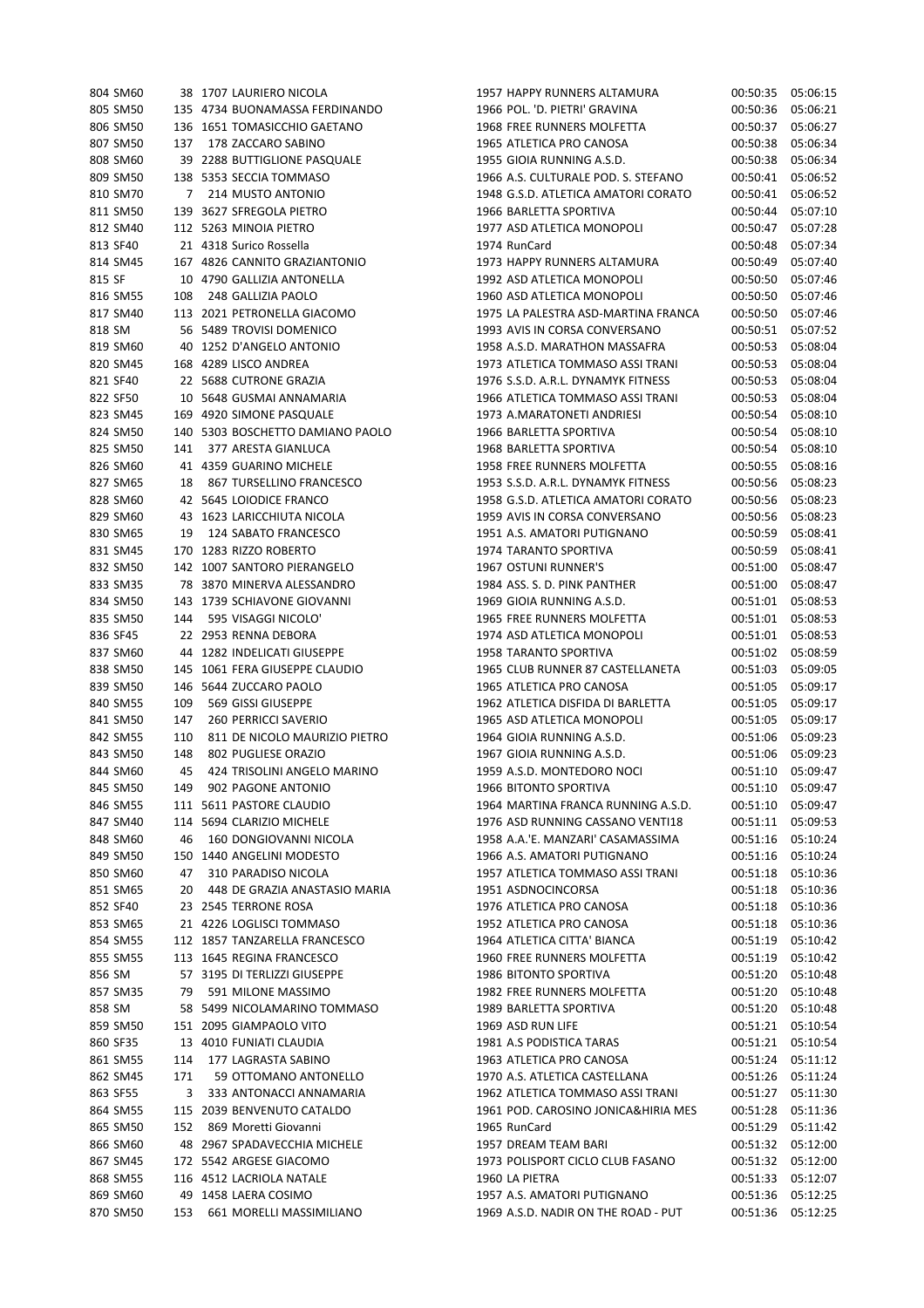| 871 SM55 |     | 117 4735 RAGUSO GIROLAMO         | 1963 POL. 'D. PIETRI' GRAVINA       |          | 00:51:37 05:12:31 |
|----------|-----|----------------------------------|-------------------------------------|----------|-------------------|
| 872 SM   |     | 59 5543 BOGGIA LEONARDO          | 1991 POLISPORT CICLO CLUB FASANO    | 00:51:37 | 05:12:31          |
| 873 SM55 | 118 | 758 DIGESU' BIAGIO               | 1962 HAPPY RUNNERS ALTAMURA         | 00:51:40 | 05:12:49          |
| 874 SM65 | 22  | 347 PALASCIANO GIUSEPPE          | 1952 ATLETIC CLUB ALTAMURA          | 00:51:40 | 05:12:49          |
| 875 SM40 | 115 | 84 PUGLIESE ANGELO               | 1975 A.S. AMATORI PUTIGNANO         | 00:51:41 | 05:12:55          |
| 876 SM50 |     | 154 5471 TANGORRA NICOLA         | 1965 A.S.D. MONTEDORO NOCI          | 00:51:43 | 05:13:07          |
| 877 SM50 |     | 155 1933 BATTAFARANO GIUSEPPE    | 1965 NOVA SIRI MARATHON             | 00:51:45 | 05:13:19          |
| 878 SM50 |     | 156 1991 ROPPO NICOLA            | 1968 ATHLETIC TEAM PALAGIANO        | 00:51:50 | 05:13:49          |
| 879 SM50 |     | 157 3265 BROMO ORONZO            | 1969 A.S.D. PODISTICA GROTTAGLIE    | 00:51:51 | 05:13:56          |
| 880 SM55 |     | 119 2030 DE ROSA PATRIZIO        | 1963 TARANTO SPORTIVA               | 00:51:53 | 05:14:08          |
| 881 SM50 | 158 | 901 CACCIAPUOTI DANTE            | 1966 BITONTO SPORTIVA               | 00:51:54 | 05:14:14          |
| 882 SF45 |     | 23 3327 PASSERI EUFEMIA          | 1974 S.ATL. S.G.BOSCO PALAGIANELLO  | 00:51:56 | 05:14:26          |
| 883 SM40 |     | 116 4175 NANOCCHIO VINCENZO      | 1979 BITONTO SPORTIVA               | 00:51:56 | 05:14:26          |
| 884 SM50 |     | 159 4184 MINENNA MICHELE         | 1969 BITONTO SPORTIVA               | 00:51:56 | 05:14:26          |
| 885 SM65 | 23  | 168 FORINA FRANCESCO             | 1951 ATLETICA PRO CANOSA            | 00:51:59 | 05:14:44          |
| 886 SM40 |     | 117 5723 NINNI CATALDO           | 1975 S.ATL. S.G.BOSCO PALAGIANELLO  | 00:52:00 | 05:14:50          |
| 887 SM75 |     | 2 838 RONCO GIOVANNI             | 1942 GIOIA RUNNING A.S.D.           | 00:52:01 | 05:14:56          |
| 888 SM35 |     | 80 5717 FRANCAVILLA GIANVITO     | 1981 CORRERE E' SALUTE MOTTOLA      | 00:52:02 | 05:15:02          |
| 889 SM50 |     | 160 1095 TURI MICHELE            | 1969 CORRERE E' SALUTE MOTTOLA      | 00:52:02 | 05:15:02          |
| 890 SF   |     | 11 5703 DE CILLIS PALMA SERENA   | 1990 A.S.D. ATLETICA CAROVIGNO      | 00:52:05 | 05:15:20          |
| 891 SM45 |     | 173 3191 TORRES PASQUALE         | 1973 BITONTO SPORTIVA               | 00:52:05 | 05:15:20          |
| 892 SM50 | 161 | 85 ROMANAZZI ANGELO              | 1968 A.S. AMATORI PUTIGNANO         | 00:52:05 | 05:15:20          |
| 893 SM70 |     | 8 1515 BRESCIA MICHELE           | 1947 ASD ATLETICA MONOPOLI          | 00:52:06 | 05:15:26          |
| 894 SM65 |     | 24 1246 LIPPOLIS VITO            | 1954 A.S.D. MARATHON MASSAFRA       | 00:52:08 | 05:15:38          |
| 895 SM60 | 50  | 707 CAMPANELLA PIETRO            | 1956 A.S.D. NADIR ON THE ROAD - PUT | 00:52:10 | 05:15:51          |
| 896 SM55 | 120 | 55 LAERA DOMENICO                | 1960 A.S. AMATORI PUTIGNANO         | 00:52:10 | 05:15:51          |
| 897 SF50 |     | 11 5426 PERAGINE ROSA            | 1967 A.S.D. LA FENICE               | 00:52:14 | 05:16:15          |
| 898 SF55 |     | 4 3985 BALDASSARRE SILVIA        | 1964 ATLETICA TOMMASO ASSI TRANI    | 00:52:14 | 05:16:15          |
| 899 SM65 |     | 25 1426 MINOIA FELICE            | 1954 A.S. ATLETICA CASTELLANA       | 00:52:16 | 05:16:27          |
| 900 SM55 | 121 | 746 FALCICCHIO BERARDINO         | 1962 HAPPY RUNNERS ALTAMURA         | 00:52:17 | 05:16:33          |
| 901 SM40 |     | 118 1698 CASANOVA FRANCESCO      | 1976 HAPPY RUNNERS ALTAMURA         | 00:52:17 | 05:16:33          |
| 902 SM45 | 174 | 354 TAMBORRA RAFFAELE            | 1970 ATLETIC CLUB ALTAMURA          | 00:52:17 | 05:16:33          |
| 903 SF60 | 2   | 222 PISICCHIO ROSA               | 1957 G.S.D. ATLETICA AMATORI CORATO | 00:52:18 | 05:16:39          |
| 904 SM70 | 9   | 447 DE GRAZIA FORTUNATO LUCA     | 1947 A.S.D. MONTEDORO NOCI          | 00:52:20 | 05:16:51          |
| 905 SM50 |     | 162 1137 ESPOSITO FRANCESCO      | 1965 S.ATL. S.G.BOSCO PALAGIANELLO  | 00:52:20 | 05:16:51          |
| 906 SM50 | 163 | 963 CISTERNINO DONATO            | 1966 ATLETICA CITTA' BIANCA         | 00:52:21 | 05:16:57          |
| 907 SM50 |     | 164 2657 LACALAMITA NICOLA       | 1969 BITONTO SPORTIVA               | 00:52:21 | 05:16:57          |
| 908 SM55 | 122 | <b>655 QUATTRONE CARMELO</b>     | 1963 A.S.D. NADIR ON THE ROAD - PUT | 00:52:22 | 05:17:03          |
| 909 SM50 | 165 | 701 FLORENZIO GIUSEPPE           | 1969 A.S.D. NADIR ON THE ROAD - PUT | 00:52:23 | 05:17:09          |
| 910 SM60 | 51  | 100 MAGGIPINTO GIUSEPPE          | 1955 A.S. AMATORI PUTIGNANO         | 00:52:23 | 05:17:09          |
| 911 SM65 |     | 26 1136 ANTONICELLI BERARDINO    | 1952 S.ATL. S.G.BOSCO PALAGIANELLO  | 00:52:24 | 05:17:15          |
| 912 SM45 | 175 | 699 VALENTINI DOMENICO           | 1974 A.S.D. NADIR ON THE ROAD - PUT | 00:52:25 | 05:17:21          |
| 913 SM60 |     | 52 3722 GIANNATEMPO MATTEO       | 1958 A.S. CULTURALE POD. S. STEFANO | 00:52:25 | 05:17:21          |
| 914 SM45 |     | 176 1708 MASSARO NICOLA          | 1970 HAPPY RUNNERS ALTAMURA         | 00:52:28 | 05:17:40          |
| 915 SM40 |     | 119 2871 CAMPANELLI LUCA         | 1975 A.S.D. ATLETICA DON MILANI     | 00:52:28 | 05:17:40          |
| 916 SM40 |     | 120 1168 BELMONTE ANGELO         | 1975 ATHLETIC TEAM PALAGIANO        | 00:52:28 | 05:17:40          |
| 917 SM50 |     | 166 5661 NEVE SANTE MAURIZIO     | 1965 ATLETICA ADELFIA               | 00:52:30 | 05:17:52          |
| 918 SM45 |     | 177 5330 LACASSIA FRANCESCO      | 1974 BITONTO SPORTIVA               | 00:52:30 | 05:17:52          |
| 919 SM55 |     | 123 1846 DE FRONZO FRANCESCO     | 1963 ATLETICA CITTA' BIANCA         | 00:52:31 | 05:17:58          |
| 920 SM55 | 124 | 650 FANIZZI GIOVANNI             | 1964 A.S.D. NADIR ON THE ROAD - PUT | 00:52:31 | 05:17:58          |
| 921 SM45 | 178 | 381 PERNIOLA ERASMO              | 1973 A.S.D. MONTEDORO NOCI          | 00:52:32 | 05:18:04          |
| 922 SM45 | 179 | 392 ABBRESCIA FRANCESCO          | 1974 A.S.D. MONTEDORO NOCI          | 00:52:32 | 05:18:04          |
| 923 SM55 |     | 125 2002 PASSIATORE GIUSEPPE     | 1963 G.S. PAOLOTTI - ATL MARTINA    | 00:52:33 | 05:18:10          |
| 924 SF   |     | 12 1310 LOVELLI MONICA           | 1987 TEAM PIANETA SPORT MASSAFRA    | 00:52:33 | 05:18:10          |
| 925 AM   |     | 4 5600 GENTILE NICHOLAS          | 2003 A.S.D. MARATHON MASSAFRA       | 00:52:33 | 05:18:10          |
| 926 SM60 |     | 53 1974 BASILE MICHELE           | 1959 S.ATL. S.G.BOSCO PALAGIANELLO  | 00:52:37 | 05:18:34          |
| 927 SM40 |     | 121 5473 CAMPINOPOLI ANGELO      | 1977 A.S.D. MONTEDORO NOCI          | 00:52:37 | 05:18:34          |
| 928 SM65 |     | 27 5310 NAPOLETANO MAURO         | 1951 PEDONE-RICCARDI BISCEGLIE      | 00:52:38 | 05:18:40          |
| 929 SM60 | 54  | 529 DE TOMMASO RAFFAELE          | 1959 A.S. DOF AMATORI TURI          | 00:52:39 | 05:18:46          |
| 930 SM40 |     | 122 4047 LABRUNA MASSIMO         | 1975 ASD ATLETICA MONOPOLI          | 00:52:39 | 05:18:46          |
| 931 SM65 | 28  | 913 SCARAGGI FRANCESCO ANTONIO   | 1954 BITONTO SPORTIVA               | 00:52:40 | 05:18:52          |
| 932 SM50 |     | 167 2826 ROMEI VITTORIO EMANUELE | 1965 CLUB RUNNER 87 CASTELLANETA    | 00:52:41 | 05:18:58          |
| 933 SM65 | 29  | 543 GRASSI GIUSEPPE              | 1953 PODISTICA ALBEROBELLO A.S.D.   | 00:52:43 | 05:19:10          |
| 934 SM50 |     | 168 5672 VURRO DAMIANO           | 1967 LA PIETRA                      | 00:52:43 | 05:19:10          |
| 935 SF   | 13  | 530 DE TOMMASO MARIANTONIETTA    | 1987 A.S. DOF AMATORI TURI          | 00:52:44 | 05:19:16          |
| 936 SM35 | 81  | 202 LAMANNA SABINO               | 1980 ATLETICA PRO CANOSA            | 00:52:44 | 05:19:16          |
| 937 SF60 |     | 3 1051 ANNICCHIARICO LUCIA       | 1959 A.S.D. PODISTICA GROTTAGLIE    | 00:52:44 | 05:19:16          |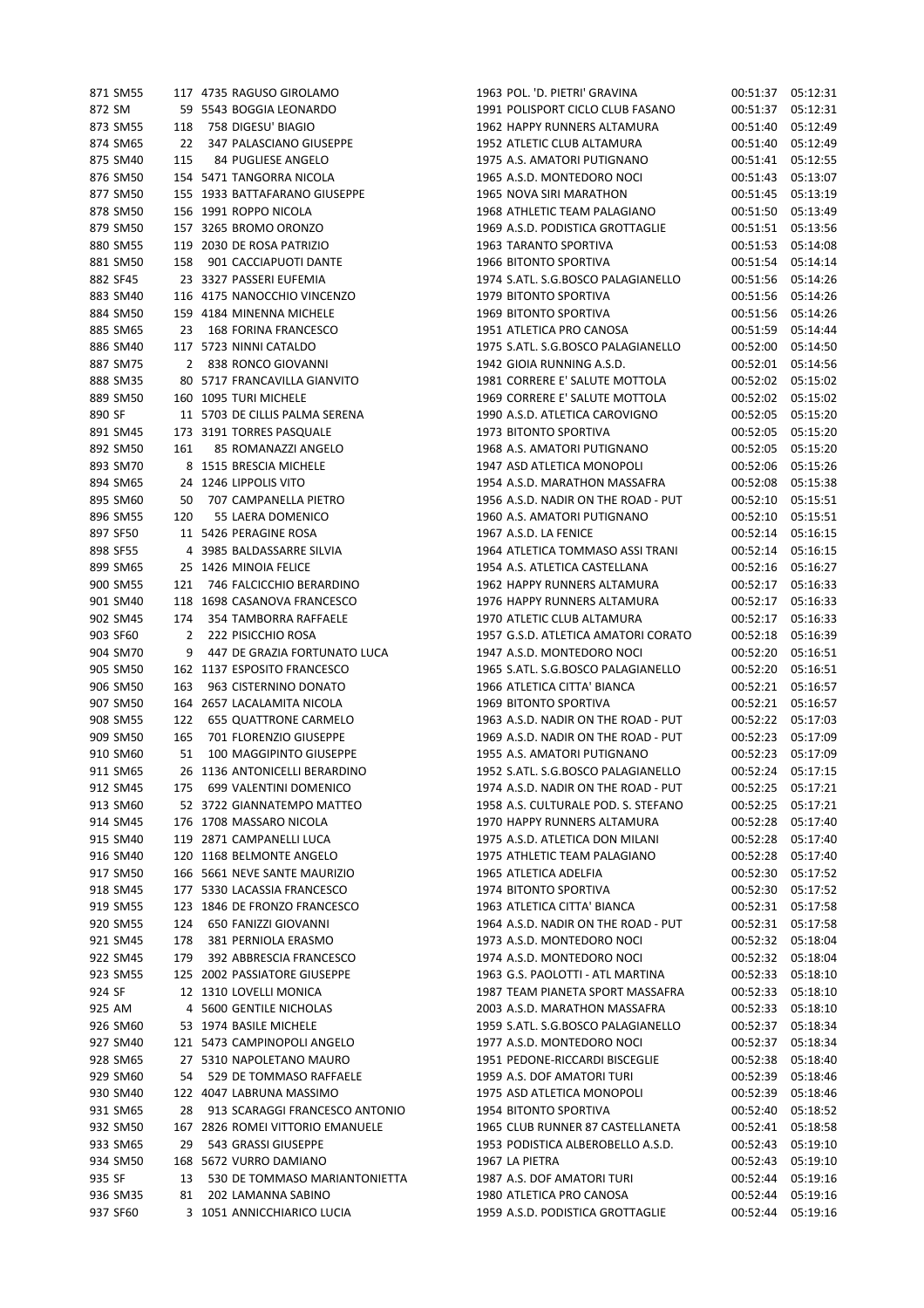| 938 SM55  | 126 | 3149 AFFUSO ROCCO ALFREDO         |
|-----------|-----|-----------------------------------|
| 939 SF55  |     | 5 1451 DELFINE ELISABETTA         |
| 940 SM60  |     | 55 3018 LANZILOTTI MICHELE        |
| 941 SM50  |     | 169 1228 COLELLA SALVATORE        |
| 942 SM50  |     | 170 5674 GRASSI ALFREDO           |
| 943 SM45  |     | 180 5673 BARBERA MICHELE          |
| 944 SM45  |     | 181 469 RIGLIETTI MICHELE         |
| 945 SF55  | 6   | 5497 TOTA WANDA                   |
| 946 SM55  |     | 127 1999 MAGGI ANGELO             |
|           |     |                                   |
| 947 SM40  |     | 123 5472 BIANCO TONI              |
| 948 SM55  |     | 128 2026 BOZZARDI SALVINO         |
| 949 SF55  |     | 7 2034 MARINO' MARIA              |
| 950 SM60  |     | 56 230 GALATI MARCO               |
| 951 SF45  |     | 24 1274 ARGESE PATRIZIA           |
| 952 SM60  |     | 57 5408 MAGGIO ANTONIO            |
| 953 SM50  |     | 171 1829 FUSILLO LUCIANO          |
| 954 SF60  |     | 4 191 MERCO NICOLETTA             |
| 955 SM60  |     | 58 956 FASANO VINCENZO            |
| 956 SM50  |     | 172 4324 RAGUSO FRANCESCO PAOLO   |
| 957 SM45  |     | 182 5731 FERRANTE GIANFRANCO      |
| 958 SF40  | 24  | 1843 BAVARO ANTONELLA             |
| 959 SM60  |     | 59 962 MARZIO LEONARDO            |
| 960 SM55  |     | 129 5541 MARZIO PASQUALE          |
| 961 SM45  |     | 183 1101 MARTUCCI DONATO          |
| 962 SM50  |     | 173 975 GRECO EUGENIO             |
| 963 SM45  |     | 184 1248 LOCOROTONDO PIETRO       |
|           |     |                                   |
| 964 SF45  |     | 25 5652 DI VIETRI FRANCA DANIELA  |
| 965 SM60  |     | 60 1951 DE CARLO CARMINE          |
| 966 SM45  |     | 185 4286 PERRINI DOMENICO         |
| 967 SF50  | 12  | 42 PRIMAVERA ANGELA               |
| 968 SF55  |     | 8 299 SINISI GIUSEPPINA           |
| 969 SM40  | 124 | 5646 MACINA RAFFAELE              |
| 970 SF40  | 25  | 5578 D'APRILE ALESSANDRA          |
| 971 SM60  |     | 61 1509 VINO PASQUALE             |
| 972 SM40  |     | 125 125 NOVEMBRE LUIGI            |
| 973 SM55  |     | 130 5261 MARZOLLA STEFANO         |
| 974 SF50  |     | 13 1481 CAVALLO ELENA             |
| 975 SM55  | 131 | 56 LUISI PASQUALE                 |
| 976 SF50  |     | 14 1348 TURE CARMELA              |
|           |     | 977 SM50 174 3528 FERGOLA ROBERTO |
| 978 SF55  | 9   | 1064 DANZA GRAZIA                 |
| 979 SM65  |     | 30 2108 CAMPAGNA GAETANO          |
| 980 SF50  |     | 15 1071 D'ONOFRIO PASQUALINA      |
| 981 SM50  |     | 175 4333 ANDREULA NICOLANTONIO    |
| 982 SM45  |     | 186 5695 FERRULLI NICOLA          |
|           |     | 187 5692 PISCAZZI ANTONIO         |
| 983 SM45  |     |                                   |
| 984 SM45  | 188 | 70 LAERA LUCA                     |
| 985 SM55  | 132 | 50 DELFINE GIUSEPPE               |
| 986 SF60  | 5   | 471 ATTOLICO MADDALENA            |
| 987 SM45  | 189 | 436 MASCIOPINTO MATTEO            |
| 988 SM55  |     | 133 1621 IANNELLI PASQUALE        |
| 989 SM45  |     | 190 5612 LALINGA DOMENICO         |
| 990 SM45  |     | 191 3157 CARAVELLA LUIGI          |
| 991 SM50  |     | 176 1233 MAGGI SALVATORE          |
| 992 SM55  |     | 134 5305 CARONE MICHELE           |
| 993 SM50  |     | 177 5304 CARONE GIOVANNI          |
| 994 SM70  |     | 10 2124 NINIVAGGI GRAZIANTONIO    |
| 995 SM45  |     | 192 2912 PETRUZZI MASSIMO         |
| 996 SM55  |     | 135 1505 SALIERNO FRANCESCO       |
| 997 SM60  | 62  | 556 BARONE NICOLA                 |
| 998 SM55  | 136 | 150 MIRIZZI VITO                  |
| 999 SM70  |     | 11 4813 TAMMA FRANCESCO           |
| 1000 SM40 |     | 126 821 CEPPAGLIA LEANDRO         |
|           |     | 10 760 OSTUNI ANGELA              |
| 1001 SF55 |     |                                   |
| 1002 SF45 |     | 26 2007 ZITO ANNA MARIA           |
| 1003 SF40 |     | 26 3014 ANTELMI MARIA CARMELA     |
| 1004 SM50 |     | 178 3222 DE CILLIS ANGELO         |

|           | 938 SM55  |     | 126 3149 AFFUSO ROCCO ALFREDO    | 1961 A.S.D. AMICI STRADA DEL TESORO                       | 00:52:47             | 05:19:35 |
|-----------|-----------|-----|----------------------------------|-----------------------------------------------------------|----------------------|----------|
|           | 939 SF55  |     | 5 1451 DELFINE ELISABETTA        | 1964 A.S. AMATORI PUTIGNANO                               | 00:52:47             | 05:19:35 |
|           | 940 SM60  |     | 55 3018 LANZILOTTI MICHELE       | 1959 A.S.D. ATLETICA CAROVIGNO                            | 00:52:48             | 05:19:41 |
|           | 941 SM50  |     | 169 1228 COLELLA SALVATORE       | 1967 A.S.D. MARATHON MASSAFRA                             | 00:52:49             | 05:19:47 |
|           | 942 SM50  |     | 170 5674 GRASSI ALFREDO          | 1965 BARLETTA SPORTIVA                                    | 00:52:49             | 05:19:47 |
|           | 943 SM45  |     | 180 5673 BARBERA MICHELE         | 1971 BARLETTA SPORTIVA                                    | 00:52:50             | 05:19:53 |
|           | 944 SM45  |     | 181 469 RIGLIETTI MICHELE        | 1973 A.S.D. MONTEDORO NOCI                                | 00:52:51             | 05:19:59 |
|           | 945 SF55  |     | 6 5497 TOTA WANDA                | 1960 A.S.D. AGORA'                                        | 00:52:51             | 05:19:59 |
|           | 946 SM55  |     | 127 1999 MAGGI ANGELO            | 1961 MARTINA FRANCA RUNNING A.S.D.                        | 00:52:52             | 05:20:05 |
|           | 947 SM40  |     | 123 5472 BIANCO TONI             | 1979 A.S.D. MONTEDORO NOCI                                | 00:52:54             | 05:20:17 |
|           | 948 SM55  |     | 128 2026 BOZZARDI SALVINO        | <b>1961 TARANTO SPORTIVA</b>                              | 00:52:55             | 05:20:23 |
|           | 949 SF55  |     | 7 2034 MARINO' MARIA             | 1964 TARANTO SPORTIVA                                     | 00:52:55             | 05:20:23 |
|           | 950 SM60  | 56  | 230 GALATI MARCO                 | 1959 G.S.P. III REGIONE AEREA BARI                        | 00:52:57             | 05:20:35 |
|           | 951 SF45  |     | 24 1274 ARGESE PATRIZIA          | 1972 TARANTO SPORTIVA                                     | 00:52:57             | 05:20:35 |
|           | 952 SM60  |     | 57 5408 MAGGIO ANTONIO           | 1959 A.POD. VALTENNA                                      | 00:52:58             | 05:20:41 |
|           | 953 SM50  |     | 171 1829 FUSILLO LUCIANO         | 1967 ASDNOCINCORSA                                        | 00:52:59             | 05:20:47 |
|           | 954 SF60  |     | 4 191 MERCO NICOLETTA            | 1958 ATLETICA PRO CANOSA                                  | 00:52:59             | 05:20:47 |
|           | 955 SM60  | 58  | 956 FASANO VINCENZO              | 1955 ASDNOCINCORSA                                        | 00:53:00             | 05:20:53 |
|           | 956 SM50  |     | 172 4324 RAGUSO FRANCESCO PAOLO  | 1966 G.S. PAOLOTTI - ATL MARTINA                          | 00:53:01             | 05:20:59 |
|           | 957 SM45  |     | 182 5731 FERRANTE GIANFRANCO     | 1974 MARTINA FRANCA RUNNING A.S.D.                        | 00:53:02             | 05:21:05 |
|           | 958 SF40  |     | 24 1843 BAVARO ANTONELLA         | 1976 ATLETICA CITTA' BIANCA                               | 00:53:02             | 05:21:05 |
|           | 959 SM60  |     | 59 962 MARZIO LEONARDO           | 1957 ATLETICA CITTA' BIANCA                               | 00:53:02             | 05:21:05 |
|           | 960 SM55  |     | 129 5541 MARZIO PASQUALE         | 1962 ATLETICA CITTA' BIANCA                               | 00:53:03             | 05:21:11 |
|           | 961 SM45  |     | 183 1101 MARTUCCI DONATO         | 1971 CORRERE E' SALUTE MOTTOLA                            | 00:53:04             | 05:21:17 |
|           | 962 SM50  | 173 | 975 GRECO EUGENIO                | 1967 ATLETICA CITTA' BIANCA                               | 00:53:05             | 05:21:24 |
|           | 963 SM45  |     | 184 1248 LOCOROTONDO PIETRO      | 1973 A.S.D. MARATHON MASSAFRA                             | 00:53:05             | 05:21:24 |
|           | 964 SF45  |     | 25 5652 DI VIETRI FRANCA DANIELA | 1974 A.MARATONETI ANDRIESI                                | 00:53:05             | 05:21:24 |
|           | 965 SM60  |     | 60 1951 DE CARLO CARMINE         | 1958 CORRERE E' SALUTE MOTTOLA                            | 00:53:07             | 05:21:36 |
|           | 966 SM45  |     | 185 4286 PERRINI DOMENICO        | 1971 G.S.P. III REGIONE AEREA BARI                        | 00:53:17             | 05:22:36 |
|           | 967 SF50  | 12  | 42 PRIMAVERA ANGELA              | 1965 A.S. ATLETICA CASTELLANA                             | 00:53:20             | 05:22:54 |
|           | 968 SF55  | 8   | 299 SINISI GIUSEPPINA            | 1961 ATLETICA TOMMASO ASSI TRANI                          | 00:53:20             | 05:22:54 |
|           | 969 SM40  |     | 124 5646 MACINA RAFFAELE         | 1979 ASD ATLETICA MONOPOLI                                | 00:53:20             | 05:22:54 |
|           | 970 SF40  |     | 25 5578 D'APRILE ALESSANDRA      | 1975 CLUB RUNNER 87 CASTELLANETA                          | 00:53:21             | 05:23:00 |
|           | 971 SM60  |     | 61 1509 VINO PASQUALE            | 1959 G.S.P. III REGIONE AEREA BARI                        | 00:53:22             | 05:23:06 |
|           | 972 SM40  | 125 | 125 NOVEMBRE LUIGI               | 1975 A.S. AMATORI PUTIGNANO                               | 00:53:24             | 05:23:19 |
|           | 973 SM55  |     | 130 5261 MARZOLLA STEFANO        | 1964 ASD ATLETICA MONOPOLI                                | 00:53:26             | 05:23:31 |
|           | 974 SF50  |     | 13 1481 CAVALLO ELENA            | 1965 ATLETICA PRO CANOSA                                  | 00:53:27             | 05:23:37 |
|           | 975 SM55  | 131 | 56 LUISI PASQUALE                | 1960 A.S. ATLETICA CASTELLANA                             | 00:53:27             | 05:23:37 |
|           | 976 SF50  |     | 14 1348 TURE CARMELA             | 1969 G.S.P. III REGIONE AEREA BARI                        | 00:53:30             | 05:23:55 |
|           | 977 SM50  |     | 174 3528 FERGOLA ROBERTO         | 1965 ATLETICA DISFIDA DI BARLETTA                         | 00:53:31             | 05:24:01 |
|           | 978 SF55  |     | 9 1064 DANZA GRAZIA              | 1963 CLUB RUNNER 87 CASTELLANETA                          | 00:53:31             | 05:24:01 |
|           | 979 SM65  |     | 30 2108 CAMPAGNA GAETANO         |                                                           |                      |          |
|           |           |     |                                  | 1954 ATLETICA ADELFIA<br>1966 CLUB RUNNER 87 CASTELLANETA | 00:53:32<br>00:53:33 | 05:24:07 |
|           | 980 SF50  |     | 15 1071 D'ONOFRIO PASQUALINA     |                                                           |                      | 05:24:13 |
|           | 981 SM50  |     | 175 4333 ANDREULA NICOLANTONIO   | 1966 FREE RUNNERS MOLFETTA                                | 00:53:34             | 05:24:19 |
|           | 982 SM45  |     | 186 5695 FERRULLI NICOLA         | 1974 ASD RUNNING CASSANO VENTI18                          | 00:53:36             | 05:24:31 |
|           | 983 SM45  |     | 187 5692 PISCAZZI ANTONIO        | 1973 ASD RUNNING CASSANO VENTI18                          | 00:53:39             | 05:24:49 |
|           | 984 SM45  | 188 | 70 LAERA LUCA                    | 1974 A.S. ATLETICA CASTELLANA                             | 00:53:39             | 05:24:49 |
|           | 985 SM55  | 132 | 50 DELFINE GIUSEPPE              | 1960 A.S. ATLETICA CASTELLANA                             | 00:53:40             | 05:24:55 |
|           | 986 SF60  | 5   | 471 ATTOLICO MADDALENA           | 1956 A.S.D. MONTEDORO NOCI                                | 00:53:47             | 05:25:38 |
|           | 987 SM45  | 189 | 436 MASCIOPINTO MATTEO           | 1974 A.S.D. MONTEDORO NOCI                                | 00:53:48             | 05:25:44 |
|           | 988 SM55  |     | 133 1621 IANNELLI PASQUALE       | 1960 AVIS IN CORSA CONVERSANO                             | 00:53:50             | 05:25:56 |
|           | 989 SM45  |     | 190 5612 LALINGA DOMENICO        | 1972 MARTINA FRANCA RUNNING A.S.D.                        | 00:53:50             | 05:25:56 |
|           | 990 SM45  |     | 191 3157 CARAVELLA LUIGI         | 1972 ATLETICA TOMMASO ASSI TRANI                          | 00:53:51             | 05:26:02 |
|           | 991 SM50  |     | 176 1233 MAGGI SALVATORE         | 1966 A.S.D. MARATHON MASSAFRA                             | 00:53:51             | 05:26:02 |
|           | 992 SM55  |     | 134 5305 CARONE MICHELE          | 1964 BARLETTA SPORTIVA                                    | 00:53:53             | 05:26:14 |
|           | 993 SM50  |     | 177 5304 CARONE GIOVANNI         | 1969 BARLETTA SPORTIVA                                    | 00:53:53             | 05:26:14 |
|           | 994 SM70  |     | 10 2124 NINIVAGGI GRAZIANTONIO   | 1946 HAPPY RUNNERS ALTAMURA                               | 00:53:54             | 05:26:20 |
|           | 995 SM45  |     | 192 2912 PETRUZZI MASSIMO        | 1972 IKKOS ATLETI TARANTO A.S.D.                          | 00:53:55             | 05:26:26 |
|           | 996 SM55  |     | 135 1505 SALIERNO FRANCESCO      | 1960 G.S.P. III REGIONE AEREA BARI                        | 00:53:58             | 05:26:44 |
|           | 997 SM60  | 62  | 556 BARONE NICOLA                | 1956 A.S.D. ATLETICA POLIGNANO                            | 00:53:58             | 05:26:44 |
|           | 998 SM55  | 136 | 150 MIRIZZI VITO                 | 1962 A.S. AMATORI PUTIGNANO                               | 00:53:59             | 05:26:50 |
|           | 999 SM70  |     | 11 4813 TAMMA FRANCESCO          | 1948 A.S.D. AMICI STRADA DEL TESORO                       | 00:53:59             | 05:26:50 |
|           | 1000 SM40 | 126 | 821 CEPPAGLIA LEANDRO            | 1978 GIOIA RUNNING A.S.D.                                 | 00:54:00             | 05:26:57 |
| 1001 SF55 |           | 10  | 760 OSTUNI ANGELA                | 1964 HAPPY RUNNERS ALTAMURA                               | 00:54:00             | 05:26:57 |
| 1002 SF45 |           |     | 26 2007 ZITO ANNA MARIA          | 1970 MARTINA FRANCA RUNNING A.S.D.                        | 00:54:01             | 05:27:03 |
| 1003 SF40 |           |     | 26 3014 ANTELMI MARIA CARMELA    | 1978 A.S.D. ATLETICA CAROVIGNO                            | 00:54:02             | 05:27:09 |
|           | 1004 SM50 |     | 178 3222 DE CILLIS ANGELO        | 1966 A.S.D. ATLETICA CAROVIGNO                            | 00:54:02             | 05:27:09 |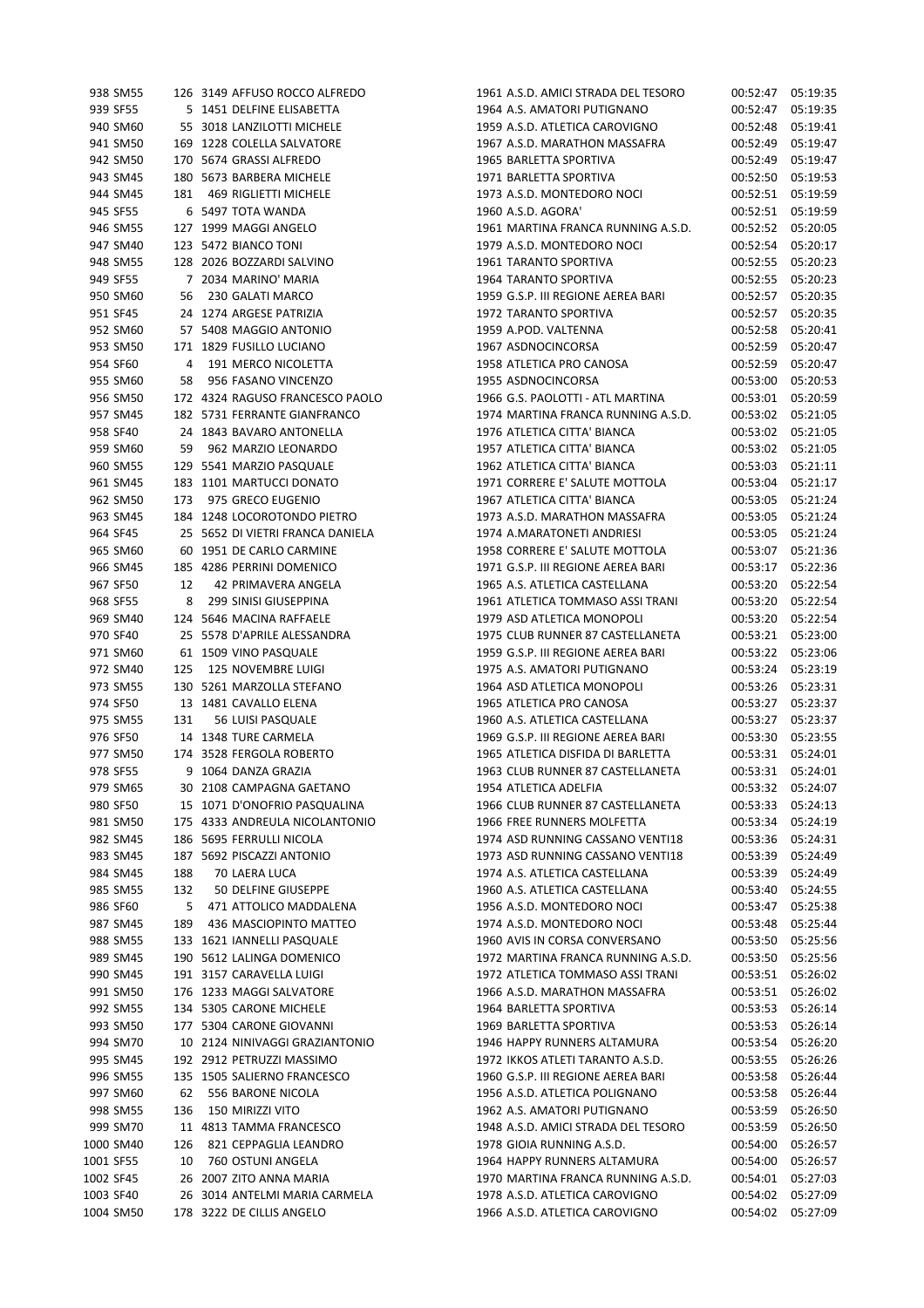| 1006 SM40 | 1005 SM45 |    | 193 5716 CIARELLA ANGELO       | 19 |
|-----------|-----------|----|--------------------------------|----|
|           |           |    |                                | 19 |
|           |           |    | 127 5697 GUARINO CATALDO       |    |
| 1007 SF40 |           | 27 | 658 BUONSANTE LIDIA            | 19 |
| 1008 SF35 |           | 14 | 718 LIUZZI ANNUNZIATA          | 19 |
| 1009 SM60 |           |    | 63 4038 L'ABBATE GIOVANNI      | 19 |
| 1010 SM50 | 179       |    | 74 CONTE STEFANO               | 19 |
| 1011 SM65 |           |    | 31 5701 PATISSO PASQUALE       | 19 |
| 1012 SM55 |           |    | 137 692 PERRONE GIUSEPPE       | 19 |
| 1013 SM55 |           |    | 138 1814 RUTIGLIANO AGOSTINO   | 19 |
| 1014 SM50 |           |    | 180 5576 CARMIGNANO FRANCESCO  | 19 |
|           |           |    |                                |    |
| 1015 SM70 |           |    | 12 1486 SCIANNAMEA GIUSEPPE    | 19 |
| 1016 SM35 |           |    | 82 5329 FRASCELLA GAETANO      | 19 |
| 1017 SF40 |           |    | 28 2563 ZIEBA EDYTA            | 19 |
| 1018 SM60 |           |    | 64 3573 IODICE DOMENICO        | 19 |
| 1019 SM65 |           | 32 | 486 PACE CARMINE               | 19 |
| 1020 SF50 |           |    | 16 1545 PERRUCCI TERESA        | 19 |
| 1021 SM60 |           |    | 65 5260 ALBANESE COSIMO        | 19 |
| 1022 SM45 |           |    | 194 1075 MARTEMUCCI STEFANO    | 19 |
| 1023 SF45 |           |    | 27 4428 DI BARI LUCIA          | 19 |
| 1024 SM50 |           |    | 181 5708 LOCONTE IGNAZIO       | 19 |
|           |           |    |                                |    |
| 1025 SM60 |           | 66 | 849 COLUCCI GRAZIANO           | 19 |
| 1026 SM65 |           |    | 33 5255 MASSA SABINO           | 19 |
| 1027 SM50 |           |    | 182 1622 LABBE GIUSEPPE        | 19 |
| 1028 SM60 | 67        |    | 586 RUSSO MARCANTONIO          | 19 |
| 1029 SM50 |           |    | 183 4364 PARISI PIERLUIGI      | 19 |
| 1030 SF50 |           |    | 17 1858 VINCENTI MADIA         | 19 |
| 1031 SF50 |           |    | 18 3178 CANNITO VINCENZA       | 19 |
| 1032 SM55 |           |    | 139 765 NUZZI GIUSEPPE         | 19 |
| 1033 SM40 |           |    | 128 1530 MANNATRIZIO ANSELMO   | 19 |
| 1034 SM60 |           |    | 68 1711 SIMONE ROCCO           |    |
|           |           |    |                                | 19 |
| 1035 SF35 |           |    | 15 5640 MENCHISE MARIANGELA    | 19 |
| 1036 SF40 |           |    | 29 2800 MANIGRASSO MARIANNA    | 19 |
| 1037 SM60 |           |    | 69 5251 RUTIGLIANO FRANCESCO   | 19 |
| 1038 SF45 |           |    | 28 5073 NACCI LUCIA            | 19 |
| 1039 SM45 |           |    | 195 5620 QUARANTA DOMENICO     | 19 |
| 1040 SM65 |           | 34 | 104 PICCIRILLI STEFANO         | 19 |
| 1041 SM50 |           |    | 184 4964 GAZZILLI ANGELO       | 19 |
| 1042 SM65 |           | 35 | 131 GIGANTE DONATO             | 19 |
| 1043 SM55 |           |    | 140 681 BITETTO COSIMO DAMIANO | 19 |
| 1044 SM50 |           |    |                                |    |
|           |           |    |                                |    |
|           |           |    | 185 8010 PANTALEO ANTONIO      | 19 |
| 1045 SM40 |           |    | 129 5734 LAGHEZZA FRANCESCO    | 19 |
| 1046 SF45 |           |    | 29 5592 CARRIERI GIOVANNA      | 19 |
| 1047 SM50 | 186       |    | 741 CORNACCHIA VINCENZO        | 19 |
| 1048 SM50 |           |    | 187 1588 SADDI LUIGI           | 19 |
| 1049 SM50 |           |    | 188 5630 TRICARICO GIOVANNI    | 19 |
| 1050 SM70 |           |    | 13 5706 LAGHEZZA PAOLO         | 19 |
| 1051 SF45 |           |    | 30 5415 TERRUSI ANNAMARIA      | 19 |
| 1052 SF50 |           |    | 19 5246 BORRICELLI MARIA DELIA | 19 |
|           |           |    |                                |    |
| 1053 SM70 |           | 14 | 376 LIUZZI PAOLO               | 19 |
| 1054 SM50 |           |    | 189 5641 MERLA ROBERTO         | 19 |
| 1055 SM50 | 190       |    | <b>156 DE LEONARDIS NICOLA</b> | 19 |
| 1056 SF40 |           |    | 30 5318 DILEO PALMA            | 19 |
| 1057 SM55 |           |    | 141 5720 CANGIULLI DOMENICO    | 19 |
| 1058 SM45 |           |    | 196 5324 CICCIMARRA TOMMASO    | 19 |
| 1059 SF45 |           | 31 | 732 STORSILLO CATERINA         | 19 |
| 1060 SF50 |           | 20 | 1585 ELMINO ANGELA             | 19 |
| 1061 SF40 |           | 31 | 516 SARDANO AGATA              | 19 |
| 1062 SM45 |           |    | 197 3976 GIACOBELLI DONATO     | 19 |
| 1063 SM35 |           |    | 83 2887 SALINARI COSIMO        | 19 |
|           |           |    |                                |    |
| 1064 SM50 |           |    | 191 3181 SCIACQUA ANTONIO      | 19 |
| 1065 SM50 |           |    | 192 5291 BINETTI ENZO          | 19 |
| 1066 SM50 | 193       |    | 829 NICO GIANCARLO             | 19 |
| 1067 SF50 |           | 21 | 1449 DELFINE MARCELLA          | 19 |
| 1068 SM55 | 142       |    | 710 LOLIVA DOMENICO            | 19 |
| 1069 SM60 |           | 70 | <b>114 SPORTELLI VITO</b>      | 19 |
| 1070 SM50 |           |    | 194 2259 SEMERARO DONATO       | 19 |

| 1005 SM45 |     | 193 5716 CIARELLA ANGELO       | 1971 CORRERE E' SALUTE MOTTOLA      | 00:54:03 | 05:27:15             |
|-----------|-----|--------------------------------|-------------------------------------|----------|----------------------|
| 1006 SM40 |     | 127 5697 GUARINO CATALDO       | 1977 ASD SPITS RUN W & T SAMMICHELE | 00:54:03 | 05:27:15             |
| 1007 SF40 | 27  | <b>658 BUONSANTE LIDIA</b>     | 1979 A.S.D. NADIR ON THE ROAD - PUT | 00:54:05 | 05:27:27             |
| 1008 SF35 | 14  | 718 LIUZZI ANNUNZIATA          | 1981 A.S.D. NADIR ON THE ROAD - PUT | 00:54:05 | 05:27:27             |
| 1009 SM60 |     | 63 4038 L'ABBATE GIOVANNI      | 1958 A.S. ATLETICA CASTELLANA       | 00:54:06 | 05:27:33             |
| 1010 SM50 | 179 | 74 CONTE STEFANO               | 1969 A.S. ATLETICA CASTELLANA       | 00:54:06 | 05:27:33             |
| 1011 SM65 |     | 31 5701 PATISSO PASQUALE       | 1953 POLISPORT CICLO CLUB FASANO    | 00:54:07 | 05:27:39             |
| 1012 SM55 | 137 | <b>692 PERRONE GIUSEPPE</b>    | 1963 A.S.D. NADIR ON THE ROAD - PUT | 00:54:08 | 05:27:45             |
| 1013 SM55 |     | 138 1814 RUTIGLIANO AGOSTINO   | 1960 A.S.D. WELLRUNNERS BITETTO     | 00:54:13 | 05:28:15             |
| 1014 SM50 |     | 180 5576 CARMIGNANO FRANCESCO  | 1966 A.S PODISTICA TARAS            | 00:54:14 | 05:28:21             |
| 1015 SM70 |     | 12 1486 SCIANNAMEA GIUSEPPE    | 1947 ATLETICA PRO CANOSA            | 00:54:16 | 05:28:33             |
| 1016 SM35 |     | 82 5329 FRASCELLA GAETANO      | <b>1981 BITONTO SPORTIVA</b>        | 00:54:16 | 05:28:33             |
| 1017 SF40 |     | 28 2563 ZIEBA EDYTA            | 1978 ATLETICA TOMMASO ASSI TRANI    | 00:54:16 | 05:28:33             |
| 1018 SM60 |     | 64 3573 IODICE DOMENICO        | 1957 BARLETTA SPORTIVA              | 00:54:18 | 05:28:46             |
| 1019 SM65 | 32  | 486 PACE CARMINE               | 1951 A.S.D. MONTEDORO NOCI          | 00:54:18 | 05:28:46             |
| 1020 SF50 |     | 16 1545 PERRUCCI TERESA        | 1968 ATLETIC CLUB ALTAMURA          | 00:54:18 | 05:28:46             |
| 1021 SM60 |     | 65 5260 ALBANESE COSIMO        | 1958 ASD ATLETICA MONOPOLI          | 00:54:18 | 05:28:46             |
|           |     | 194 1075 MARTEMUCCI STEFANO    | 1972 CLUB RUNNER 87 CASTELLANETA    | 00:54:20 |                      |
| 1022 SM45 |     |                                |                                     |          | 05:28:58<br>05:28:58 |
| 1023 SF45 |     | 27 4428 DI BARI LUCIA          | 1970 A.MARATONETI ANDRIESI          | 00:54:20 |                      |
| 1024 SM50 |     | 181 5708 LOCONTE IGNAZIO       | 1967 ASD POLISPORTIVA DUNE          | 00:54:21 | 05:29:04             |
| 1025 SM60 | 66  | 849 COLUCCI GRAZIANO           | 1958 ALBEROBELLO RUNNING ASD        | 00:54:22 | 05:29:10             |
| 1026 SM65 |     | 33 5255 MASSA SABINO           | 1951 ATLETICA PRO CANOSA            | 00:54:23 | 05:29:16             |
| 1027 SM50 |     | 182 1622 LABBE GIUSEPPE        | 1967 AVIS IN CORSA CONVERSANO       | 00:54:23 | 05:29:16             |
| 1028 SM60 | 67  | 586 RUSSO MARCANTONIO          | 1956 AVIS IN CORSA CONVERSANO       | 00:54:23 | 05:29:16             |
| 1029 SM50 |     | 183 4364 PARISI PIERLUIGI      | 1967 RunCard                        | 00:54:24 | 05:29:22             |
| 1030 SF50 |     | 17 1858 VINCENTI MADIA         | 1966 ATLETICA CITTA' BIANCA         | 00:54:25 | 05:29:28             |
| 1031 SF50 |     | 18 3178 CANNITO VINCENZA       | 1968 HAPPY RUNNERS ALTAMURA         | 00:54:26 | 05:29:34             |
| 1032 SM55 | 139 | 765 NUZZI GIUSEPPE             | 1964 HAPPY RUNNERS ALTAMURA         | 00:54:28 | 05:29:46             |
| 1033 SM40 |     | 128 1530 MANNATRIZIO ANSELMO   | 1975 ATLETICA TOMMASO ASSI TRANI    | 00:54:28 | 05:29:46             |
| 1034 SM60 |     | 68 1711 SIMONE ROCCO           | 1959 HAPPY RUNNERS ALTAMURA         | 00:54:28 | 05:29:46             |
| 1035 SF35 |     | 15 5640 MENCHISE MARIANGELA    | 1981 A.S.D. AMICI STRADA DEL TESORO | 00:54:29 | 05:29:52             |
| 1036 SF40 |     | 29 2800 MANIGRASSO MARIANNA    | 1978 A.S.D. PODISTICA GROTTAGLIE    | 00:54:29 | 05:29:52             |
| 1037 SM60 |     | 69 5251 RUTIGLIANO FRANCESCO   | 1958 A.S.D. AMICI STRADA DEL TESORO | 00:54:29 | 05:29:52             |
| 1038 SF45 |     | 28 5073 NACCI LUCIA            | 1973 ATLETICA CITTA' BIANCA         | 00:54:32 | 05:30:10             |
| 1039 SM45 |     | 195 5620 QUARANTA DOMENICO     | 1971 A.S.D.FITNESS PODISTICA S.G.J. | 00:54:32 | 05:30:10             |
| 1040 SM65 | 34  | 104 PICCIRILLI STEFANO         | 1951 A.S. AMATORI PUTIGNANO         | 00:54:34 | 05:30:22             |
| 1041 SM50 |     | 184 4964 GAZZILLI ANGELO       | 1965 A.A.'E. MANZARI' CASAMASSIMA   | 00:54:35 | 05:30:28             |
| 1042 SM65 | 35  | 131 GIGANTE DONATO             | 1952 A.S. AMATORI PUTIGNANO         | 00:54:38 | 05:30:47             |
| 1043 SM55 | 140 | 681 BITETTO COSIMO DAMIANO     | 1964 A.S.D. NADIR ON THE ROAD - PUT | 00:54:40 | 05:30:59             |
| 1044 SM50 |     | 185 8010 PANTALEO ANTONIO      | 1967 A.S.D. AMICI STRADA DEL TESORO | 00:54:40 | 05:30:59             |
| 1045 SM40 |     | 129 5734 LAGHEZZA FRANCESCO    | 1976 A.S.D. RHBIKE TEAM             | 00:54:42 | 05:31:11             |
| 1046 SF45 |     | 29 5592 CARRIERI GIOVANNA      | 1973 G.S. PAOLOTTI - ATL MARTINA    | 00:54:43 | 05:31:17             |
| 1047 SM50 | 186 | 741 CORNACCHIA VINCENZO        | 1966 HAPPY RUNNERS ALTAMURA         | 00:54:46 | 05:31:35             |
| 1048 SM50 |     | 187 1588 SADDI LUIGI           | 1969 A.S. DOF AMATORI TURI          | 00:54:47 | 05:31:41             |
| 1049 SM50 |     | 188 5630 TRICARICO GIOVANNI    | 1967 RunCard                        | 00:54:47 | 05:31:41             |
| 1050 SM70 |     | 13 5706 LAGHEZZA PAOLO         | 1947 DORANDO PIETRI                 | 00:54:49 | 05:31:53             |
| 1051 SF45 |     | 30 5415 TERRUSI ANNAMARIA      | 1973 CLUB RUNNER 87 CASTELLANETA    | 00:54:52 | 05:32:11             |
| 1052 SF50 |     | 19 5246 BORRICELLI MARIA DELIA | 1966 A.S.D. AMICI STRADA DEL TESORO | 00:54:52 | 05:32:11             |
| 1053 SM70 | 14  | 376 LIUZZI PAOLO               | 1949 A.S.D. MONTEDORO NOCI          | 00:54:53 | 05:32:17             |
| 1054 SM50 |     | 189 5641 MERLA ROBERTO         | 1968 A.S.D. AMICI STRADA DEL TESORO | 00:54:54 | 05:32:23             |
| 1055 SM50 | 190 | <b>156 DE LEONARDIS NICOLA</b> | 1967 A.A.'E. MANZARI' CASAMASSIMA   | 00:54:55 | 05:32:30             |
| 1056 SF40 |     | 30 5318 DILEO PALMA            | 1975 A.S.D. NADIR ON THE ROAD - PUT | 00:55:00 | 05:33:00             |
| 1057 SM55 |     | 141 5720 CANGIULLI DOMENICO    | 1961 NUOVA ATLETICA LATERZA         | 00:55:00 | 05:33:00             |
| 1058 SM45 |     | 196 5324 CICCIMARRA TOMMASO    | 1971 HAPPY RUNNERS ALTAMURA         | 00:55:06 | 05:33:36             |
| 1059 SF45 | 31  | 732 STORSILLO CATERINA         | 1970 HAPPY RUNNERS ALTAMURA         | 00:55:06 | 05:33:36             |
| 1060 SF50 |     | 20 1585 ELMINO ANGELA          | 1967 A.S. DOF AMATORI TURI          | 00:55:07 | 05:33:42             |
| 1061 SF40 | 31  | 516 SARDANO AGATA              | 1976 A.MARATONETI ANDRIESI          | 00:55:07 | 05:33:42             |
| 1062 SM45 |     | 197 3976 GIACOBELLI DONATO     | 1974 MARTINA FRANCA RUNNING A.S.D.  | 00:55:08 | 05:33:48             |
| 1063 SM35 |     | 83 2887 SALINARI COSIMO        | 1980 A.S.D ATL. PODISTICA PALAGIANO | 00:55:10 | 05:34:00             |
| 1064 SM50 |     | 191 3181 SCIACQUA ANTONIO      | 1969 RUNNERS DEL LEVANTE            | 00:55:13 | 05:34:19             |
| 1065 SM50 |     | 192 5291 BINETTI ENZO          | 1967 FREE RUNNERS MOLFETTA          | 00:55:14 | 05:34:25             |
| 1066 SM50 | 193 | 829 NICO GIANCARLO             | 1967 GIOIA RUNNING A.S.D.           | 00:55:14 | 05:34:25             |
| 1067 SF50 |     | 21 1449 DELFINE MARCELLA       | 1967 A.S. AMATORI PUTIGNANO         | 00:55:15 | 05:34:31             |
| 1068 SM55 | 142 | 710 LOLIVA DOMENICO            | 1960 A.S.D. NADIR ON THE ROAD - PUT | 00:55:15 | 05:34:31             |
| 1069 SM60 | 70  | 114 SPORTELLI VITO             | 1957 A.S. AMATORI PUTIGNANO         | 00:55:15 | 05:34:31             |
|           |     | 194 2259 SEMERARO DONATO       | 1965 LA PALESTRA ASD-MARTINA FRANCA |          |                      |
| 1070 SM50 |     |                                |                                     | 00:55:18 | 05:34:49             |
| 1071 SF40 |     | 32 2061 CATALANO GIOVANNA      | 1978 MARTINA FRANCA RUNNING A.S.D.  | 00:55:18 | 05:34:49             |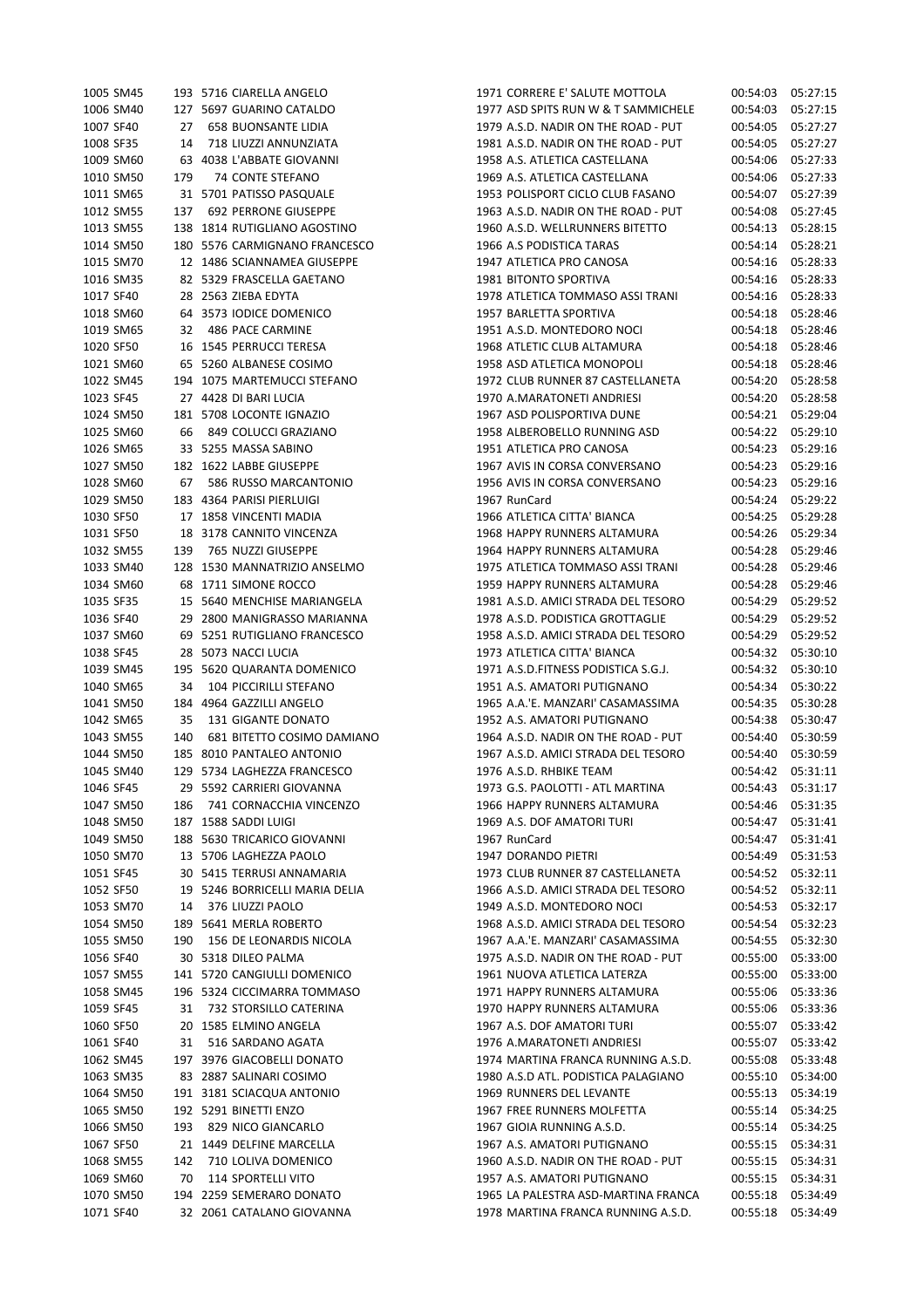|           | 1072 SM80 |     | 1 5715 MONGELLI COSIMO              | 1939 A.S PODISTICA TARAS            | 00:55:20 | 05:35:01 |
|-----------|-----------|-----|-------------------------------------|-------------------------------------|----------|----------|
|           | 1073 SM65 |     | 36 2024 LUPOLI GIOVANNI             | 1952 A.S.D. ATLETICA DON MILANI     | 00:55:23 | 05:35:19 |
|           | 1074 SM65 |     | 37 4295 MINERVA GENNARO             | 1954 DREAM TEAM BARI                | 00:55:24 | 05:35:25 |
|           | 1075 SM55 | 143 | 69 MONGELLI LUIGI                   | 1963 A.S. ATLETICA CASTELLANA       | 00:55:26 | 05:35:37 |
| 1076 SF40 |           |     | 33 5617 DE BENEDETTO ROSA           | 1977 IKKOS ATLETI TARANTO A.S.D.    | 00:55:26 | 05:35:37 |
|           | 1077 SM45 |     | 198 1279 LO PERFIDO MASSIMILIANO    | 1973 TARANTO SPORTIVA               | 00:55:27 | 05:35:43 |
|           | 1078 SM55 | 144 | 747 INDRIO LORENZO                  | 1961 HAPPY RUNNERS ALTAMURA         | 00:55:28 | 05:35:49 |
| 1079 SF45 |           |     | 32 2746 CARRETTA ROSANNA            | 1973 HAPPY RUNNERS ALTAMURA         | 00:55:29 | 05:35:55 |
|           | 1080 SM55 | 145 | 753 FORTE ANTONIO                   | 1964 HAPPY RUNNERS ALTAMURA         | 00:55:29 | 05:35:55 |
| 1081 SF40 |           |     | 34 2655 MASCIALE ANGELA             | 1977 BITONTO SPORTIVA               | 00:55:30 | 05:36:01 |
|           | 1082 SM55 |     | 146 1464 MAGNOLIA GIUSEPPE          | 1963 A.S. AMATORI PUTIGNANO         | 00:55:30 | 05:36:01 |
| 1083 SF   |           |     | 14 2573 SAPONARI ANITA              | 1988 A.S.D. MONTEDORO NOCI          | 00:55:31 | 05:36:08 |
| 1084 JF   |           |     | 2 5438 Latorre Stefania             | 1995 RunCard                        | 00:55:31 | 05:36:08 |
|           | 1085 SM60 | 71  | 231 PITEO SALVATORE                 | 1958 G.S.P. III REGIONE AEREA BARI  | 00:55:33 | 05:36:20 |
|           | 1086 SM70 | 15  | 852 NAPOLETANO PAOLO LUIGI          | 1948 ALBEROBELLO RUNNING ASD        | 00:55:34 | 05:36:26 |
|           | 1087 SM55 |     | 147 4068 CEGLIE PAOLO               | 1961 LA PIETRA                      | 00:55:35 | 05:36:32 |
|           | 1088 SM35 |     | 84 1625 LOSAVIO FRANCESCO           | 1980 AVIS IN CORSA CONVERSANO       | 00:55:36 | 05:36:38 |
|           | 1089 SM70 | 16  | 645 MELE DOMENICO                   | 1945 RUNNING PEOPLE NOICATTARO      | 00:55:37 | 05:36:44 |
|           | 1090 SM55 | 148 | 644 PORCELLI VITO ROCCO             | 1964 RUNNING PEOPLE NOICATTARO      | 00:55:38 | 05:36:50 |
|           | 1091 SM45 |     | 199 1146 GASPARRE LUIGI             | 1970 S.ATL. S.G.BOSCO PALAGIANELLO  | 00:55:38 | 05:36:50 |
| 1092 SF55 |           |     | 11 5418 FELE MARIA                  | 1963 S.ATL. S.G.BOSCO PALAGIANELLO  | 00:55:39 | 05:36:56 |
|           | 1093 SM50 | 195 | 20 BASILE NICOLA                    | 1965 ASD RUNNING CASSANO VENTI18    | 00:55:41 | 05:37:08 |
|           | 1094 SM55 | 149 | 549 SCAGLIUSI EUGENIO               | 1964 A.S.D. ATLETICA POLIGNANO      | 00:55:45 | 05:37:32 |
|           | 1095 SM70 |     | 17 5642 VINCI SALVATORE             | 1946 A.S.D. AMICI STRADA DEL TESORO | 00:55:52 | 05:38:15 |
|           | 1096 SM40 |     | 130 4100 PIZZOLLA PIETRO            | 1977 S.ATL. S.G.BOSCO PALAGIANELLO  | 00:55:53 | 05:38:21 |
| 1097 SF50 |           |     | 22 4538 SANTOVITO SABINA            | 1969 A.S.D. ANDRIA RUNS             | 00:55:57 | 05:38:45 |
|           | 1098 SM55 |     | 150 1602 MESSA ANTONIO              | 1964 A.S.D. ATLETICA POLIGNANO      | 00:55:59 | 05:38:57 |
|           | 1099 SM55 |     | 151 1112 FERRICELLI GIOVANNI COSIMO | 1960 CORRERE E' SALUTE MOTTOLA      | 00:55:59 | 05:38:57 |
|           | 1100 SM55 |     | 152 3479 CANOSA ANTONIO             | 1961 A.MARATONETI ANDRIESI          | 00:56:00 | 05:39:03 |
|           | 1101 SM55 |     | 153 1642 MARZOCCA FRANCESCO         | 1962 FREE RUNNERS MOLFETTA          | 00:56:00 | 05:39:03 |
|           | 1102 SM45 |     | 200 5516 RINALDI LORENZO            | 1970 ALBEROBELLO RUNNING ASD        | 00:56:02 | 05:39:15 |
|           | 1103 SM45 | 201 | 704 NAPOLETANO ALBERTO              | 1973 A.S.D. NADIR ON THE ROAD - PUT | 00:56:03 | 05:39:21 |
|           | 1104 SM40 |     | 131 5654 FERRARA GIANLUCA           | 1976 A.S. DOF AMATORI TURI          | 00:56:05 | 05:39:33 |
| 1105 SF45 |           | 33  | 394 LOCOROTONDO ISABELLA            | 1972 A.S.D. MONTEDORO NOCI          | 00:56:05 | 05:39:33 |
|           | 1106 SM40 |     | 132 2097 Laterza Francesco          | 2018 RunCard                        | 00:56:05 | 05:39:33 |
| 1107 SF40 |           |     | 35 5722 GASPARRE ROSA               | 1977 S.ATL. S.G.BOSCO PALAGIANELLO  | 00:56:06 | 05:39:39 |
| 1108 SF60 |           |     | 6 1514 BIASI MARIA                  | 1957 ASD ATLETICA MONOPOLI          | 00:56:06 | 05:39:39 |
|           | 1109 SM65 | 38  | 574 L'ABATE GIULIANO                | 1953 POD. VALLE D'ITRIA LOCOROTONDO | 00:56:08 | 05:39:52 |
|           | 1110 SM45 |     | 202 1154 MOSCATO CARMELO            | 1973 S.ATL. S.G.BOSCO PALAGIANELLO  | 00:56:08 | 05:39:52 |
|           | 1111 SM35 |     | 85 2100 Maraglino Domenico          | 1978 RunCard                        | 00:56:08 | 05:39:52 |
|           | 1112 SM55 |     | 154 4719 NANNA FRANCESCO            | 1964 A.A.'E. MANZARI' CASAMASSIMA   | 00:56:08 | 05:39:52 |
| 1113 SF45 |           | 34  | 837 D'AGOSTINO LUCIANA              | 1974 ASD ATLETICA MONOPOLI          | 00:56:10 | 05:40:04 |
|           | 1114 SM50 | 196 | 226 CESSA NUNZIATO                  | 1969 G.S.P. III REGIONE AEREA BARI  | 00:56:12 | 05:40:16 |
| 1115 SF40 |           |     | 36 3883 COLAMONACO MARIAGRAZIA      | 1975 HAPPY RUNNERS ALTAMURA         | 00:56:14 | 05:40:28 |
|           | 1116 SM50 |     | 197 1815 SELVAGGI SAVERIO           | 1969 A.S.D. WELLRUNNERS BITETTO     | 00:56:15 | 05:40:34 |
| 1117 SF65 |           |     | 1 1216 TADDEO PASQUA ROSA           | 1953 A.S.D. MARATHON MASSAFRA       | 00:56:16 | 05:40:40 |
| 1118 SF35 |           | 16  | 616 STOLFA NUNZIA                   | 1980 ASD AVIS MOLA RUNNING          | 00:56:18 | 05:40:52 |
|           | 1119 SM40 |     | 133 5477 MALENA ALBINO              | 1975 A.S. DOF AMATORI TURI          | 00:56:19 | 05:40:58 |
|           | 1120 SM50 |     | 198 1489 DE PALMA MARCO             | 1965 G.S.D. ATLETICA AMATORI CORATO | 00:56:20 | 05:41:04 |
|           | 1121 SM80 |     | 2 854 PANARO COSIMO                 | 1939 ALBEROBELLO RUNNING ASD        | 00:56:22 | 05:41:16 |
| 1122 SF35 |           |     | 17 5671 PIARULLI MARCELLA           | 1981 LA PIETRA                      | 00:56:22 | 05:41:16 |
|           | 1123 SM50 |     | 199 3846 DE CARNE GAETANO           | 1965 BARI ROAD RUNNERS CLUB         | 00:56:24 | 05:41:28 |
|           | 1124 SM65 | 39  | 970 DELL'EDERA FELICE               | 1950 ATLETICA CITTA' BIANCA         | 00:56:24 | 05:41:28 |
|           | 1125 SM45 |     | 203 1284 LAGIOIA CHRISTIAN          | 1974 TARANTO SPORTIVA               | 00:56:25 | 05:41:34 |
|           | 1126 SM40 |     | 134 1187 SCARAFILE MARCO            | 1976 G.S. PAOLOTTI - ATL MARTINA    | 00:56:26 | 05:41:41 |
|           | 1127 SM40 |     | 135 5444 Villani Emanuele           | 1977 RunCard                        | 00:56:28 | 05:41:53 |
|           | 1128 SM55 |     | 155 4350 DE BARTOLO GIOVANNI        | 1962 FREE RUNNERS MOLFETTA          | 00:56:29 | 05:41:59 |
|           | 1129 SM50 |     | 200 5349 MANSI MATTEO               | 1966 A.S. CULTURALE POD. S. STEFANO | 00:56:33 | 05:42:23 |
|           | 1130 SM50 |     | 201 5728 SPORTELLI SILVANO          | 1967 TARANTO SPORTIVA               | 00:56:36 | 05:42:41 |
| 1131 SF35 |           | 18  | 670 MARIO ALESSANDRA                | 1984 A.S.D. NADIR ON THE ROAD - PUT | 00:56:37 | 05:42:47 |
|           | 1132 SM40 |     | 136 4181 SBLENDORIO GAETANO         | 1978 BITONTO SPORTIVA               | 00:56:39 | 05:42:59 |
| 1133 SF50 |           |     | 23 2966 DE CANDIA TERESA            | 1968 DREAM TEAM BARI                | 00:56:42 | 05:43:17 |
| 1134 SF45 |           |     | 35 3752 MOZZO SABINA                | 1974 MARGHERITA DI SAVOIA RUNNERS   | 00:56:45 | 05:43:36 |
| 1135 SF45 |           |     | 36 3754 BRAZZO AURELIA              | 1970 MARGHERITA DI SAVOIA RUNNERS   | 00:56:46 | 05:43:42 |
|           | 1136 SM50 |     | 202 4257 LANDRISCINA GIANFRANCO PIO | 1969 BARLETTA SPORTIVA              | 00:56:46 | 05:43:42 |
|           | 1137 SM45 |     | 204 5533 TRISOLINI ANGELO           | 1971 ASDNOCINCORSA                  | 00:56:47 | 05:43:48 |
|           | 1138 SF50 |     | 24 5258 LOSAVIO MARCELLA            | 1966 ASD ATLETICA MONOPOLI          | 00:56:50 | 05:44:06 |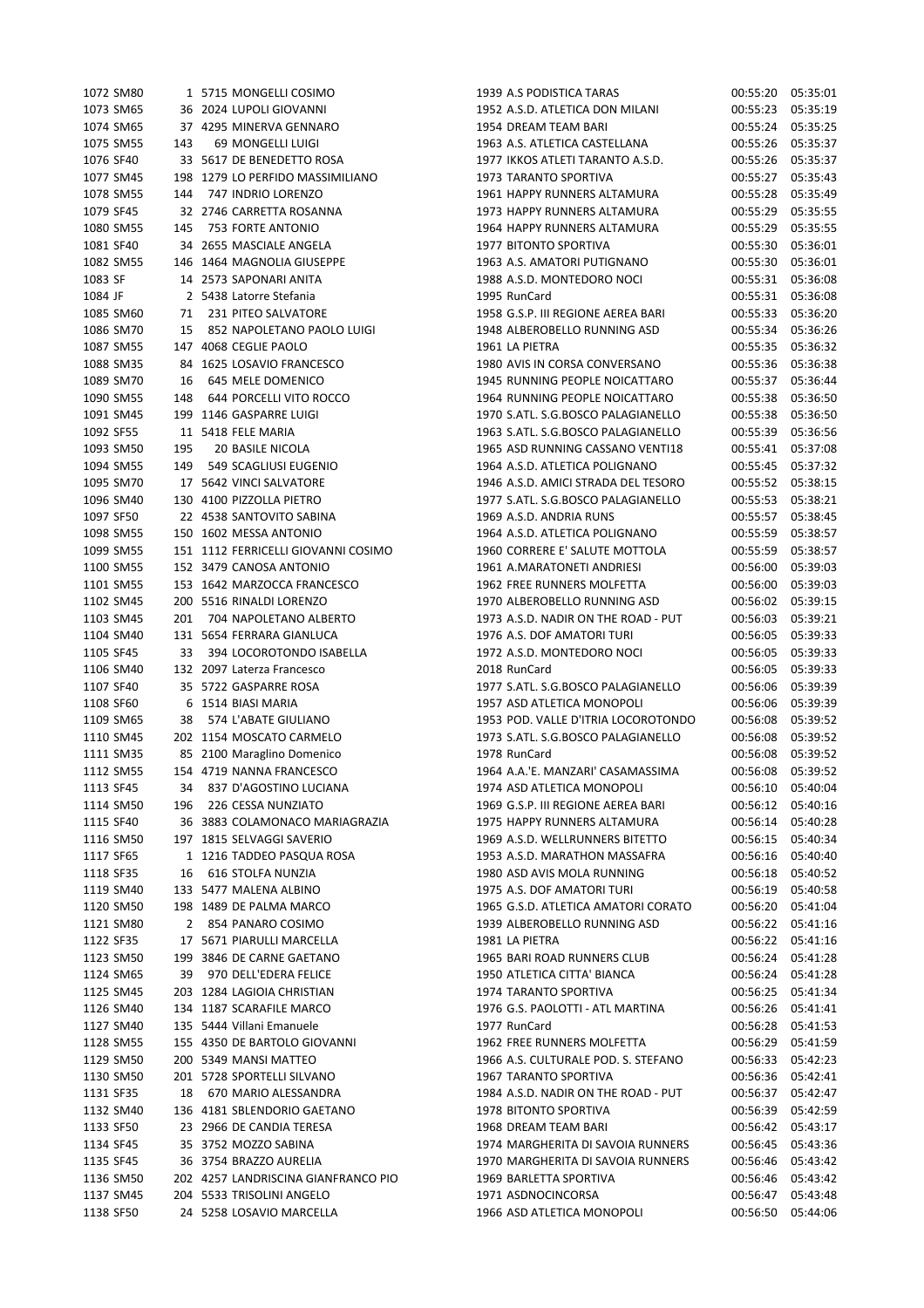| 1139 SM50 |     | 203 1842 ROMA FRANCESCO              |  | 1968 A.S. ATLETICA LATIANO          | 00:56:53 | 05:44:24          |
|-----------|-----|--------------------------------------|--|-------------------------------------|----------|-------------------|
| 1140 SM50 |     | 204 5660 CONFORTI GIOVANNI           |  | 1965 ATLETICA ADELFIA               | 00:56:56 | 05:44:42          |
| 1141 SM50 | 205 | 615 MASTROLONARDO MICHELE ANTONIO    |  | 1965 ASD AVIS MOLA RUNNING          | 00:56:58 | 05:44:54          |
| 1142 SM50 | 206 | 94 TRIA FRANCESCO                    |  | 1966 A.S. AMATORI PUTIGNANO         | 00:57:00 | 05:45:06          |
| 1143 SM70 |     | 18 3880 GIOVE DOMENICO               |  | 1947 MURGIA MARATHON SANTERAMO      | 00:57:01 | 05:45:12          |
| 1144 SF55 | 12  | <b>132 VITTORIONE GIUSEPPA</b>       |  | 1962 A.S. AMATORI PUTIGNANO         | 00:57:01 | 05:45:12          |
| 1145 SF50 | 25  | 922 FORTUNATO MARIA                  |  | 1966 A.S.D. LA FENICE               | 00:57:02 | 05:45:18          |
| 1146 SM65 |     | 40 5575 MOTOLESE ANTONIO             |  | 1954 A.S.D. PODISTICA GROTTAGLIE    | 00:57:03 | 05:45:25          |
|           |     |                                      |  | 1964 A.S.D. PODISTICA GROTTAGLIE    |          |                   |
| 1147 SF55 |     | 13 5713 ABATEMATTEO ROSA             |  |                                     | 00:57:03 | 05:45:25          |
| 1148 SM70 | 19  | 349 RAGONE GIOVANNI                  |  | 1946 ATLETIC CLUB ALTAMURA          | 00:57:03 | 05:45:25          |
| 1149 SM55 |     | 156 5568 ARCADIO MAURO               |  | 1964 A.S.D. PODISTICA GROTTAGLIE    | 00:57:03 | 05:45:25          |
| 1150 SF35 |     | 19 3611 GASPARI CLAUDIA              |  | 1982 BARLETTA SPORTIVA              | 00:57:04 | 05:45:31          |
| 1151 SM50 | 207 | 660 RENNA FRANCESCO                  |  | 1968 A.S.D. NADIR ON THE ROAD - PUT | 00:57:05 | 05:45:37          |
| 1152 SM60 | 72  | 233 BENEDETTO GIOVANNI               |  | 1959 G.S.P. III REGIONE AEREA BARI  | 00:57:06 | 05:45:43          |
| 1153 SM75 |     | 3 4835 MANZONI GIOVANNI              |  | 1943 A.S.D. ATLETICA AZZURRA        | 00:57:07 | 05:45:49          |
| 1154 SM55 | 157 | 573 DELLA ROSA ELIODORO FRANCES      |  | 1962 POD. VALLE D'ITRIA LOCOROTONDO | 00:57:08 | 05:45:55          |
| 1155 SM60 |     | 73 5487 TROVISI MATTEO               |  | 1958 AVIS IN CORSA CONVERSANO       | 00:57:09 | 05:46:01          |
| 1156 SM50 |     | 208 1257 GRECO NICOLA                |  | 1968 A.S.D. MARATHON MASSAFRA       | 00:57:12 | 05:46:19          |
| 1157 SF50 |     | 26 2750 MAURO MARIA PAOLA            |  | 1967 ATLETICA TOMMASO ASSI TRANI    | 00:57:18 | 05:46:55          |
| 1158 SM55 | 158 | 312 INTRONA VINCENZO                 |  | 1960 ATLETICA TOMMASO ASSI TRANI    | 00:57:18 | 05:46:55          |
| 1159 SF40 |     | 37 2016 MARANGI MARIA SCALA          |  | 1975 A.S.D. MARATHON MASSAFRA       | 00:57:19 | 05:47:01          |
|           |     | 159 1209 PALMISANO CARMELO           |  | 1963 A.S.D. MARATHON MASSAFRA       |          |                   |
| 1160 SM55 |     |                                      |  |                                     | 00:57:19 | 05:47:01          |
| 1161 SM45 |     | 205 4222 PETROSINO ANGELO            |  | 1972 S.ATL, S.G.BOSCO PALAGIANELLO  | 00:57:22 | 05:47:20          |
| 1162 SF50 |     | 27 1752 PRETE NADIA                  |  | 1966 ALBEROBELLO RUNNING ASD        | 00:57:30 | 05:48:08          |
| 1163 SM50 | 209 | 703 INTINI GIANFRANCO                |  | 1967 A.S.D. NADIR ON THE ROAD - PUT | 00:57:32 | 05:48:20          |
| 1164 SF50 |     | 28 5730 ZITO ANNA ROSA               |  | 1965 MARTINA FRANCA RUNNING A.S.D.  | 00:57:32 | 05:48:20          |
| 1165 SF50 |     | 29 1736 PRISCIANTELLI MARIA VITTORIA |  | 1969 GIOIA RUNNING A.S.D.           | 00:57:34 | 05:48:32          |
| 1166 SM65 |     | 41 1782 PIZZUTO UGO                  |  | 1951 A.S.D. ATLETICA AZZURRA        | 00:57:35 | 05:48:38          |
| 1167 SM55 |     | 160 3847 FERRARA EMANUELE ENRICO     |  | 1964 BARI ROAD RUNNERS CLUB         | 00:57:36 | 05:48:44          |
| 1168 SF50 |     | 30 1450 DELFINE PATRIZIA             |  | 1968 A.S. AMATORI PUTIGNANO         | 00:57:40 | 05:49:09          |
| 1169 SM50 |     | 210 5727 DE BELLIS FABIO             |  | 1969 TARANTO SPORTIVA               | 00:57:41 | 05:49:15          |
| 1170 SF35 |     | 20 3680 LABIANCA ANGELA              |  | 1980 BITONTO SPORTIVA               | 00:57:45 | 05:49:39          |
| 1171 SM60 |     | 74 1220 LEGGIERI ANTONIO             |  | 1955 A.S.D. MARATHON MASSAFRA       | 00:57:45 | 05:49:39          |
|           |     |                                      |  |                                     |          |                   |
| 1172 SM55 |     | 161 1345 MARTUCCI MARIO              |  | 1961 RunCard                        | 00:57:45 | 05:49:39          |
| 1173 SM40 |     | 137 1365 Conserva Fabio              |  | 1978 RunCard                        | 00:57:47 | 05:49:51          |
| 1174 SM70 |     | 20 1391 BERTERAMO FRANCESCO          |  | 1949 A.S. CULTURALE POD. S. STEFANO | 00:57:52 | 05:50:21          |
| 1175 SM50 |     | 211 1995 CARRIERI DONATO             |  | 1968 MARTINA FRANCA RUNNING A.S.D.  | 00:57:52 | 05:50:21          |
| 1176 SM50 |     | 212 4539 CANNONE GIOVANNI            |  | 1966 A.S.D. ANDRIA RUNS             | 00:57:56 | 05:50:45          |
| 1177 SM50 |     | 213 5625 Gentile Giovanni Antonio    |  | 1965 RunCard                        | 00:57:56 | 05:50:45          |
| 1178 SF55 |     | 14 1050 DEMITRI VITA                 |  | 1964 A.S.D. PODISTICA GROTTAGLIE    | 00:57:57 | 05:50:51          |
| 1179 SF   |     | 15 2082 LOPERFIDO TIZIANA            |  | 1985 A.S.D. RHBIKE TEAM             |          | 00:57:58 05:50:58 |
| 1180 SF35 |     | 21 1522 PUGLIESE MARIA               |  | 1981 ASD ATLETICA MONOPOLI          |          | 00:57:59 05:51:04 |
| 1181 SM60 |     | 75 797 SOZIO ANTONIO                 |  | 1959 BIO AMBRA NEW AGE              | 00:58:04 | 05:51:34          |
| 1182 SM50 | 214 | 128 CATALANO NICOLA                  |  | 1969 A.S. AMATORI PUTIGNANO         | 00:58:04 | 05:51:34          |
| 1183 SM40 |     | 138 1959 NOTARISTEFANO DOMENICO      |  | 1976 CORRERE E' SALUTE MOTTOLA      | 00:58:05 | 05:51:40          |
| 1184 SM40 | 139 | <b>344 LOIUDICE VITO</b>             |  | 1976 ATLETIC CLUB ALTAMURA          | 00:58:14 | 05:52:34          |
|           |     |                                      |  | 1946 AVIS IN CORSA CONVERSANO       |          |                   |
| 1185 SM70 |     | 21 581 LOPRIORE BONIFACIO ANGELO     |  |                                     | 00:58:19 | 05:53:05          |
| 1186 SM55 |     | 162 1649 SCARCIA ROBERTO             |  | 1961 FREE RUNNERS MOLFETTA          | 00:58:20 | 05:53:11          |
| 1187 SM55 |     | 163 1573 SGARAMELLA RICCARDO         |  | 1962 A.MARATONETI ANDRIESI          | 00:58:22 | 05:53:23          |
| 1188 SM40 |     | 140 5729 PETRICCIUOLO RAFFAELE       |  | 1976 POD. CAROSINO JONICA&HIRIA MES | 00:58:23 | 05:53:29          |
| 1189 SF35 |     | 22 5614 CHIARELLI ROSANNA            |  | 1983 MARTINA FRANCA RUNNING A.S.D.  | 00:58:26 | 05:53:47          |
| 1190 SM75 |     | 4 105 BIANCO GIOVANNI                |  | 1944 A.S. AMATORI PUTIGNANO         | 00:58:35 | 05:54:42          |
| 1191 SF40 |     | 38 2561 SILVESTRI LUCREZIA           |  | 1976 ASD ATLETICA MONOPOLI          | 00:58:36 | 05:54:48          |
| 1192 SF35 |     | 23 4885 CHIECO DONATELLA             |  | 1981 ATLETICA TOMMASO ASSI TRANI    | 00:58:36 | 05:54:48          |
| 1193 SM40 |     | 141 3786 D'IPPOLITO ALESSANDRO       |  | 1977 IKKOS ATLETI TARANTO A.S.D.    | 00:58:40 | 05:55:12          |
| 1194 SF50 | 31  | 54 CISTERNINO CLEMENTINA             |  | 1967 A.S. ATLETICA CASTELLANA       | 00:58:44 | 05:55:36          |
| 1195 SM55 | 164 | 564 PALUMBO DOMENICO                 |  | 1961 A.S.D. ATLETICA POLIGNANO      | 00:58:44 | 05:55:36          |
| 1196 SM55 |     | 165 1659 ANGIULLI GIOVANNI           |  | 1961 BARLETTA SPORTIVA              | 00:58:47 | 05:55:54          |
|           |     |                                      |  |                                     |          |                   |
| 1197 SF50 |     | 32 3099 BUFANO ANTONELLA             |  | 1966 G.S. PAOLOTTI - ATL MARTINA    | 00:58:47 | 05:55:54          |
| 1198 SF45 |     | 37 2083 ROSPO MARIA                  |  | 1973 A.S.D. RHBIKE TEAM             | 00:58:47 | 05:55:54          |
| 1199 PM   | 8   | 617 MASTROLONARDO ANDREA             |  | 1999 ASD AVIS MOLA RUNNING          | 00:58:50 | 05:56:12          |
| 1200 SF40 |     | 39 2923 FRONZA DANIELA               |  | 1979 A.S.D. RHBIKE TEAM             | 00:58:50 | 05:56:12          |
| 1201 SF   |     | 16 2915 CONVERTINO GRAZIANA          |  | 1985 A.S.D. RHBIKE TEAM             | 00:58:50 | 05:56:12          |
| 1202 SM55 |     | 166 5503 DAGOSTINO VITO              |  | 1963 MURGIA MARATHON SANTERAMO      | 00:58:51 | 05:56:18          |
| 1203 SF45 |     | 38 5735 SPERA MARIA GIUSEPPA         |  | 1972 A.S.D. RHBIKE TEAM             | 00:58:51 | 05:56:18          |
| 1204 SF45 |     | 39 5466 MOSCATO VITTORIA             |  | 1973 ASD ATLETICA MONOPOLI          | 00:58:55 | 05:56:43          |
| 1205 SM60 |     | 76 665 LIPPOLIS SANDRO               |  | 1959 A.S.D. NADIR ON THE ROAD - PUT | 00:58:57 | 05:56:55          |
|           |     |                                      |  |                                     |          |                   |

|           | 1139 SM50 |     | 203 1842 ROMA FRANCESCO              | 1968 A.S. ATLETICA LATIANO          | 00:56:53          | 05:44:24 |
|-----------|-----------|-----|--------------------------------------|-------------------------------------|-------------------|----------|
|           | 1140 SM50 |     | 204 5660 CONFORTI GIOVANNI           | 1965 ATLETICA ADELFIA               | 00:56:56          | 05:44:42 |
|           | 1141 SM50 | 205 | 615 MASTROLONARDO MICHELE ANTONIO    | 1965 ASD AVIS MOLA RUNNING          | 00:56:58          | 05:44:54 |
|           | 1142 SM50 | 206 | 94 TRIA FRANCESCO                    | 1966 A.S. AMATORI PUTIGNANO         | 00:57:00          | 05:45:06 |
|           | 1143 SM70 |     | 18 3880 GIOVE DOMENICO               | 1947 MURGIA MARATHON SANTERAMO      | 00:57:01          | 05:45:12 |
| 1144 SF55 |           | 12  | <b>132 VITTORIONE GIUSEPPA</b>       | 1962 A.S. AMATORI PUTIGNANO         | 00:57:01          | 05:45:12 |
| 1145 SF50 |           | 25  | 922 FORTUNATO MARIA                  | 1966 A.S.D. LA FENICE               | 00:57:02          | 05:45:18 |
|           | 1146 SM65 |     | 40 5575 MOTOLESE ANTONIO             | 1954 A.S.D. PODISTICA GROTTAGLIE    | 00:57:03          | 05:45:25 |
| 1147 SF55 |           |     | 13 5713 ABATEMATTEO ROSA             | 1964 A.S.D. PODISTICA GROTTAGLIE    | 00:57:03          | 05:45:25 |
|           |           |     | 349 RAGONE GIOVANNI                  |                                     |                   |          |
|           | 1148 SM70 | 19  |                                      | 1946 ATLETIC CLUB ALTAMURA          | 00:57:03          | 05:45:25 |
|           | 1149 SM55 |     | 156 5568 ARCADIO MAURO               | 1964 A.S.D. PODISTICA GROTTAGLIE    | 00:57:03          | 05:45:25 |
| 1150 SF35 |           |     | 19 3611 GASPARI CLAUDIA              | 1982 BARLETTA SPORTIVA              | 00:57:04          | 05:45:31 |
|           | 1151 SM50 | 207 | 660 RENNA FRANCESCO                  | 1968 A.S.D. NADIR ON THE ROAD - PUT | 00:57:05          | 05:45:37 |
|           | 1152 SM60 | 72  | 233 BENEDETTO GIOVANNI               | 1959 G.S.P. III REGIONE AEREA BARI  | 00:57:06          | 05:45:43 |
|           | 1153 SM75 |     | 3 4835 MANZONI GIOVANNI              | 1943 A.S.D. ATLETICA AZZURRA        | 00:57:07          | 05:45:49 |
|           | 1154 SM55 | 157 | 573 DELLA ROSA ELIODORO FRANCES      | 1962 POD. VALLE D'ITRIA LOCOROTONDO | 00:57:08          | 05:45:55 |
|           | 1155 SM60 |     | 73 5487 TROVISI MATTEO               | 1958 AVIS IN CORSA CONVERSANO       | 00:57:09          | 05:46:01 |
|           | 1156 SM50 |     | 208 1257 GRECO NICOLA                | 1968 A.S.D. MARATHON MASSAFRA       | 00:57:12          | 05:46:19 |
| 1157 SF50 |           |     | 26 2750 MAURO MARIA PAOLA            | 1967 ATLETICA TOMMASO ASSI TRANI    | 00:57:18          | 05:46:55 |
|           | 1158 SM55 | 158 | 312 INTRONA VINCENZO                 | 1960 ATLETICA TOMMASO ASSI TRANI    | 00:57:18          | 05:46:55 |
| 1159 SF40 |           |     | 37 2016 MARANGI MARIA SCALA          | 1975 A.S.D. MARATHON MASSAFRA       | 00:57:19          | 05:47:01 |
|           | 1160 SM55 |     | 159 1209 PALMISANO CARMELO           | 1963 A.S.D. MARATHON MASSAFRA       | 00:57:19          | 05:47:01 |
|           | 1161 SM45 |     | 205 4222 PETROSINO ANGELO            | 1972 S.ATL. S.G.BOSCO PALAGIANELLO  | 00:57:22          | 05:47:20 |
| 1162 SF50 |           |     | 27 1752 PRETE NADIA                  | 1966 ALBEROBELLO RUNNING ASD        | 00:57:30          | 05:48:08 |
|           | 1163 SM50 | 209 | 703 INTINI GIANFRANCO                | 1967 A.S.D. NADIR ON THE ROAD - PUT | 00:57:32          | 05:48:20 |
| 1164 SF50 |           |     | 28 5730 ZITO ANNA ROSA               | 1965 MARTINA FRANCA RUNNING A.S.D.  | 00:57:32          | 05:48:20 |
| 1165 SF50 |           |     | 29 1736 PRISCIANTELLI MARIA VITTORIA | 1969 GIOIA RUNNING A.S.D.           | 00:57:34          | 05:48:32 |
|           | 1166 SM65 |     | 41 1782 PIZZUTO UGO                  | 1951 A.S.D. ATLETICA AZZURRA        | 00:57:35          | 05:48:38 |
|           | 1167 SM55 |     | 160 3847 FERRARA EMANUELE ENRICO     | 1964 BARI ROAD RUNNERS CLUB         | 00:57:36          | 05:48:44 |
| 1168 SF50 |           |     | 30 1450 DELFINE PATRIZIA             | 1968 A.S. AMATORI PUTIGNANO         | 00:57:40          | 05:49:09 |
|           | 1169 SM50 |     | 210 5727 DE BELLIS FABIO             | 1969 TARANTO SPORTIVA               | 00:57:41          | 05:49:15 |
| 1170 SF35 |           |     | 20 3680 LABIANCA ANGELA              | 1980 BITONTO SPORTIVA               | 00:57:45          | 05:49:39 |
|           | 1171 SM60 |     | 74 1220 LEGGIERI ANTONIO             | 1955 A.S.D. MARATHON MASSAFRA       |                   | 05:49:39 |
|           |           |     |                                      |                                     | 00:57:45          |          |
|           | 1172 SM55 |     | 161 1345 MARTUCCI MARIO              | 1961 RunCard                        | 00:57:45          | 05:49:39 |
|           | 1173 SM40 |     | 137 1365 Conserva Fabio              | 1978 RunCard                        | 00:57:47          | 05:49:51 |
|           | 1174 SM70 |     | 20 1391 BERTERAMO FRANCESCO          | 1949 A.S. CULTURALE POD. S. STEFANO | 00:57:52          | 05:50:21 |
|           | 1175 SM50 |     | 211 1995 CARRIERI DONATO             | 1968 MARTINA FRANCA RUNNING A.S.D.  | 00:57:52          | 05:50:21 |
|           | 1176 SM50 |     | 212 4539 CANNONE GIOVANNI            | 1966 A.S.D. ANDRIA RUNS             | 00:57:56          | 05:50:45 |
|           | 1177 SM50 |     | 213 5625 Gentile Giovanni Antonio    | 1965 RunCard                        | 00:57:56          | 05:50:45 |
| 1178 SF55 |           |     | 14 1050 DEMITRI VITA                 | 1964 A.S.D. PODISTICA GROTTAGLIE    | 00:57:57          | 05:50:51 |
| 1179 SF   |           |     | 15 2082 LOPERFIDO TIZIANA            | 1985 A.S.D. RHBIKE TEAM             | 00:57:58          | 05:50:58 |
| 1180 SF35 |           |     | 21 1522 PUGLIESE MARIA               | 1981 ASD ATLETICA MONOPOLI          | 00:57:59          | 05:51:04 |
|           | 1181 SM60 | 75  | 797 SOZIO ANTONIO                    | 1959 BIO AMBRA NEW AGE              | 00:58:04          | 05:51:34 |
|           | 1182 SM50 | 214 | 128 CATALANO NICOLA                  | 1969 A.S. AMATORI PUTIGNANO         | 00:58:04          | 05:51:34 |
|           | 1183 SM40 |     | 138 1959 NOTARISTEFANO DOMENICO      | 1976 CORRERE E' SALUTE MOTTOLA      | 00:58:05          | 05:51:40 |
|           | 1184 SM40 | 139 | 344 LOIUDICE VITO                    | 1976 ATLETIC CLUB ALTAMURA          | 00:58:14          | 05:52:34 |
|           | 1185 SM70 | 21  | 581 LOPRIORE BONIFACIO ANGELO        | 1946 AVIS IN CORSA CONVERSANO       | 00:58:19          | 05:53:05 |
|           | 1186 SM55 |     | 162 1649 SCARCIA ROBERTO             | 1961 FREE RUNNERS MOLFETTA          | 00:58:20          | 05:53:11 |
|           | 1187 SM55 |     | 163 1573 SGARAMELLA RICCARDO         | 1962 A.MARATONETI ANDRIESI          | 00:58:22          | 05:53:23 |
|           | 1188 SM40 |     | 140 5729 PETRICCIUOLO RAFFAELE       | 1976 POD. CAROSINO JONICA&HIRIA MES | 00:58:23          | 05:53:29 |
| 1189 SF35 |           |     | 22 5614 CHIARELLI ROSANNA            | 1983 MARTINA FRANCA RUNNING A.S.D.  | 00:58:26          | 05:53:47 |
|           | 1190 SM75 | 4   | 105 BIANCO GIOVANNI                  | 1944 A.S. AMATORI PUTIGNANO         | 00:58:35          | 05:54:42 |
| 1191 SF40 |           |     | 38 2561 SILVESTRI LUCREZIA           | 1976 ASD ATLETICA MONOPOLI          | 00:58:36          | 05:54:48 |
| 1192 SF35 |           |     | 23 4885 CHIECO DONATELLA             | 1981 ATLETICA TOMMASO ASSI TRANI    | 00:58:36          | 05:54:48 |
|           | 1193 SM40 |     | 141 3786 D'IPPOLITO ALESSANDRO       | 1977 IKKOS ATLETI TARANTO A.S.D.    | 00:58:40          | 05:55:12 |
| 1194 SF50 |           | 31  | 54 CISTERNINO CLEMENTINA             | 1967 A.S. ATLETICA CASTELLANA       | 00:58:44          | 05:55:36 |
|           | 1195 SM55 | 164 | 564 PALUMBO DOMENICO                 | 1961 A.S.D. ATLETICA POLIGNANO      | 00:58:44          | 05:55:36 |
|           | 1196 SM55 |     | 165 1659 ANGIULLI GIOVANNI           | 1961 BARLETTA SPORTIVA              | 00:58:47          | 05:55:54 |
| 1197 SF50 |           |     | 32 3099 BUFANO ANTONELLA             | 1966 G.S. PAOLOTTI - ATL MARTINA    | 00:58:47          | 05:55:54 |
| 1198 SF45 |           |     | 37 2083 ROSPO MARIA                  | 1973 A.S.D. RHBIKE TEAM             | 00:58:47          | 05:55:54 |
| 1199 PM   |           | 8   | 617 MASTROLONARDO ANDREA             | 1999 ASD AVIS MOLA RUNNING          | 00:58:50          | 05:56:12 |
|           |           |     | 39 2923 FRONZA DANIELA               | 1979 A.S.D. RHBIKE TEAM             | 00:58:50          | 05:56:12 |
| 1200 SF40 |           |     |                                      |                                     |                   |          |
| 1201 SF   |           |     | 16 2915 CONVERTINO GRAZIANA          | 1985 A.S.D. RHBIKE TEAM             | 00:58:50          | 05:56:12 |
|           | 1202 SM55 |     | 166 5503 DAGOSTINO VITO              | 1963 MURGIA MARATHON SANTERAMO      | 00:58:51          | 05:56:18 |
| 1203 SF45 |           |     | 38 5735 SPERA MARIA GIUSEPPA         | 1972 A.S.D. RHBIKE TEAM             | 00:58:51          | 05:56:18 |
| 1204 SF45 |           |     | 39 5466 MOSCATO VITTORIA             | 1973 ASD ATLETICA MONOPOLI          | 00:58:55          | 05:56:43 |
|           | 1205 SM60 |     |                                      | 1959 A.S.D. NADIR ON THE ROAD - PUT | 00:58:57 05:56:55 |          |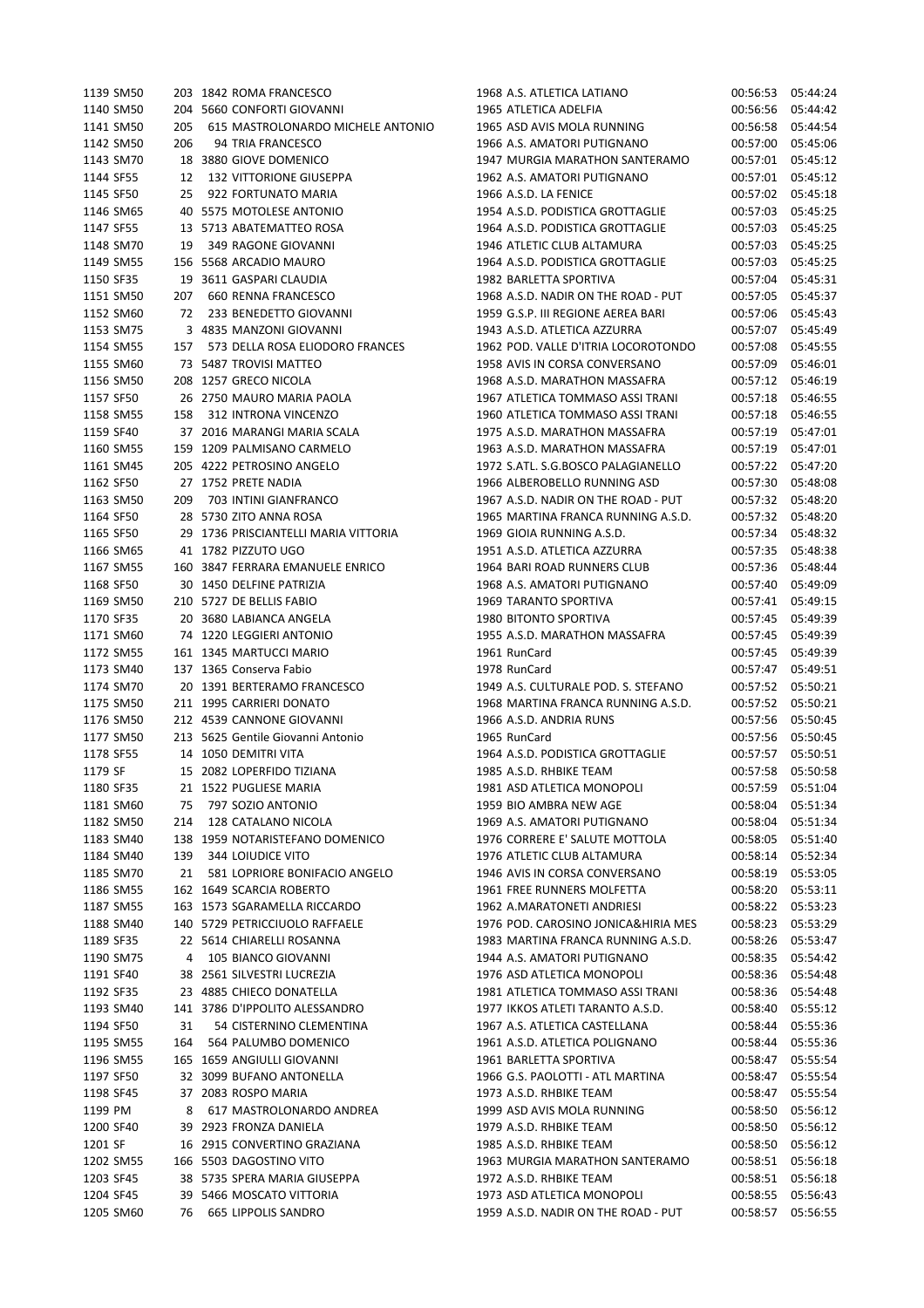| 1206 SM50 |     | 215 5352 QUARTO FRANCESCO          | 1965 A.S. CULTURALE POD. S. STEFANO | 00:59:01 | 05:57:19 |
|-----------|-----|------------------------------------|-------------------------------------|----------|----------|
| 1207 SF40 |     | 40 2917 LAVARRA PATRIZIA FRANCESCA | 1975 A.S.D. RHBIKE TEAM             | 00:59:06 | 05:57:49 |
| 1208 SM50 |     | 216 5537 SPADA FRANCESCO           | 1966 ASD SPITS RUN W & T SAMMICHELE | 00:59:07 | 05:57:55 |
| 1209 SF55 |     | 15 2920 TARANTINO ROSA             | 1964 A.S.D. RHBIKE TEAM             | 00:59:08 | 05:58:01 |
| 1210 SM55 |     | 167 5622 carucci antonio           | 1962 RunCard                        | 00:59:12 | 05:58:26 |
| 1211 SM60 |     | 77 1769 VASILE GIUSEPPE            | 1956 RUNNERS DEL LEVANTE            | 00:59:13 | 05:58:32 |
| 1212 SM40 |     | 142 5685 SURICO VITTORIO           | 1976 GIOIA RUNNING A.S.D.           | 00:59:15 | 05:58:44 |
| 1213 SM50 |     | 217 1070 CASAMASSIMA GIUSEPPE      | 1965 CLUB RUNNER 87 CASTELLANETA    | 00:59:20 | 05:59:14 |
| 1214 SF45 | 40  | 363 NINIVAGGI ANNA TERESA          | 1974 ATLETIC CLUB ALTAMURA          | 00:59:21 | 05:59:20 |
| 1215 SM55 |     | 168 1088 MANDORINO ORAZIO          | 1963 CORRERE E' SALUTE MOTTOLA      | 00:59:23 | 05:59:32 |
| 1216 SM55 | 169 | 547 RESSA GIUSEPPE                 | 1960 A.S.D. ATLETICA POLIGNANO      | 00:59:24 | 05:59:38 |
| 1217 SM75 |     | 5 1444 CASSONE DOMENICO            | 1941 A.S. AMATORI PUTIGNANO         | 00:59:32 | 06:00:27 |
| 1218 SM50 |     | 218 5281 LORIZZO GIUSEPPE          | 1968 A.MARATONETI ANDRIESI          | 00:59:32 | 06:00:27 |
| 1219 SM35 |     | 86 5643 LOZITO NICOLA              | 1982 A.S.D. AMICI STRADA DEL TESORO | 00:59:35 | 06:00:45 |
| 1220 SM45 |     | 206 5331 MOSSA MARINO              | 1974 BITONTO SPORTIVA               | 00:59:37 | 06:00:57 |
| 1221 SM60 |     | 78 4812 MANZARI VITO               | 1955 A.S.D. AMICI STRADA DEL TESORO | 00:59:39 | 06:01:09 |
| 1222 SM45 |     | 207 2565 DI LERNIA FRANCESCO       | 1974 ATLETICA TOMMASO ASSI TRANI    | 00:59:40 | 06:01:15 |
| 1223 SF40 |     | 41 3461 FERRANTE ROSA              | 1978 ATLETICA TOMMASO ASSI TRANI    | 00:59:40 | 06:01:15 |
| 1224 SM60 |     | 79 1115 MATERA GIOVANNI            | 1955 NUOVA ATLETICA LATERZA         | 00:59:48 | 06:02:04 |
| 1225 SF65 |     | 2 1482 DI SIBIO ANGELA             | 1954 ATLETICA PRO CANOSA            | 00:59:48 | 06:02:04 |
| 1226 SF45 |     | 41 5414 TOTARO KATIA               | 1974 CLUB RUNNER 87 CASTELLANETA    | 00:59:49 | 06:02:10 |
| 1227 SM65 |     | 42 1626 LOVECCHIO LUIGI            | 1952 AVIS IN CORSA CONVERSANO       | 00:59:54 | 06:02:40 |
| 1228 SM50 |     | 219 5332 PETTA FRANCESCO           | 1969 BITONTO SPORTIVA               | 00:59:54 | 06:02:40 |
| 1229 SF45 | 42  | 250 COLELLA VALENTINA              | 1971 ASD ATLETICA MONOPOLI          | 00:59:55 | 06:02:46 |
| 1230 SM55 | 170 | 466 RUGGIERO TEODORO               | 1960 A.S.D. MONTEDORO NOCI          | 00:59:57 | 06:02:58 |
|           |     |                                    | 1969 A.S.D. LA FENICE               |          |          |
| 1231 SF50 | 33  | 932 PASTORE MARIA ROSARIA          |                                     | 00:59:59 | 06:03:10 |
| 1232 SM60 | 80  | 106 SANSOLINO VITO                 | 1956 A.S. AMATORI PUTIGNANO         | 00:59:59 | 06:03:10 |
| 1233 SF50 |     | 34 5247 CURCI MADDALENA            | 1967 A.S.D. AMICI STRADA DEL TESORO | 00:59:59 | 06:03:10 |
| 1234 SM70 |     | 22 5015 GELAO RAFFAELE             | 1947 A.S.D. AMICI STRADA DEL TESORO | 01:00:00 | 06:03:16 |
| 1235 SM50 |     | 220 1124 MIANI VITO                | 1966 S.ATL. S.G.BOSCO PALAGIANELLO  | 01:00:02 | 06:03:28 |
| 1236 SF45 |     | 43 1021 ARGENTIERE MARGHERITA      | 1974 G.S. ATL. SAN FERDINANDO       | 01:00:05 | 06:03:46 |
| 1237 SM65 |     | 43 5323 SIMONE GIUSEPPE            | 1951 HAPPY RUNNERS ALTAMURA         | 01:00:05 | 06:03:46 |
| 1238 SM70 |     | 23 1023 DAGNELLO VINCENZO          | 1949 G.S. ATL. SAN FERDINANDO       | 01:00:06 | 06:03:52 |
| 1239 SM65 |     | 44 1138 TODARO PASQUALE            | 1954 S.ATL. S.G.BOSCO PALAGIANELLO  | 01:00:07 | 06:03:59 |
| 1240 SM45 |     | 208 5684 MANCINO NICOLA            | 1973 GIOIA RUNNING A.S.D.           | 01:00:12 | 06:04:29 |
| 1241 SF40 |     | 42 5637 GALA MILENA                | 1977 A.S. AMATORI PUTIGNANO         | 01:00:13 | 06:04:35 |
| 1242 SM65 |     | 45 1845 COLUCCI PIETRO             | 1954 ATLETICA CITTA' BIANCA         | 01:00:14 | 06:04:41 |
| 1243 SF45 |     | 44 5580 DE NOVELLIS PIERA          | 1971 CLUB RUNNER 87 CASTELLANETA    | 01:00:18 | 06:05:05 |
| 1244 SM45 |     | 209 5699 SAVINO NICOLA             | 1974 ASD SPITS RUN W & T SAMMICHELE | 01:00:21 | 06:05:23 |
| 1245 SM60 |     | 81 3960 PORTA CESARE               | 1955 ASD SPITS RUN W & T SAMMICHELE | 01:00:24 | 06:05:41 |
| 1246 SM70 |     | 24 1143 TODARO VITO CATALDO        | 1945 S.ATL. S.G.BOSCO PALAGIANELLO  | 01:00:27 | 06:06:00 |
| 1247 SM55 |     | 171 1712 FAVIA GIUSEPPE            | 1962 DREAM TEAM BARI                | 01:00:28 | 06:06:06 |
| 1248 SF50 |     | 35 5678 LIPPOLIS ANGELA            | 1967 A.S.D. NADIR ON THE ROAD - PUT | 01:00:31 | 06:06:24 |
| 1249 SF40 |     | 43 5693 CIMMARUSTI CLAUDIA         | 1975 ASD RUNNING CASSANO VENTI18    | 01:00:31 | 06:06:24 |
| 1250 SM50 |     | 221 5262 MARTULLI SALVATORE        | 1965 ASD ATLETICA MONOPOLI          | 01:00:31 | 06:06:24 |
| 1251 SF55 | 16  | 620 PAGLIARULO ANTONIA             | 1963 ASS. S. D. PINK PANTHER        | 01:00:35 | 06:06:48 |
| 1252 SF55 |     | 17 3276 DE MARZO MICHELA           | 1961 A.S PODISTICA TARAS            | 01:00:36 | 06:06:54 |
| 1253 SF40 |     | 44 3013 ANDRIULO MARIA             | 1976 A.S.D. ATLETICA CAROVIGNO      | 01:00:36 | 06:06:54 |
| 1254 SF45 |     | 45 5256 POMPA ROSA                 | 1970 ATLETICA PRO CANOSA            | 01:00:37 | 06:07:00 |
| 1255 SM40 |     | 143 5638 NANNA GIOVANNI PIETRO     | 1976 A.A.'E. MANZARI' CASAMASSIMA   | 01:00:44 | 06:07:43 |
| 1256 SF40 |     | 45 2828 SPADA ANNA LUCIA           | 1976 CLUB RUNNER 87 CASTELLANETA    | 01:00:45 | 06:07:49 |
| 1257 SF45 |     | 46 5577 COLLU MIRELLA              | 1971 A.S PODISTICA TARAS            | 01:00:50 | 06:08:19 |
| 1258 SM45 |     | 210 1761 LOPASSO GIANLUCA          | 1974 RUNNERS DEL LEVANTE            | 01:00:51 | 06:08:25 |
| 1259 SM75 | 6   | 155 BERARDINO NICOLA               | 1943 A.A.'E. MANZARI' CASAMASSIMA   | 01:00:51 | 06:08:25 |
| 1260 SM60 |     | 82 5307 CRESCENTE MICHELE VINCENZO | 1955 BARLETTA SPORTIVA              | 01:00:52 | 06:08:31 |
| 1261 SM65 | 46  | 112 LATTARULO CARMINE              | 1950 A.S. AMATORI PUTIGNANO         | 01:00:53 | 06:08:37 |
| 1262 SM55 | 172 | 111 CHIAPPERINO RAFFAELE           | 1962 A.S. AMATORI PUTIGNANO         | 01:00:54 | 06:08:43 |
| 1263 SM70 | 25  | 115 COSACCO MICHELE                | 1945 A.S. AMATORI PUTIGNANO         | 01:00:54 | 06:08:43 |
| 1264 SM60 |     | 83 1176 PULIMENO VITO              | 1956 ATHLETIC TEAM PALAGIANO        | 01:00:57 | 06:09:01 |
| 1265 SM35 |     | 87 1583 DESIO TONI                 | 1980 A.S. DOF AMATORI TURI          | 01:01:04 | 06:09:44 |
| 1266 SM65 |     | 47 3860 LACANDELA GIOVANNI         | 1951 AVIS IN CORSA CONVERSANO       | 01:01:07 | 06:10:02 |
| 1267 SF40 |     | 46 5596 VINCI PATRIZIA             | 1976 G.S. PAOLOTTI - ATL MARTINA    | 01:01:09 | 06:10:14 |
| 1268 SF50 |     | 36 1855 RICCHIUTO ANTONELLA        | 1968 ATLETICA CITTA' BIANCA         | 01:01:13 | 06:10:38 |
| 1269 SM60 | 84  | 977 CIRASINO DOMENICO              | 1958 ATLETICA CITTA' BIANCA         | 01:01:13 | 06:10:38 |
| 1270 SF   | 17  | 921 MAGNIFICO DORIANA              | 1995 A.S.D. LA FENICE               | 01:01:19 | 06:11:14 |
| 1271 SF40 |     | 47 5668 ANGARANO LUCIA             | 1976 LA PIETRA                      | 01:01:19 | 06:11:14 |
| 1272 SF55 |     | 18 1109 DE CARLO LUCIA             | 1964 CORRERE E' SALUTE MOTTOLA      | 01:01:24 | 06:11:45 |
|           |     |                                    |                                     |          |          |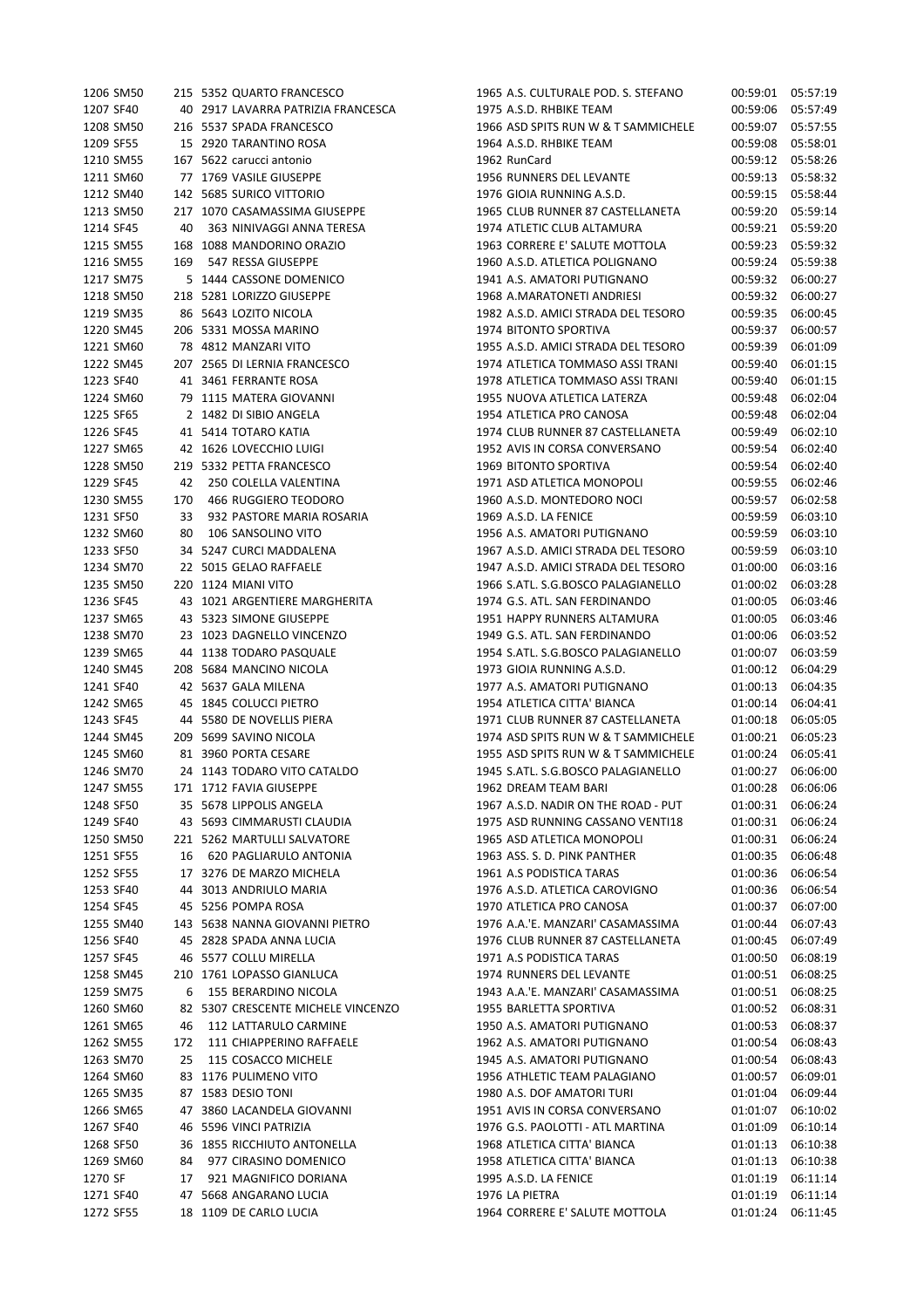| 1273 SF65              |    | 3   5312  DE PALMA MARIA TERESA                         | 1954 PEDON                    |
|------------------------|----|---------------------------------------------------------|-------------------------------|
| 1274 SM65              |    | 48 2867 SALINARI DAMIANO COSIMO                         | 1953 A.S.D. N                 |
| 1275 SM70              |    | 26 801 SABATO MICHELE                                   | 1949 GIOIA R                  |
| 1276 SM40              |    | 144 5689 DI VENERE DANIELE                              | 1975 BITONT                   |
| 1277 SF35              |    | 24 1980 MARTUCCI VITTORIA ORIANA                        | 1980 S.ATL. S                 |
| 1278 SM70              | 27 | 99 D'ALOIA ANTONIO                                      | 1949 A.S. AM                  |
| 1279 SM60              |    | 85 531 ARRE' STEFANO                                    | 1957 A.S. DO                  |
| 1280 SM65              |    | 49 366 DENORA TOMMASO                                   | 1954 ATLETIO                  |
| 1281 SM80              |    | 3 5451 CARESSA PIETRO                                   | 1938 A.S.D. A                 |
| 1282 SF45              |    | 47 1691 LUISI CARMELA                                   | 1970 A.S.D. N                 |
| 1283 SM65              |    | 50 257 CARAMIA DONATO                                   | 1951 ASD AT                   |
| 1284 SF45              |    | 48 2732 FONSECA MARIA MICHELA                           | 1974 ATHLET                   |
| 1285 SM40              |    | 145 4012 LOBIANCO GIOVANBATTISTA                        | 1975 CORREF                   |
| 1286 SF45              |    | 49 5658 MASTROFRANCESCO ROSA ANNA                       | <b>1970 AVIS IN</b>           |
| 1287 SF50              |    | 37 1477 MASSARO ROSA                                    | 1968 A.A.'E. I                |
| 1288 SM60              |    | 86 1631 SCISCI GIOVANNI                                 | <b>1956 AVIS IN</b>           |
| 1289 SM70              |    | 28 3540 GADALETA DOMENICO                               | <b>1949 FREE RL</b>           |
|                        |    |                                                         |                               |
| 1290 SF40              |    | 48 2064 CICERO LAURA                                    | 1976 MARTIN                   |
| 1291 SM60              |    | 87 315 DI LUZIO ANTONIO                                 | 1955 A.S.D. A                 |
| 1292 SF55              |    | 19 314 RUSSO ANNA MARIA                                 | 1960 A.S.D. A                 |
| 1293 SM65              |    | 51 597 GIANFREDA VITO                                   | <b>1951 FREE RU</b>           |
| 1294 SM60              |    | 88 1713 QUISTELLI VITANTONIO                            | 1957 DREAM                    |
| 1295 SF                |    | 18 1830 NOTARNICOLA ANNAROSA                            | 1988 ASDNO                    |
| 1296 SF50              |    | 38 1955 LOTITO FLORIANA                                 | 1968 CORREF                   |
| 1297 SM55              |    | 173 1106 LOTITO TOMMASO                                 | 1962 CORRER                   |
| 1298 SM65              |    | 52 1608 ZUPO ANTONIO                                    | 1953 A.S.D. A                 |
| 1299 SF50              |    | 39 5252 DI BARI MARIA RITA                              | 1966 A.S.D. A                 |
| 1300 SF65              |    | 4 298 CROCI ORNELLA                                     | 1951 ATLETIO                  |
|                        |    | 1301 SM55 174 140 RICCHI FRANCESCO                      | 1962 A.S. AM                  |
| 1302 SM65              |    | 53 1465 MICCOLIS GIUSEPPE                               | 1950 A.S. AM                  |
| 1303 SM55              |    | 175 2674 MANGIONE VINCENZO                              | 1962 A.S. CU                  |
| 1304 SM60              |    | 89 1174 IACOBINO RAFFAELE                               | 1956 ATHLET                   |
| 1305 SM50              |    | 222 360 POPOLIZIO SANTE                                 | 1968 ATLETIO                  |
| 1306 SM55              |    | 176 1089 LIPPOLIS MICHELE                               | 1961 CORRER                   |
| 1307 JF                |    | 3 5449 MAGGIPINTO MARCELLA                              | 2000 A.S. AM                  |
| 1308 SM80              |    | 4 433 LIPPOLIS VITANTONIO                               | 1936 A.S.D. N                 |
| 1309 SF40              |    | 49 5669 MUSCILLO DONATELLA                              | <b>1976 LA PIET</b>           |
| 1310 SM65              |    | 54 400 SCALERA VITO NICOLA                              | 1952 A.S.D. N                 |
| 1311 SF35              |    | 25 5691 MELINO FILOMENA                                 | 1982 A.S.D. V                 |
|                        |    | 1312 SF55 20 1816 SOMMA MARIA                           | 1963 A.S.D. V                 |
|                        |    | 1313 SM55 177 5665 DI PINTO LUIGI                       | 1962 ATLETIO                  |
| 1314 SM70              |    | 29 5724 GOFFREDO VITANTONIO                             | 1947 ATHLET                   |
| 1315 SM65              |    | 55 399 LOMBARDI GIOVANNI ANTONIO                        | 1952 A.S.D. N                 |
| 1316 SM55              |    | 178 594 CALDAROLA PAOLO                                 | <b>1963 FREE RU</b>           |
| 1317 SF60              |    | 7 1016 GIORGIO LUCREZIA                                 | 1958 G.S. ATI                 |
| 1318 SM55              |    | 179 1672 VITOBELLO RUGGIERO                             | 1961 BARLET                   |
| 1319 SF55              |    | 21 2639 PALMIERI CONCHITA MARIA                         | 1962 BARLET<br>1941 A.S.D. N  |
| 1320 SM75              |    | 7 706 NETTI GIUSEPPE                                    |                               |
| 1321 SF45              |    | 50 1092 MONTANARO ANTONELLA<br>211 682 MEZZAPESA NICOLA | 1973 CORREF                   |
| 1322 SM45              |    |                                                         | 1974 A.S.D. N                 |
| 1323 SM70              |    | 30 2799 TRANI ANTONIO                                   | 1945 A.S.D. P                 |
| 1324 SF50              |    | 40 1019 CARTAGENA ANNA                                  | 1969 G.S. ATI                 |
| 1325 SM80              |    | 5 3336 ZIZZI ANGELO                                     | 1938 G.S. PA<br>1940 A.S.D. A |
| 1326 SM75              |    | 8 552 BUZZOTTA GIOVANNI<br>22 5686 SOFIA MARCELLA       |                               |
| 1327 SF55              |    |                                                         | <b>1960 RUNNE</b>             |
| 1328 SM50              |    | 223 4330 MACCARONI MASSIMILIANO                         | 1965 MARTIN                   |
| 1329 SM55              |    | 180 5435 diasparro alberto                              | 1960 RunCar                   |
| 1330 SM80              |    | 6 626 COLAIANNI VITO                                    | 1937 A.S.D. A                 |
| 1331 SF35<br>1332 SM50 |    | 26 1053 PERONA LOREDANA<br>224 629 CAPORUSSO DOMENICO   | 1980 A.S.D. P<br>1967 LA PIET |
| 1333 SM65              |    | 56 5670 PIARULLI ANGELO                                 | 1952 LA PIET                  |
| 1334 SF40              |    | 50 5659 ROMANAZZI VITA ROSA                             | <b>1978 AVIS IN</b>           |
| 1335 SM40              |    | 146 1290 PALUMMIERI FRANCESCO                           | 1976 IKKOS A                  |
| 1336 SM65              |    | 57 1188 RUSSO FRANCESCO                                 | 1950 G.S. PA                  |
| 1337 SM65              |    | 58 5531 SCARANO ANGELO                                  | 1950 ASDNO                    |
| 1338 SM50              |    | 225 465 DISPOTO NICOLA                                  | 1966 A.S.D. N                 |
| 1339 JF                |    | 4 5667 LOIACONO ALESSANDRA                              | 2001 A.S.D. A                 |
|                        |    |                                                         |                               |

E-RICCARDI BISCEGLIE 01:01:26 06:11:57 1205:34 MARATHON MASSAFRA 201:01:27 06:12:03 1275 801:01:38 06:13:10 1276 TO SPORTIVA 61:01:38 06:13:10 1277 SF35 24 1980 MARTUCCI VITTORIA ORIANA 1980 S.ATL. S.G.BOSCO PALAGIANELLO 01:01:47 06:14:04 1278 SM70 27 99 D'ALOIA ANTONIO 1949 A.S. AMATORI PUTIGNANO 01:01:48 06:14:10 1279 BF AMATORI TURI 1957 COMES 1957 1961 1958 AMATORI TURI 1280 SM65 49 366 DENORA TOMMASO 1954 ATLETIC CLUB ALTAMURA 01:01:53 06:14:40 1281 AMICI STRADA DEL TESORO 11:01:53 06:14:40 1282 VADIR ON THE ROAD - PUT 01:02:05 06:15:53 1283 SM65 50 257 CARAMIA DONATO 1951 ASD ATLETICA MONOPOLI 01:02:06 06:15:59 FIC TEAM PALAGIANO 01:02:16 06:17:00 1285 SM40 145 4012 LOBIANCO GIOVANBATTISTA 1975 CORRERE E' SALUTE MOTTOLA 01:02:25 06:17:54 1286 SF45 49 5658 MASTROFRANCESCO ROSA ANNA 1970 AVIS IN CORSA CONVERSANO 01:02:45 06:19:55 1287 SF50 37 1477 MASSARO ROSA 1968 A.A.'E. MANZARI' CASAMASSIMA 01:02:50 06:20:25 1288 SM60 86 1631 SCISCI GIOVANNI 1956 AVIS IN CORSA CONVERSANO 01:02:50 06:20:25 1289 SM70 28 3540 GADALETA DOMENICO 1949 FREE RUNNERS MOLFETTA 01:03:11 06:22:33 NA FRANCA RUNNING A.S.D. 01:03:15 06:22:57 1291 ATLETICA BITRITTO 01:03:18 06:23:15 1292 SF55 19 314 RUSSO ANNA MARIA 1960 A.S.D. ATLETICA BITRITTO 01:03:31 06:24:34 1293 SM65 51 597 GIANFREDA VITO 1951 FREE RUNNERS MOLFETTA 01:03:31 06:24:34 1294 SM60 88 1713 QUISTELLI VITANTONIO 1957 DREAM TEAM BARI 01:03:38 06:25:16 1295:52 CINCORSA 01:03:44 06:25:52 RE E' SALUTE MOTTOLA  $01:03:51$  06:26:35 RE E' SALUTE MOTTOLA 01:03:51 06:26:35 12999 ATLETICA POLIGNANO 01:04:21 06:29:36 1299:36 AMICI STRADA DEL TESORO 31:04:21 06:29:36 1300 SF65 4 298 CROCI ORNELLA 1951 ATLETICA TOMMASO ASSI TRANI 01:04:26 06:30:07 141 13001 1410 MATORI PUTIGNANO 01:04:28 06:30:19 14102 1303 14708 14708 MATORI PUTIGNANO 1LTURALE POD. S. STEFANO 01:04:34 06:30:55 TIC TEAM PALAGIANO 01:04:43 06:31:50 1305 SM50 222 360 POPOLIZIO SANTE 1968 ATLETIC CLUB ALTAMURA 01:04:49 06:32:26 RE E' SALUTE MOTTOLA 01:04:52 06:32:44 1307 JF 3 5449 MAGGIPINTO MARCELLA 2000 A.S. AMATORI PUTIGNANO 01:04:54 06:32:56 1308 MONTEDORO NOCI 01:04:58 06:33:20  $R_A$   $01:05:00$   $06:33:33$ 1310 MONTEDORO NOCI 01:05:30 06:36:34 1311 SF35 25 5691 MELINO FILOMENA 1982 A.S.D. WELLRUNNERS BITETTO 01:05:35 06:37:04 1312 SF55 20 1816 SOMMA MARIA 1963 A.S.D. WELLRUNNERS BITETTO 01:05:35 06:37:04 1313 SM55 177 5665 DI PINTO LUIGI 1962 ATLETICA ADELFIA 01:05:36 06:37:10 1314 SM70 29 5724 GOFFREDO VITANTONIO 1947 ATHLETIC TEAM PALAGIANO 01:05:39 06:37:29 1315 MONTEDORO NOCI 01:05:44 06:37:59 1316 SM55 178 594 CALDAROLA PAOLO 1963 FREE RUNNERS MOLFETTA 01:05:51 06:38:41 1. SAN FERDINANDO 01:05:58 06:39:24 1318 TTA SPORTIVA 179 1672 1673 1674 1672 1673 1681 1672 1681 1672 1681 1682 169 TTA SPORTIVA 01:06:16 06:41:13 VADIR ON THE ROAD - PUT 01:06:16 06:41:13 1321 SF45 50 1092 MONTANARO ANTONELLA 1973 CORRERE E' SALUTE MOTTOLA 01:06:20 06:41:37 1322 VADIR ON THE ROAD - PUT 01:06:21 06:41:43 1323 SM70 30 2799 TRANI ANTONIO 1945 A.S.D. PODISTICA GROTTAGLIE 01:06:29 06:42:31 L. SAN FERDINANDO 01:06:38 06:43:26 1325 SM80 5 3336 ZIZZI ANGELO 1938 G.S. PAOLOTTI - ATL MARTINA 01:06:43 06:43:56 1326 ATLETICA POLIGNANO 01:06:50 06:44:39 1327 SF55 22 5686 SOFIA MARCELLA 1960 RUNNERS DEL LEVANTE 01:06:55 06:45:09 1328 NA FRANCA RUNNING A.S.D. 01:06:55 06:45:09 1329 SM55 180 5435 diasparro alberto 1960 RunCard 01:07:05 06:46:09 1330 ATLETICA BITRITTO 01:07:19 06:47:34 1331 SF35 26 1053 PERONA LOREDANA 1980 A.S.D. PODISTICA GROTTAGLIE 01:07:22 06:47:52 Pressure that the contract of the contract of the contract of the contract of the contract of the contract of the contract of the contract of the contract of the contract of the contract of the contract of the contract of TRA 01:07:37 06:49:23 1334 SF40 50 5659 ROMANAZZI VITA ROSA 1978 AVIS IN CORSA CONVERSANO 01:07:50 06:50:42 1335 ATLETI TARANTO A.S.D. 01:08:04 06:52:07 1336 SM65 57 1188 RUSSO FRANCESCO 1950 G.S. PAOLOTTI - ATL MARTINA 01:08:09 06:52:37 1337 SM65 58 5531 SCARANO ANGELO 1950 ASDNOCINCORSA 01:08:11 06:52:49 133811 06:52:49 MONTEDORO NOCI 01:08:11 1339 1339 1346 1347 14 566.57 1346 1347 14 567 14 567 14 567 14 568